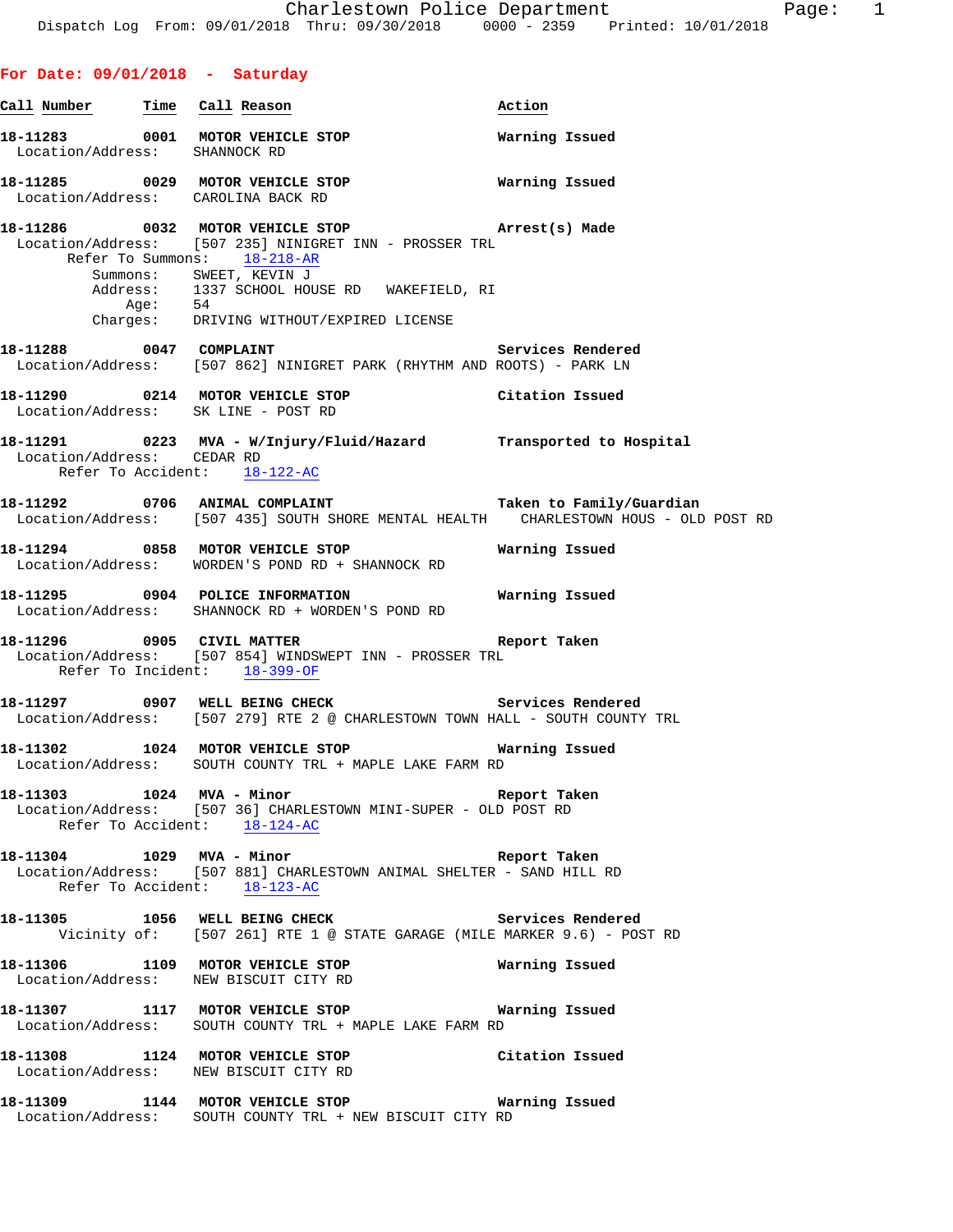|                                                                                        |                                                                                                                                | Charlestown Police Department Page: 2 |  |
|----------------------------------------------------------------------------------------|--------------------------------------------------------------------------------------------------------------------------------|---------------------------------------|--|
|                                                                                        | Dispatch Log From: 09/01/2018 Thru: 09/30/2018 0000 - 2359 Printed: 10/01/2018                                                 |                                       |  |
|                                                                                        | 18-11310 1150 MOTOR VEHICLE STOP Citation Issued<br>Location/Address: SOUTH COUNTY TRL + MAPLE LAKE FARM RD                    |                                       |  |
| Location/Address: CEDAR RD                                                             | 18-11311 1200 ASSIST CITIZEN                                                                                                   | Investigated                          |  |
| 18-11312 1301 VANDALISM<br>Location/Address: WILLOW RD<br>Refer To Incident: 18-400-OF |                                                                                                                                | Report Taken                          |  |
|                                                                                        | 18-11314 1308 Boating - Fishing Viol Narning Issued<br>Location/Address: [507 320] QUONOCHONTAUG BREACHWAY - WEST BEACH RD     |                                       |  |
|                                                                                        | 18-11316 1506 BOATING - SAFETY CHECK Services Rendered<br>Location: [507 341] NINIGRET POND - EAST                             |                                       |  |
|                                                                                        | 18-11317 1514 BOATING - SAFETY CHECK Warning Issued<br>Location: [507 341] NINIGRET POND - EAST                                |                                       |  |
|                                                                                        | 18-11319 1551 MOTOR VEHICLE STOP 6 Warning Issued<br>Location/Address: SOUTH COUNTY TRL + WIITALA DR                           |                                       |  |
|                                                                                        | 18-11320 1552 BOATING - SAFETY CHECK Warning Issued<br>Location: [507 341] NINIGRET POND - EAST                                |                                       |  |
|                                                                                        | 18-11322 1603 Boating - Fishing Viol Warning Issued<br>Location: [507 341] NINIGRET POND - EAST                                |                                       |  |
|                                                                                        | 18-11323 1604 MOTOR VEHICLE STOP 18 Warning Issued<br>Location/Address: [507 276] RTE 2 @ RICHMOND LINE - SOUTH COUNTY TRL     |                                       |  |
| Location/Address: [507 880] HOXSIE AVE                                                 | 18-11325 1649 SUSPICIOUS ACTIVITY/VEHICLE Investigated                                                                         |                                       |  |
| Location/Address: OLD POST RD                                                          | 18-11327 1737 MOTOR VEHICLE STOP 18 Warning Issued                                                                             |                                       |  |
|                                                                                        | 18-11328 1741 ASSIST CITIZEN<br>Location/Address: POST RD + SOUTH COUNTY TRL                                                   | Services Rendered                     |  |
|                                                                                        | 18-11329 1747 MOTOR VEHICLE STOP <b>WATILLE STOP</b><br>Location/Address: POST RD + SCHOOLHOUSE POND RD                        |                                       |  |
|                                                                                        | 18-11331 1827 MOTOR VEHICLE COMPLAINT 6001d Not Locate<br>Location/Address: POST RD + EAST BEACH RD                            |                                       |  |
|                                                                                        | 18-11334 1933 POLICE INFORMATION 1nvestigated<br>Location/Address: [507 215] SAINT ANDREW LUTHERAN CHURCH - EAST BEACH RD      |                                       |  |
|                                                                                        | 18-11336 2011 MOTOR VEHICLE STOP 6 Warning Issued<br>Location/Address: [507 100] RTE 1 @ FIORES (MILE MARKER 8.0) - POST RD    |                                       |  |
| Vicinity of: SHANNOCK RD                                                               | 18-11338 2043 MOTOR VEHICLE COMPLAINT 1nvestigated                                                                             |                                       |  |
|                                                                                        | 18-11339 2049 ASSIST OTHER AGENCY Services Rendered<br>Location/Address: [507 26] CHARLESTOWN BREACHWAY - CHARLESTOWN BEACH RD |                                       |  |
| Location/Address: RAM ISLAND RD<br>Refer To Incident: 18-401-OF                        | 18-11340 2102 WELL BEING CHECK                                                                                                 | Transported to Hospital               |  |
| Location/Address: WEST BEACH RD                                                        | 18-11341 2114 FIREWORKS/Possession/Use/Other Investigated                                                                      |                                       |  |
|                                                                                        | 18-11342 2123 POLICE INFORMATION No Action Required<br>Location/Address: [507 862] NINIGRET PARK (RHYTHM AND ROOTS) - PARK LN  |                                       |  |
|                                                                                        | 18-11343 2128 ASSIST OTHER TOWN DEPT Services Rendered                                                                         |                                       |  |

Location/Address: [507 327] CHARLESTOWN BEACH TOWN PARKING LOT - CHARLESTOWN BEACH RD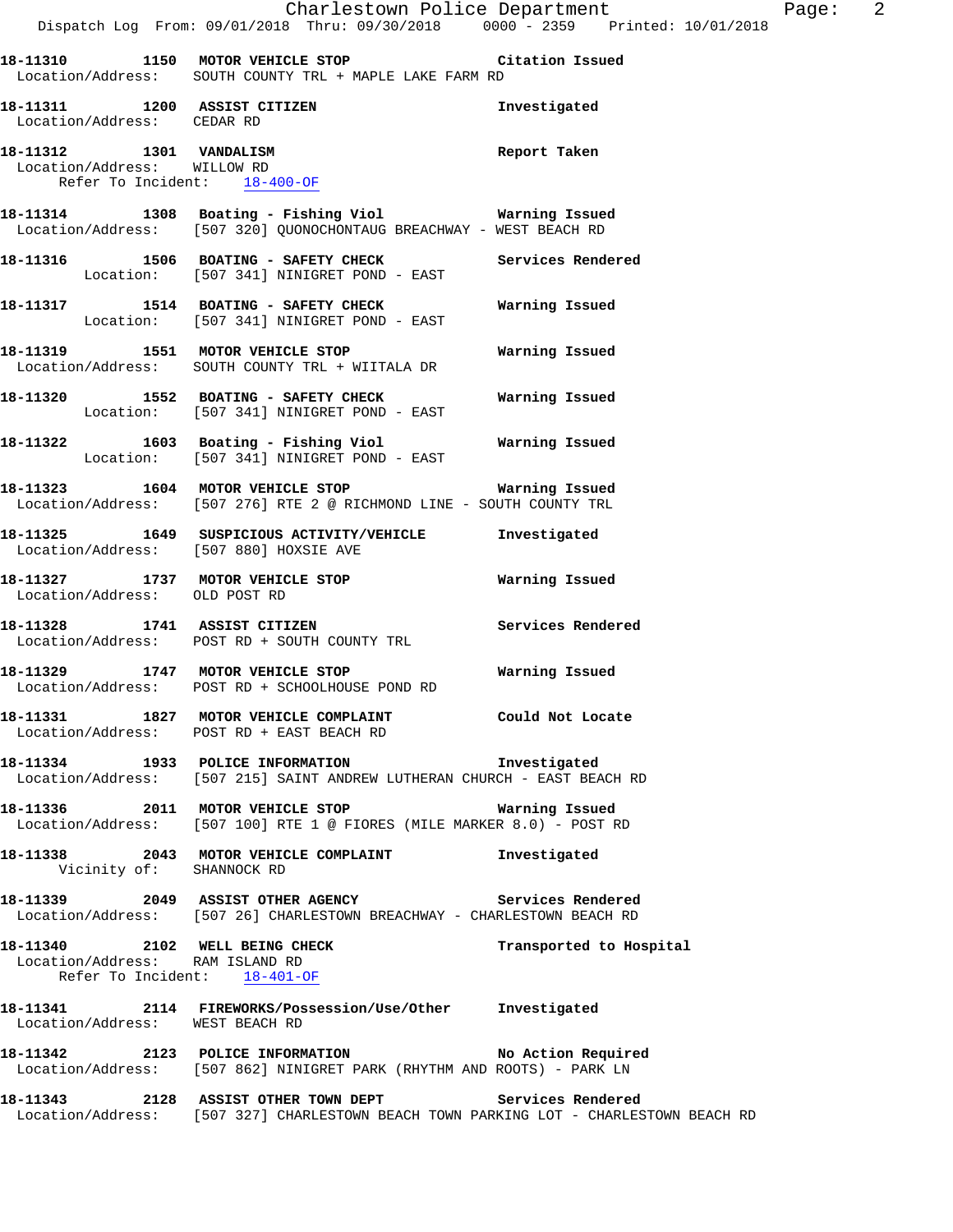|                                        | Dispatch Log From: 09/01/2018 Thru: 09/30/2018   0000 - 2359   Printed: 10/01/2018                                                                              | Charlestown Police Department<br>Page: 3                                                   |  |
|----------------------------------------|-----------------------------------------------------------------------------------------------------------------------------------------------------------------|--------------------------------------------------------------------------------------------|--|
| Location/Address: OCEAN VIEW AVE       | 18-11345 2224 FIREWORKS/Possession/Use/Other Investigated                                                                                                       |                                                                                            |  |
| Location/Address: FOURTH ST            | 18-11346 2326 DISTURBANCE/Music/Noise Services Rendered                                                                                                         |                                                                                            |  |
|                                        | 18-11348  2345  DOMESTIC/Assault/Diso/Other  Services Rendered Location/Address:  SCAPA FLOW RD                                                                 |                                                                                            |  |
| For Date: $09/02/2018$ - Sunday        |                                                                                                                                                                 |                                                                                            |  |
|                                        | 18-11349 0006 MOTOR VEHICLE STOP THE Mo Action Required<br>Vicinity of: [507 844] SOUTH FARM PERSERVE - OLD COACH RD                                            |                                                                                            |  |
|                                        | 18-11350 0010 MOTOR VEHICLE STOP Citation Issued<br>Location/Address: POST RD + WILDFLOWER RD                                                                   |                                                                                            |  |
|                                        | Location/Address: POST RD + SCHOOLHOUSE POND RD                                                                                                                 |                                                                                            |  |
|                                        | 18-11358 0241 ASSIST OTHER TOWN DEPT Services Rendered<br>Location/Address: [507 31] BLUE SHUTTERS BEACH - EAST BEACH RD                                        |                                                                                            |  |
|                                        | 18-11361 0257 ASSIST OTHER POLICE DEPT No Action Required                                                                                                       | Location/Address: [507 21] BURLINGAME STATE PARK - CAMPING AREA - BURLINGAME STATE PARK RD |  |
| Location/Address: CHARLESTOWN BEACH RD | 18-11365 0311 SUSPICIOUS ACTIVITY/VEHICLE Investigated                                                                                                          |                                                                                            |  |
|                                        | 18-11369 0821 MOTOR VEHICLE STOP <b>Exam and SEAL MARY Marning Issued</b><br>Location/Address: [507 266] RTE 1 @ WILLOWS - POST RD                              |                                                                                            |  |
|                                        | Location/Address: [507 266] RTE 1 @ WILLOWS - POST RD                                                                                                           |                                                                                            |  |
|                                        | 18-11371 0836 ROAD HAZARD/OBSTRUCTION Services Rendered<br>Location/Address: [507 100] RTE 1 @ FIORES (MILE MARKER 8.0) - POST RD                               |                                                                                            |  |
|                                        | Location/Address: SOUTH COUNTY TRL + WIITALA DR                                                                                                                 |                                                                                            |  |
|                                        | Location/Address: [507 266] RTE 1 @ WILLOWS - POST RD                                                                                                           |                                                                                            |  |
|                                        | 18-11375 0856 MOTOR VEHICLE STOP <b>Exam and SEAL Marning Issued</b><br>Location/Address: SOUTH COUNTY TRL + NEW BISCUIT CITY RD                                |                                                                                            |  |
|                                        | Location/Address: SOUTH COUNTY TRL + NEW BISCUIT CITY RD                                                                                                        |                                                                                            |  |
|                                        | 18-11377 0907 MOTOR VEHICLE STOP <b>Marning Issued</b><br>Location/Address: SOUTH COUNTY TRL + NEW BISCUIT CITY RD                                              |                                                                                            |  |
|                                        | 18-11378 0913 MOTOR VEHICLE STOP Citation Issued<br>Location/Address: SOUTH COUNTY TRL + NEW BISCUIT CITY RD                                                    |                                                                                            |  |
|                                        | 18-11379 0926 MOTOR VEHICLE STOP Citation Issued<br>Vicinity of: [507 221] SHERMAN'S AUTO BODY INC - SOUTH COUNTY TRL                                           |                                                                                            |  |
|                                        | Location/Address: RTE - POST RD + WILDFLOWER RD                                                                                                                 |                                                                                            |  |
|                                        | Vicinity of: [507 257] DUNNS CORNERS FIRE STATION (STATION TWO) - POST RD                                                                                       |                                                                                            |  |
|                                        | Location/Address: SOUTH COUNTY TRL + NEW BISCUIT CITY RD                                                                                                        |                                                                                            |  |
|                                        | 18-11383           0946           MOTOR VEHICLE STOP                                 Warning Issued<br>Location/Address: SOUTH COUNTY TRL + NEW BISCUIT CITY RD |                                                                                            |  |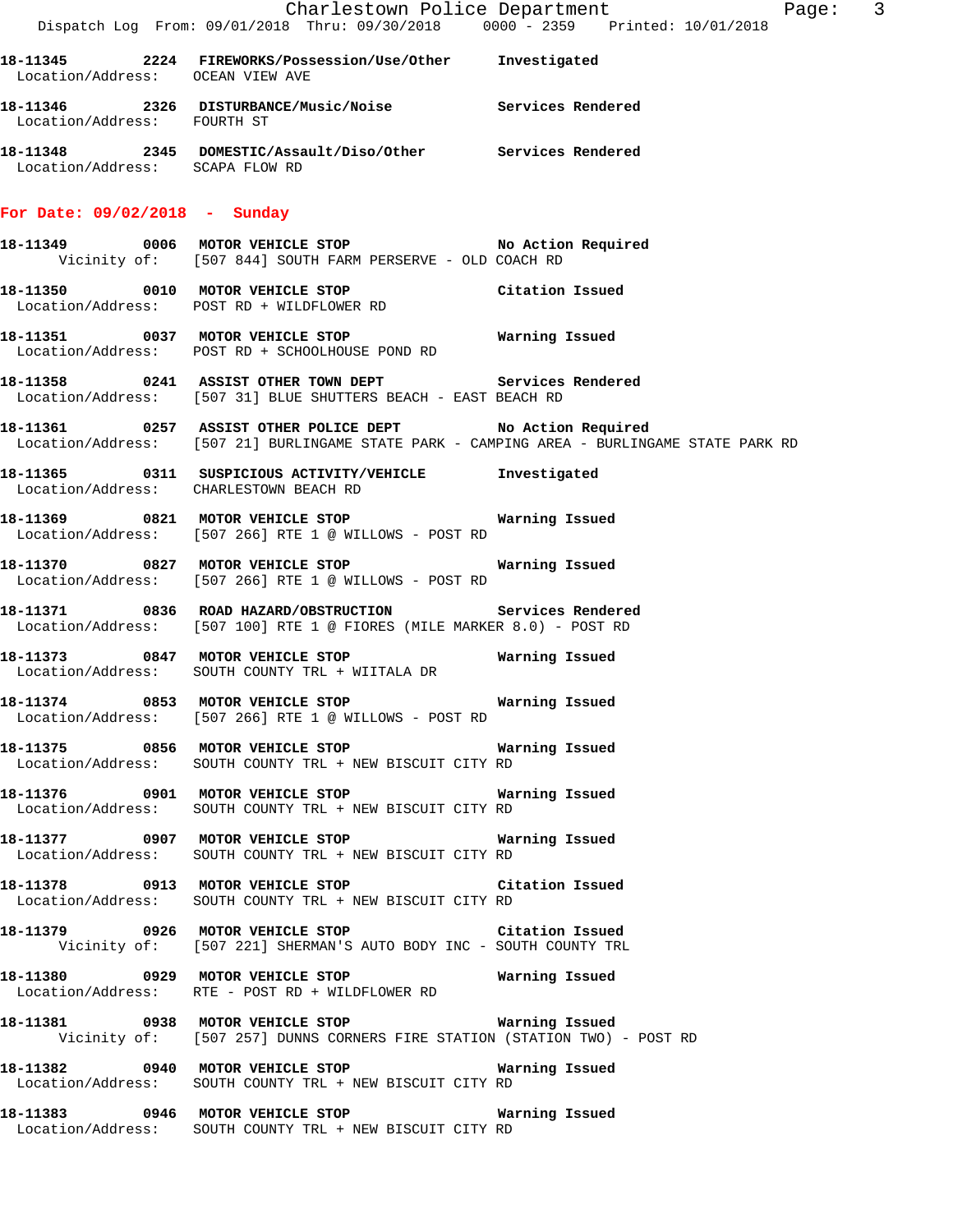**18-11386 0954 MOTOR VEHICLE STOP Warning Issued**  Location/Address: SOUTH COUNTY TRL + NEW BISCUIT CITY RD

**18-11385 0954 TRAFFIC CONTROL Services Rendered** 

**18-11387 0959 MOTOR VEHICLE STOP Citation Issued**  Location/Address: [507 364] CROTTY AND SONS AUTO BODY - SOUTH COUNTY TRL

**18-11388 1023 MOTOR VEHICLE STOP Citation Issued**  Location/Address: ATLANTIS DR

Location/Address: ROSS HILL RD + MOSENA DR

**18-11390 1032 TRAFFIC CONTROL Citation Issued**  Location/Address: SHANNOCK RD + WORDEN'S POND RD

**18-11394 1124 MOTOR VEHICLE STOP Warning Issued**  Location/Address: [507 266] RTE 1 @ WILLOWS - POST RD

**18-11395 1136 MOTOR VEHICLE STOP Warning Issued**  Location/Address: [507 275] RTE 1 @ WESTERLY LINE / ROBIN HILLS - POST RD

**18-11397 1205 MOTOR VEHICLE STOP Warning Issued**  Location/Address: [507 88] EAST WEST MARKET - POST RD

**18-11398 1222 SUSPICIOUS ACTIVITY/VEHICLE Could Not Locate**  Location/Address: POST RD + ROSS HILL RD

**18-11400 1258 MOTOR VEHICLE STOP Warning Issued**  Location/Address: SOUTH COUNTY TRL + CROSSLAND ST

**18-11401 1310 MOTOR VEHICLE STOP Warning Issued**  Location/Address: [507 304] RTE 1A @ CHARLESTOWN PACKAGE STORE - OLD POST RD

**18-11403 1339 TRESPASSING Investigated**  Location/Address: KING'S FACTORY RD

**18-11407** 1516 POLICE INFORMATION No Action Required Location/Address: NEPTUNE AVE Location/Address:

**18-11406 1526 MOTOR VEHICLE STOP Warning Issued**  Location/Address: SOUTH COUNTY TRL + NEW BISCUIT CITY RD

**18-11410 1616 MOTOR VEHICLE STOP Citation Issued**  Location/Address: POST RD + LAKESIDE DR

**18-11413 1630 TRAFFIC CONTROL Services Rendered**  Location/Address: CAROLINA BACK RD + ALTON CAROLINA RD

**18-11412 1645 MOTOR VEHICLE STOP Warning Issued**  Vicinity of: [507 372] SOUTH SHORE MENTAL HEALTH - OLD POST RD

**18-11419 1825 TRAFFIC CONTROL Citation Issued**  Location/Address: [507 261] RTE 1 @ STATE GARAGE (MILE MARKER 9.6) - POST RD

**18-11420 1831 ALARM, BURGLAR Building Checked/Secured**  Location/Address: [507 381] CVS PHARMACY - OLD POST RD

**18-11421 1848 MOTOR VEHICLE STOP Warning Issued**  Location/Address: POST RD + SCHOOLHOUSE POND RD

**18-11422 1858 TOWN ORDINANCE VIOLATION Warning Issued**  Location/Address: [507 321] CHARLESTOWN BEACH - CHARLESTOWN BEACH RD

**18-11423 1920 MOTOR VEHICLE STOP Warning Issued**  Location/Address: WORDEN'S POND RD + SHANNOCK RD

**18-11424 1930 MOTOR VEHICLE STOP Citation Issued**  Location/Address: WORDEN'S POND RD + SHANNOCK RD Refer To Summons: 18-219-AR Summons: MARTIN, KATIE E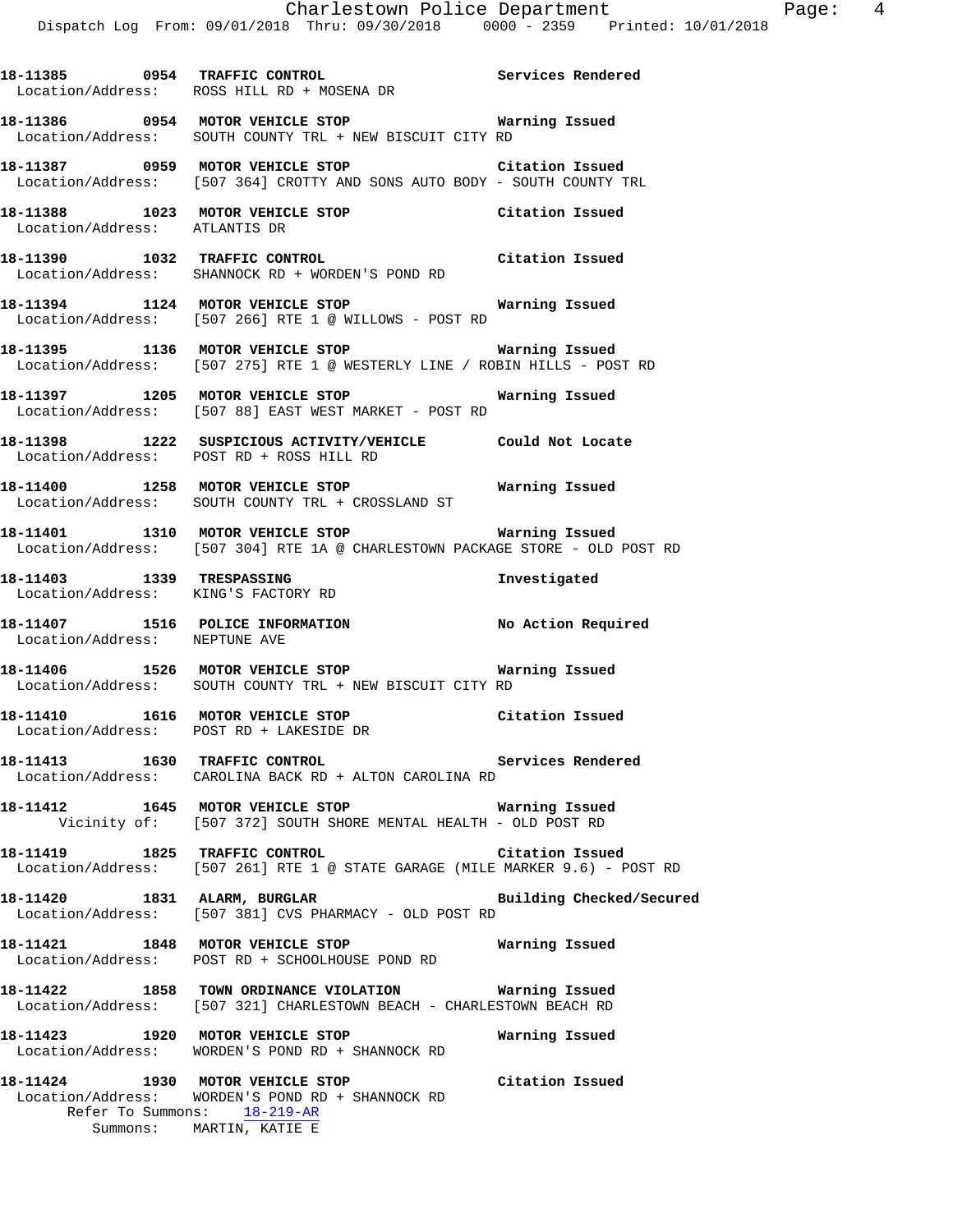|                                     | Dispatch Log From: 09/01/2018 Thru: 09/30/2018 0000 - 2359 Printed: 10/01/2018                                                                                                                                                                                                 | Charlestown Police Department<br>Page: 5 |  |
|-------------------------------------|--------------------------------------------------------------------------------------------------------------------------------------------------------------------------------------------------------------------------------------------------------------------------------|------------------------------------------|--|
|                                     | Address: 839A MINISTERIAL RD SOUTH KINGSTOWN, RI<br>Age: 38<br>Charges: Driving with Expired License - 1st Offense                                                                                                                                                             |                                          |  |
|                                     | 18-11425 1931 MOTOR VEHICLE STOP 6 Warning Issued<br>Location/Address: SOUTH COUNTY TRL + SHANNOCK RD                                                                                                                                                                          |                                          |  |
|                                     | 18-11427 1940 MOTOR VEHICLE STOP <b>WATNING ISSUED</b><br>Location/Address: [507 258] RTE 1 @ SOUTH KINGSTOWN LINE (MM 11.4) - POST RD                                                                                                                                         |                                          |  |
|                                     | 18-11429 2001 MOTOR VEHICLE STOP<br>Location/Address: POST RD + SCHOOLHOUSE POND RD                                                                                                                                                                                            | Warning Issued                           |  |
|                                     | 18-11430  2008 BOATING - ACCIDENT    Unfounded<br>Location: [507 341] NINIGRET POND - EAST                                                                                                                                                                                     |                                          |  |
|                                     | 18-11431 2016 OFFICER WANTED<br>Location/Address: [507 896] SURFSIDE AVE                                                                                                                                                                                                       | Unfounded                                |  |
|                                     | 18-11432 2116 ASSIST CITIZEN Taken/Refered to Other A<br>Location/Address: [507 318] EAST BEACH STATE PARKING LOT - EAST BEACH RD                                                                                                                                              |                                          |  |
| Refer To Incident: 18-402-OF        | 18-11433 2157 SUSPICIOUS ACTIVITY/VEHICLE Investigated<br>Vicinity of: SHANNOCK RD + COLUMBIA HEIGHTS RD                                                                                                                                                                       |                                          |  |
|                                     | 18-11434 2159 ASSIST OTHER TOWN DEPT Services Rendered<br>Location/Address: [507 327] CHARLESTOWN BEACH TOWN PARKING LOT - CHARLESTOWN BEACH RD                                                                                                                                |                                          |  |
|                                     | 18-11435 2333 MOTOR VEHICLE STOP No Action Required<br>Location/Address: [507 261] RTE 1 @ STATE GARAGE (MILE MARKER 9.6) - POST RD                                                                                                                                            |                                          |  |
|                                     | Location/Address: [507 261] RTE 1 @ STATE GARAGE (MILE MARKER 9.6) - POST RD                                                                                                                                                                                                   |                                          |  |
|                                     | 18-11438 2352 ASSIST OTHER TOWN DEPT Services Rendered<br>Location: [507 318] BLUE SHUTTERS                                                                                                                                                                                    |                                          |  |
|                                     | Location/Address: SOUTH COUNTY TRL + MAPLE LAKE FARM RD                                                                                                                                                                                                                        |                                          |  |
| For Date: 09/03/2018 - Monday       |                                                                                                                                                                                                                                                                                |                                          |  |
|                                     | 18-11441 0001 OFFICER WANTED<br>Location/Address: [507 303] RTE 1 @ SOUTH SHORE MENTAL HEALTH (MM 9.0) - POST RD                                                                                                                                                               | Services Rendered                        |  |
| Age: 56                             | 18-11442 0003 MOTOR VEHICLE STOP<br>Location/Address: SOUTH COUNTY TRL + BOTKA DR<br>Refer To Summons: 18-220-AR<br>Summons: DAWSON, MICHAEL G<br>Address: 191 LAUREL LN WEST KINGSTON, RI<br>Charges: Driving after denial, suspension or revocation of license - 1st Offense | Arrest(s) Made                           |  |
| Location/Address: SAND PLAIN RD     | 18-11444 0042 MOTOR VEHICLE STOP                                                                                                                                                                                                                                               | Warning Issued                           |  |
|                                     | 18-11445 0115 ROAD HAZARD/OBSTRUCTION<br>Location/Address: POST RD + PROSSER TRL                                                                                                                                                                                               | Removed Hazard                           |  |
| Location/Address: KING'S FACTORY RD | 18-11455 0314 WELL BEING CHECK                                                                                                                                                                                                                                                 | Investigated                             |  |
|                                     | Location/Address: [507 269] RTE 1 @ DRIVING RANGE - POST RD                                                                                                                                                                                                                    | Warning Issued                           |  |
|                                     | 18-11458    0751    MOTOR VEHICLE STOP<br>Location/Address: [507 100] RTE 1 @ FIORES (MILE MARKER 8.0) - POST RD                                                                                                                                                               | Warning Issued                           |  |
| 18-11459 0800 MOTOR VEHICLE STOP    |                                                                                                                                                                                                                                                                                | Warning Issued                           |  |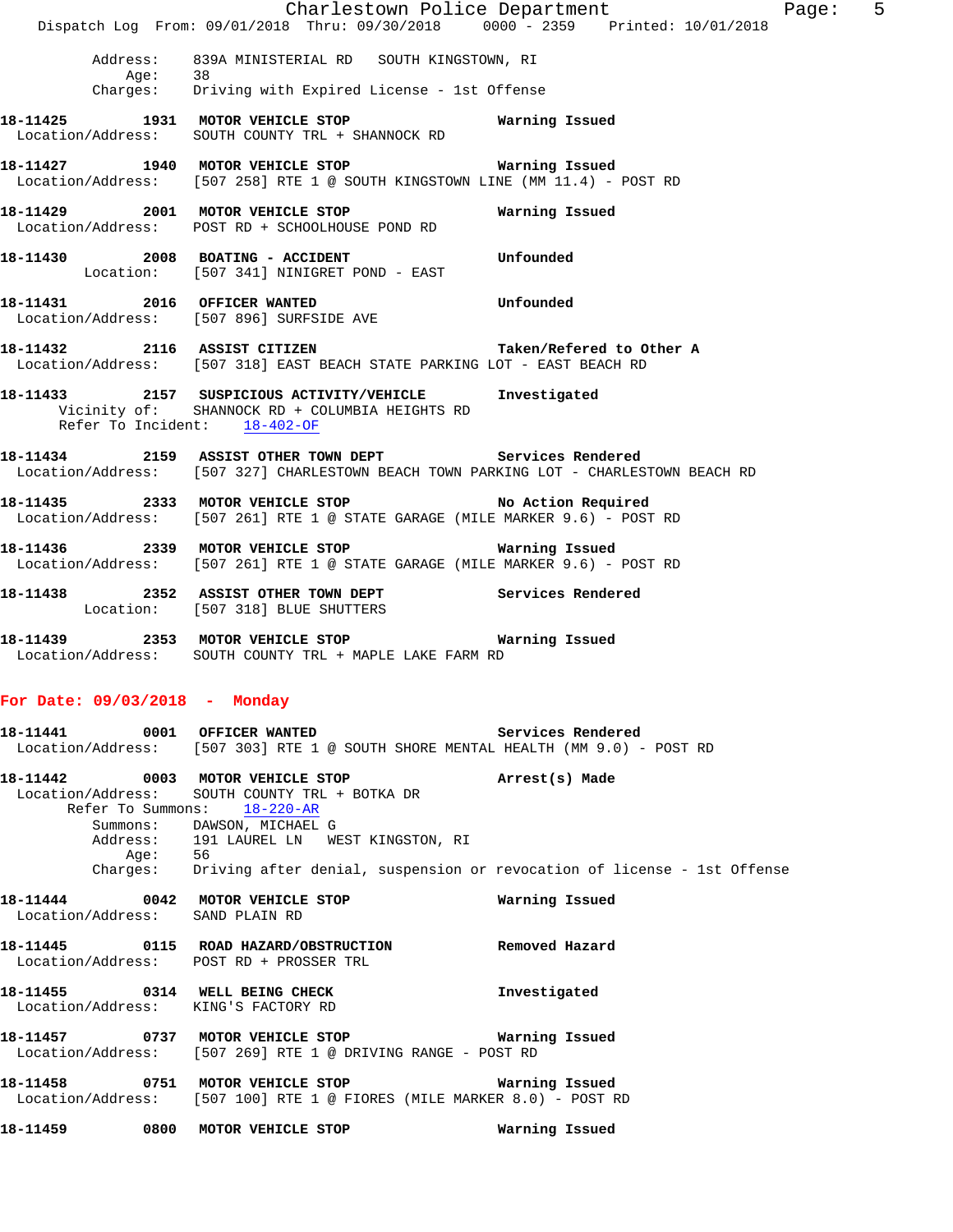|                                                                    | Dispatch Log From: 09/01/2018 Thru: 09/30/2018 0000 - 2359 Printed: 10/01/2018                                                           | Charlestown Police Department | Page: 6 |  |
|--------------------------------------------------------------------|------------------------------------------------------------------------------------------------------------------------------------------|-------------------------------|---------|--|
|                                                                    | Location/Address: RTE - POST RD + CROSS MILLS RD                                                                                         |                               |         |  |
|                                                                    | 18-11460 0810 MOTOR VEHICLE STOP 6 Warning Issued<br>Location/Address: [507 100] RTE 1 @ FIORES (MILE MARKER 8.0) - POST RD              |                               |         |  |
|                                                                    | 18-11461  0819 MOTOR VEHICLE STOP <b>Warning Issued</b><br>Location/Address: [507 88] EAST WEST MARKET - POST RD                         |                               |         |  |
|                                                                    | 18-11462 0829 MOTOR VEHICLE STOP<br>Location/Address: [507 418] OLD POST RD                                                              | Warning Issued                |         |  |
|                                                                    | 18-11463 0836 MOTOR VEHICLE STOP Citation Issued<br>Location/Address: POST RD + SCHOOLHOUSE POND RD                                      |                               |         |  |
| Location/Address: EAST BEACH RD                                    | 18-11464 0841 MOTOR VEHICLE STOP Citation Issued                                                                                         |                               |         |  |
|                                                                    | Location/Address: POST RD + KING'S FACTORY RD                                                                                            |                               |         |  |
|                                                                    | 18-11466 6852 MOTOR VEHICLE STOP 68 Marning Issued<br>Vicinity of: [507 303] RTE 1 @ SOUTH SHORE MENTAL HEALTH (MM 9.0) - POST RD        |                               |         |  |
|                                                                    | 18-11468 0907 PARKING VIOLATIONS Citation Issued<br>Location/Address: [507 31] BLUE SHUTTERS BEACH - EAST BEACH RD                       |                               |         |  |
| Location/Address: BUCKEYE BROOK RD<br>Refer To Incident: 18-403-OF | 18-11469 0922 SUSPICIOUS ACTIVITY/VEHICLE Investigated                                                                                   |                               |         |  |
|                                                                    | 18-11470 0951 MOTOR VEHICLE STOP<br>Location/Address: ROSS HILL RD + LAUREL RD                                                           | Warning Issued                |         |  |
| Location/Address: BUCKEYE BROOK RD                                 | 18-11471 0954 DIS CONDUCT / FIGHT                                                                                                        | Investigated                  |         |  |
| 18-11472 1008 MVA - Minor                                          | Location/Address: POST RD + EAST BEACH RD<br>Refer To Accident: 18-125-AC                                                                | Report Taken                  |         |  |
|                                                                    | 18-11474 1128 ASSIST OTHER POLICE DEPT Services Rendered<br>Location/Address: [507 258] RTE 1 @ SOUTH KINGSTOWN LINE (MM 11.4) - POST RD |                               |         |  |
|                                                                    | 18-11477 1215 PARKING VIOLATIONS<br>Location: CHARLESTOWN BEACH ROAD BOAT LAUNCH                                                         | Citation Issued               |         |  |
|                                                                    | 18-11478 1243 PARKING VIOLATIONS Citation Issued<br>Location: CHARLESTOWN BEACH BOAT LAUNCH                                              |                               |         |  |
|                                                                    | 18-11479 1323 MOTOR VEHICLE STOP 6 Warning Issued<br>Location/Address: POST RD + SCHOOLHOUSE POND RD                                     |                               |         |  |
|                                                                    | 18-11481   1331   BOATING - VESSEL VIOLATION   Warning Issued<br>Location: [507 341] NINIGRET POND - EAST                                |                               |         |  |
|                                                                    | 18-11482 1332 MOTOR VEHICLE STOP Citation Issued<br>Location/Address: [507 270] RTE 1 @ BURLINGAME (MILE MARKER 6.0) - POST RD           |                               |         |  |
|                                                                    | 18-11483 1339 BOATING - SAFETY CHECK Warning Issued<br>Location: [507 341] NINIGRET POND - EAST                                          |                               |         |  |
|                                                                    | 18-11484  1347 BOATING - VESSEL VIOLATION Warning Issued<br>Location: [507 341] NINIGRET POND - EAST                                     |                               |         |  |
|                                                                    | 18-11488 1530 MOTOR VEHICLE STOP Citation Issued<br>Location/Address: [507 100] RTE 1 @ FIORES (MILE MARKER 8.0) - POST RD               |                               |         |  |
|                                                                    | 18-11491 1607 MOTOR VEHICLE STOP<br>Location/Address: POST RD + PROSSER TRL                                                              | Warning Issued                |         |  |
|                                                                    | 18-11492 1618 ASSIST OTHER POLICE DEPT Report Taken                                                                                      |                               |         |  |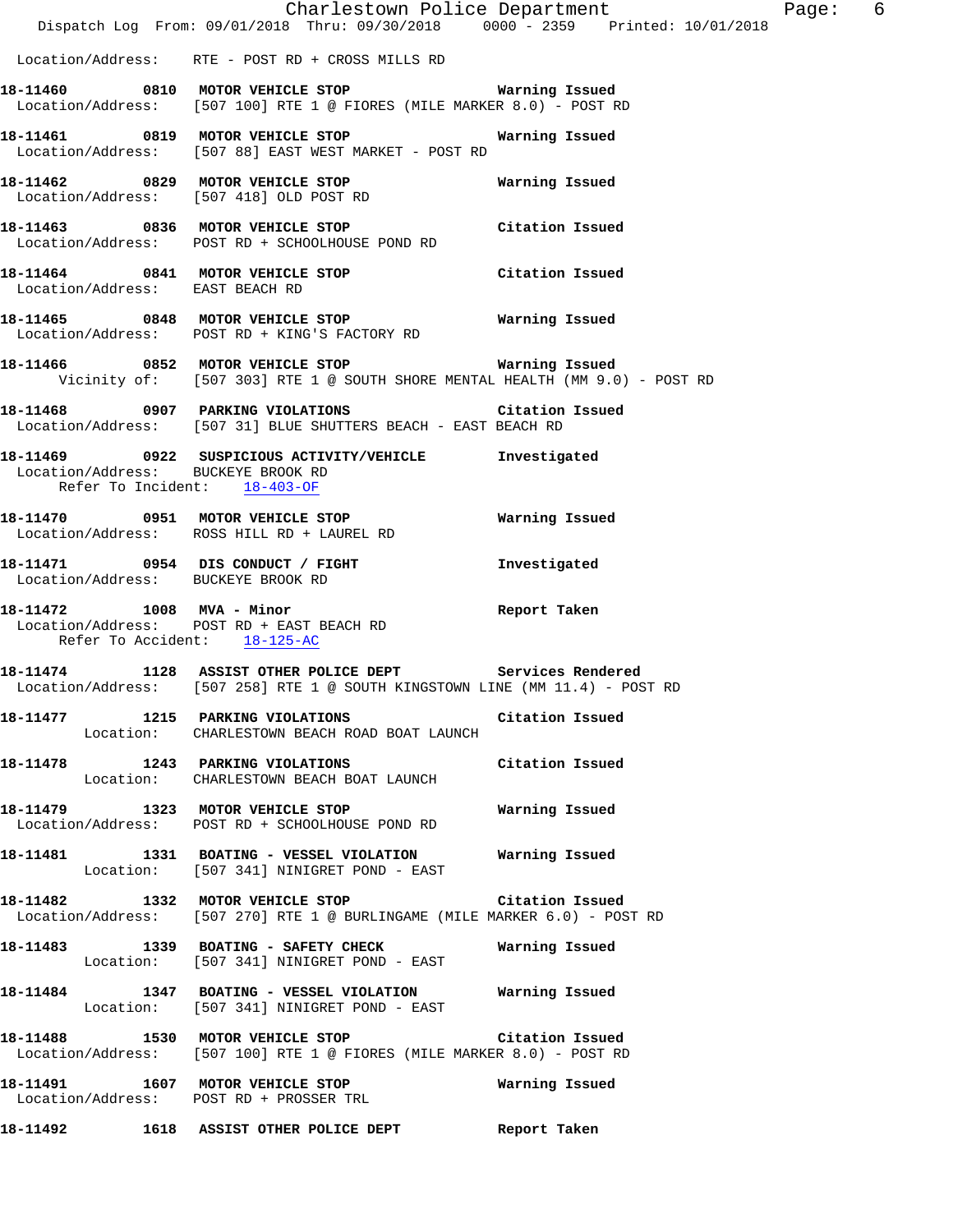|                                                                                                  | Dispatch Log From: 09/01/2018 Thru: 09/30/2018 0000 - 2359 Printed: 10/01/2018                                                                                                     | Charlestown Police Department<br>- 7<br>Page: |
|--------------------------------------------------------------------------------------------------|------------------------------------------------------------------------------------------------------------------------------------------------------------------------------------|-----------------------------------------------|
| Refer To Incident: 18-404-OF                                                                     | Location/Address: [507 849] NINIGRET NATIONAL WILDLIFE REFUGE - POST RD                                                                                                            |                                               |
|                                                                                                  | 18-11493 1620 MOTOR VEHICLE STOP 6 Warning Issued<br>Location/Address: POST RD + SCHOOLHOUSE POND RD                                                                               |                                               |
|                                                                                                  | 18-11494 1633 MOTOR VEHICLE STOP 6 Warning Issued<br>Location/Address: POST RD + KING'S FACTORY RD                                                                                 |                                               |
|                                                                                                  | Location/Address: [507 266] RTE 1 @ WILLOWS - POST RD                                                                                                                              |                                               |
|                                                                                                  | 18-11499 1701 MOTOR VEHICLE STOP Citation Issued<br>Location/Address: SOUTH COUNTY TRL + NEW BISCUIT CITY RD                                                                       |                                               |
|                                                                                                  | 18-11500 1705 MOTOR VEHICLE STOP <b>18-11500</b> Warning Issued<br>Location/Address: POST RD + PROSSER TRL                                                                         |                                               |
|                                                                                                  | 18-11501 1708 SUSPICIOUS ACTIVITY/VEHICLE Field Interrogation<br>Location/Address: [507 364] CROTTY AND SONS AUTO BODY - SOUTH COUNTY TRL                                          |                                               |
|                                                                                                  | 18-11502 1715 ASSIST CITIZEN<br>Location/Address: [507 261] RTE 1 @ STATE GARAGE (MILE MARKER 9.6) - POST RD                                                                       | Services Rendered                             |
| Vicinity of: POST RD                                                                             | 18-11503 1724 MOTOR VEHICLE STOP 6 Warning Issued                                                                                                                                  |                                               |
| Refer To Summons: 18-221-AR                                                                      | 18-11504 1736 MOTOR VEHICLE STOP (Arrest(s) Made<br>Location/Address: [507 45] RIPPY'S LIQUOR MART - SOUTH COUNTY TRL                                                              |                                               |
|                                                                                                  | Summons: DEVINE, JASMINE S<br>Address: 200 SHANNOCK VILLAGE RD Apt. #D RICHMOND, RI<br>Age: 37<br>Charges: Driving after denial, suspension or revocation of license - 2nd Offense |                                               |
|                                                                                                  |                                                                                                                                                                                    |                                               |
|                                                                                                  | 18-11505 1801 SUSPICIOUS ACTIVITY/VEHICLE Investigated<br>Location/Address: [507 657] COUNTRY FOOD MART, LLC - SOUTH COUNTY TRL                                                    |                                               |
| Location/Address: POST RD + PROSSER TRL                                                          | 18-11506 1818 MOTOR VEHICLE STOP                                                                                                                                                   | Warning Issued                                |
| 18-11507 1835 TRESPASSING<br>Location/Address: OLD POST RD<br>Refer To Incident: 18-405-OF       |                                                                                                                                                                                    | Report Taken                                  |
|                                                                                                  | 18-11508 1846 MOTOR VEHICLE STOP<br>Location/Address: POST RD + PROSSER TRL                                                                                                        | Warning Issued                                |
|                                                                                                  | 18-11509 1856 FOLLOW-UP INVESTIGATION Services Rendered<br>Location/Address: [507 435] SOUTH SHORE MENTAL HEALTH CHARLESTOWN HOUS - OLD POST RD                                    |                                               |
| 18-11510 1858 VANDALISM<br>Location/Address: HILLCREST DR                                        |                                                                                                                                                                                    | Services Rendered                             |
| 18-11511 2006 ANIMAL COMPLAINT<br>Location/Address: NARROW LN + AUBURN DR                        |                                                                                                                                                                                    | Services Rendered                             |
| 18-11513 2046 ASSAULT<br>Location/Address: COLUMBIA HEIGHTS OVAL<br>Refer To Incident: 18-406-OF |                                                                                                                                                                                    | Peace Restored                                |
| 18-11514 2354 MOTOR VEHICLE STOP<br>Location/Address: POST RD                                    |                                                                                                                                                                                    | Citation Issued                               |
| For Date: $09/04/2018$ - Tuesday                                                                 |                                                                                                                                                                                    |                                               |
| 18-11519 0034 ALARM, BURGLAR<br>Location/Address: EAST BEACH RD                                  |                                                                                                                                                                                    | False Alarm                                   |

**18-11521 0037 ASSIST OTHER TOWN DEPT Services Rendered**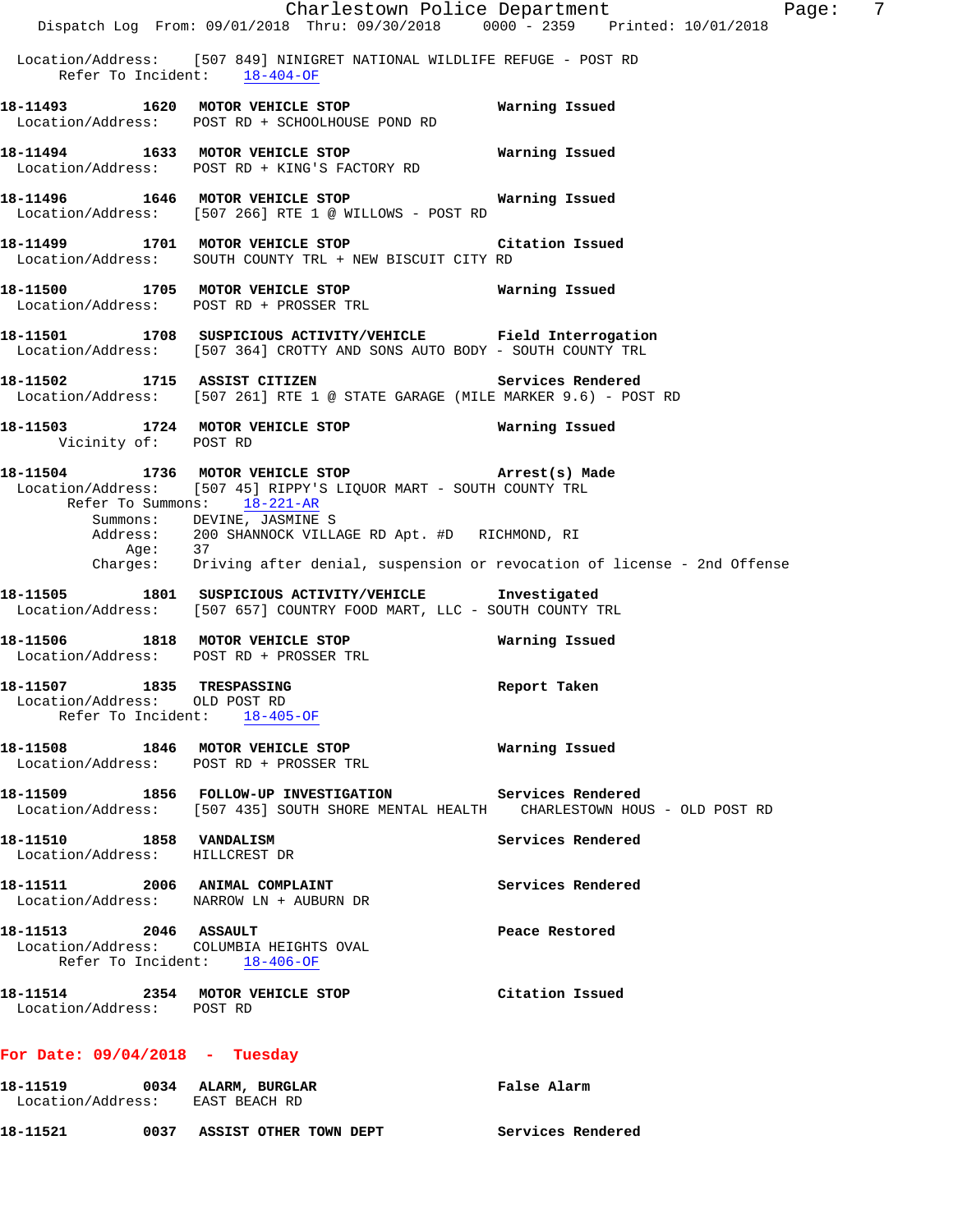| Location/Address: [507 31] BLUE SHUTTERS BEACH - EAST BEACH RD                                                                                                                                               |
|--------------------------------------------------------------------------------------------------------------------------------------------------------------------------------------------------------------|
| 18-11524 0050 SUSPICIOUS ACTIVITY/VEHICLE Investigated<br>Location/Address: [507 318] EAST BEACH STATE PARKING LOT - EAST BEACH RD                                                                           |
| 18-11525 0053 ASSIST OTHER TOWN DEPT Services Rendered<br>Location/Address: [507 49] CHARLESTOWN TOWN BEACH - CHARLESTOWN BEACH RD                                                                           |
|                                                                                                                                                                                                              |
|                                                                                                                                                                                                              |
| 18-11537 0712 HIGHWAY SAFETY - TRAFFIC STOP Warning Issued<br>Location/Address: [507 19] CHARLESTOWN ELEMENTARY SCHOOL - CAROLINA BACK RD                                                                    |
| 18-11538 0727 HIGHWAY SAFETY - TRAFFIC STOP Warning Issued<br>Location/Address: [507 19] CHARLESTOWN ELEMENTARY SCHOOL - CAROLINA BACK RD                                                                    |
| 18-11539 0735 HIGHWAY SAFETY - TRAFFIC STOP Warning Issued<br>Location/Address: CAROLINA BACK RD + OLD SHANNOCK RD                                                                                           |
| 18-11540 0742 HIGHWAY SAFETY - TRAFFIC STOP Citation Issued<br>Location/Address: [507 374] SAINT MARYS CHURCH - CAROLINA BACK RD                                                                             |
| Location/Address: [507 261] RTE 1 @ STATE GARAGE (MILE MARKER 9.6) - POST RD                                                                                                                                 |
| 18-11542 0803 HIGHWAY SAFETY - TRAFFIC STOP Warning Issued<br>18-11542 0803 HIGHWAY SAFETY - TRAFFIC STOP OCHOOL - CAROLINA E<br>Location/Address: [507 19] CHARLESTOWN ELEMENTARY SCHOOL - CAROLINA BACK RD |
| 18-11543 0824 MOTOR VEHICLE STOP <b>Warning Issued</b><br>18-11543 0824 MOTOR VEHICLE STOP<br>Location/Address: POST RD + KING'S FACTORY RD                                                                  |
| 18-11544 0834 HIGHWAY SAFETY - TRAFFIC STOP Warning Issued<br>Location/Address: [507 19] CHARLESTOWN ELEMENTARY SCHOOL - CAROLINA BACK RD                                                                    |
| 18-11545 0836 MOTOR VEHICLE STOP Citation Issued<br>Location/Address: SOUTH COUNTY TRL + NEW BISCUIT CITY RD                                                                                                 |
| <br>18-11546                0837     MOTOR VEHICLE STOP                             Citation Issued<br>Location/Address: [507 258] RTE 1 @ SOUTH KINGSTOWN LINE (MM 11.4) - POST RD                          |
| 18-11547 0839 MOTOR VEHICLE STOP<br>Warning Issued<br>Location/Address: [507 19] CHARLESTOWN ELEMENTARY SCHOOL - CAROLINA BACK RD                                                                            |
| 18-11550 0910 MOTOR VEHICLE STOP 60 Warning Issued<br>Location/Address: POST RD + LAKESIDE DR                                                                                                                |
| 18-11551   0912   MOTOR VEHICLE STOP   Warning Issued<br>Location/Address: SOUTH COUNTY TRL + NEW BISCUIT CITY RD                                                                                            |
| 18-11552 0921 MOTOR VEHICLE STOP <b>WATER</b> Warning Issued<br>Location/Address: [507 258] RTE 1 @ SOUTH KINGSTOWN LINE (MM 11.4) - POST RD                                                                 |
| 18-11553 0929 MOTOR VEHICLE STOP Services Rendered<br>Location/Address: [507 258] RTE 1 @ SOUTH KINGSTOWN LINE (MM 11.4) - POST RD                                                                           |
| 18-11554 0933 MOTOR VEHICLE STOP<br>Warning Issued<br>Location/Address: OLD COACH RD + SHANNOCK RD                                                                                                           |
| 18-11555 0936 SUSPICIOUS ACTIVITY/VEHICLE Investigated<br>Location/Address: LAUREL RD + OAKWOOD DR                                                                                                           |
| 18-11556 0949 MOTOR VEHICLE STOP Citation Issued<br>Location/Address: SOUTH COUNTY TRL + NEW BISCUIT CITY RD                                                                                                 |
| 18-11557 1003 SUSPICIOUS ACTIVITY/VEHICLE Investigated<br>Location/Address: [507 854] WINDSWEPT INN - PROSSER TRL                                                                                            |

Charlestown Police Department The Page: 8

Dispatch Log From: 09/01/2018 Thru: 09/30/2018 0000 - 2359 Printed: 10/01/2018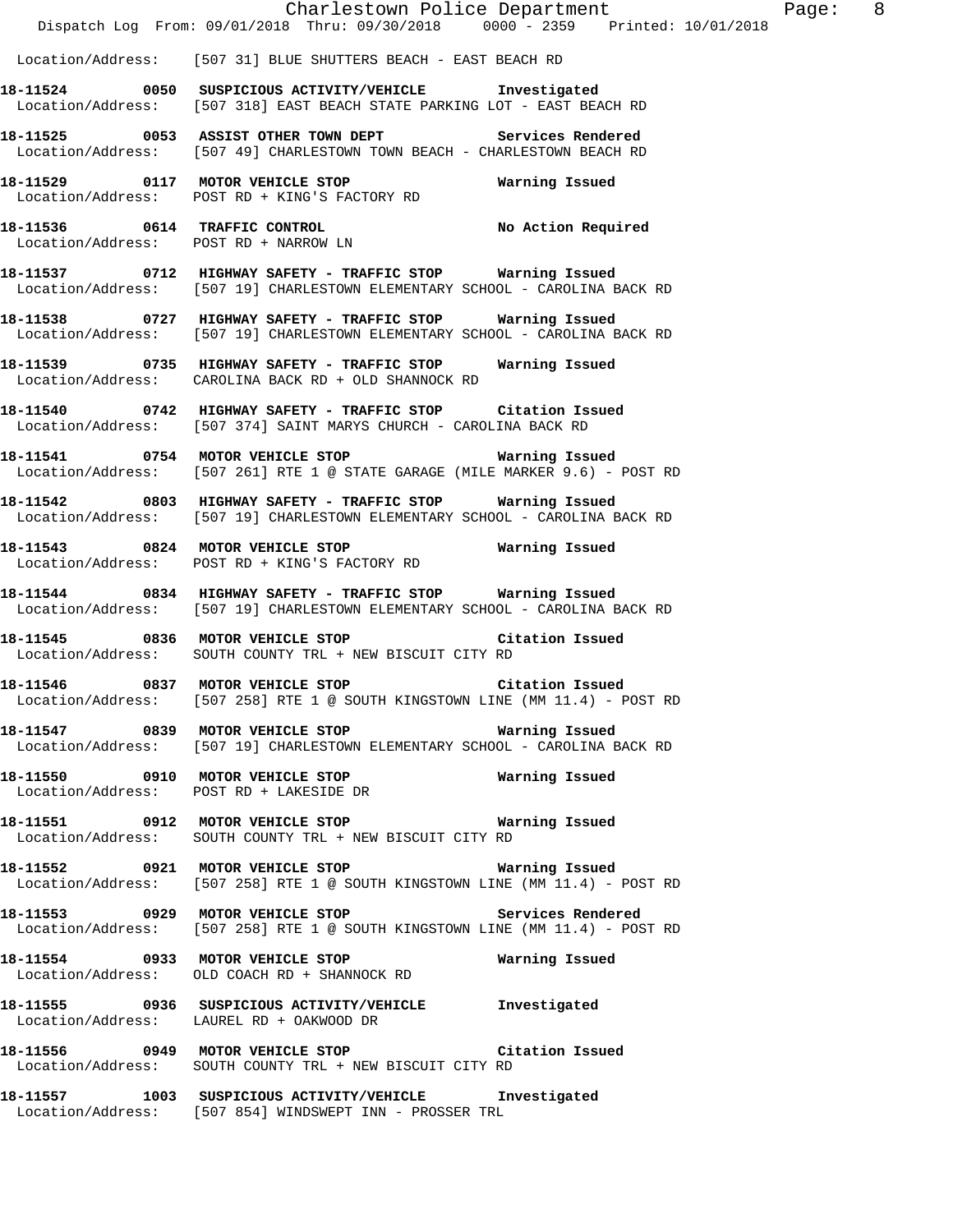|                                                                                                      | Dispatch Log From: 09/01/2018 Thru: 09/30/2018 0000 - 2359 Printed: 10/01/2018                                                                                      | Charlestown Police Department | Page: 9 |  |
|------------------------------------------------------------------------------------------------------|---------------------------------------------------------------------------------------------------------------------------------------------------------------------|-------------------------------|---------|--|
|                                                                                                      | 18-11558 1004 MOTOR VEHICLE STOP 6 Warning Issued<br>Location/Address: POST RD + SCHOOLHOUSE POND RD                                                                |                               |         |  |
|                                                                                                      | 18-11559 1016 MOTOR VEHICLE STOP<br>Location/Address: POST RD + SCHOOLHOUSE POND RD                                                                                 | No Action Required            |         |  |
|                                                                                                      | 18-11560 1030 MOTOR VEHICLE STOP<br>Location/Address: POST RD + SCHOOLHOUSE POND RD                                                                                 | Warning Issued                |         |  |
|                                                                                                      | 18-11563 1044 MOTOR VEHICLE STOP<br>Location/Address: OLD COACH RD + EAST PASQUISETT TRL                                                                            | Warning Issued                |         |  |
|                                                                                                      | 18-11564 1050 TRAFFIC CONTROL<br>Location/Address: SHANNOCK RD + WORDEN'S POND RD                                                                                   | Warning Issued                |         |  |
| 18-11565 1054 ALARM, BURGLAR<br>Location/Address: EAST SHORE DR                                      |                                                                                                                                                                     | Building Checked/Secured      |         |  |
|                                                                                                      | 18-11566 1111 MOTOR VEHICLE STOP Citation Issued<br>Location/Address: POST RD + SCHOOLHOUSE POND RD                                                                 |                               |         |  |
|                                                                                                      | 18-11567 1158 MOTOR VEHICLE STOP Citation Issued<br>Location/Address: SOUTH COUNTY TRL + NEW BISCUIT CITY RD                                                        |                               |         |  |
| Location/Address: [507 642] WILLOW RD                                                                | 18-11568 1236 OFFICER WANTED                                                                                                                                        | Investigated                  |         |  |
| 18-11569 1245 VANDALISM<br>Refer To Incident: 18-407-OF                                              | Location/Address: [507 20] NINIGRET PARK - PARK LN                                                                                                                  | Investigated                  |         |  |
| Location/Address: OLD SHANNOCK RD                                                                    | 18-11570 1306 DISABLED MV                                                                                                                                           | Services Rendered             |         |  |
| Refer To Accident: 18-126-AC                                                                         | 18-11571 1312 MVA - Minor 18-11571 18-11571<br>Location/Address: SHUMANKANUC HILL RD + BUCKEYE BROOK RD                                                             |                               |         |  |
| 18-11572 1321 DISABLED MV<br>Vicinity of: ROSS HILL RD                                               |                                                                                                                                                                     | Unfounded                     |         |  |
| 18-11574 1536 MOTOR VEHICLE STOP                                                                     | <b>Warning Issued</b><br>Location/Address: [507 276] RTE 2 @ RICHMOND LINE - SOUTH COUNTY TRL                                                                       |                               |         |  |
| 18-11575                       1542     MOTOR VEHICLE STOP<br>Location/Address:<br>Refer To Summons: | SOUTH COUNTY TRL + SHERMAN AVE<br>18-222-AR                                                                                                                         | Arrest(s) Made                |         |  |
| Aqe:                                                                                                 | Summons: WRIGHT, PAULA R<br>Address: 11 LEWISTON AVE RICHMOND, RI<br>55<br>Charges: Driving with Expired License - 1st Offense                                      |                               |         |  |
| Location/Address:<br>Refer To Summons:                                                               | 18-11576 1602 MOTOR VEHICLE STOP<br>SOUTH COUNTY TRL + SHANNOCK RD<br>$18 - 223 - AR$<br>Summons: BARNES, ROLAND<br>Address: 69 COLUMBIA HEIGHTS RD CHARLESTOWN, RI | Arrest(s) Made                |         |  |
| Age:                                                                                                 | 43<br>Charges: Driving after denial, suspension or revocation of license - 1st Offense                                                                              |                               |         |  |
|                                                                                                      | 18-11577    1613 MOTOR VEHICLE STOP<br>Location/Address: [507 276] RTE 2 @ RICHMOND LINE - SOUTH COUNTY TRL                                                         | Warning Issued                |         |  |
| Location/Address: NEW BISCUIT CITY RD                                                                | 18-11578 1641 MOTOR VEHICLE STOP                                                                                                                                    | Warning Issued                |         |  |
| 18-11579   1657   OFFICER WANTED                                                                     | Location/Address: PLAY GROUND - COLUMBIA HEIGHTS RD<br>Refer To Incident: 18-408-OF                                                                                 | Investigated                  |         |  |

**18-11580 1707 VIOLATION OF RO/NCO Services Rendered**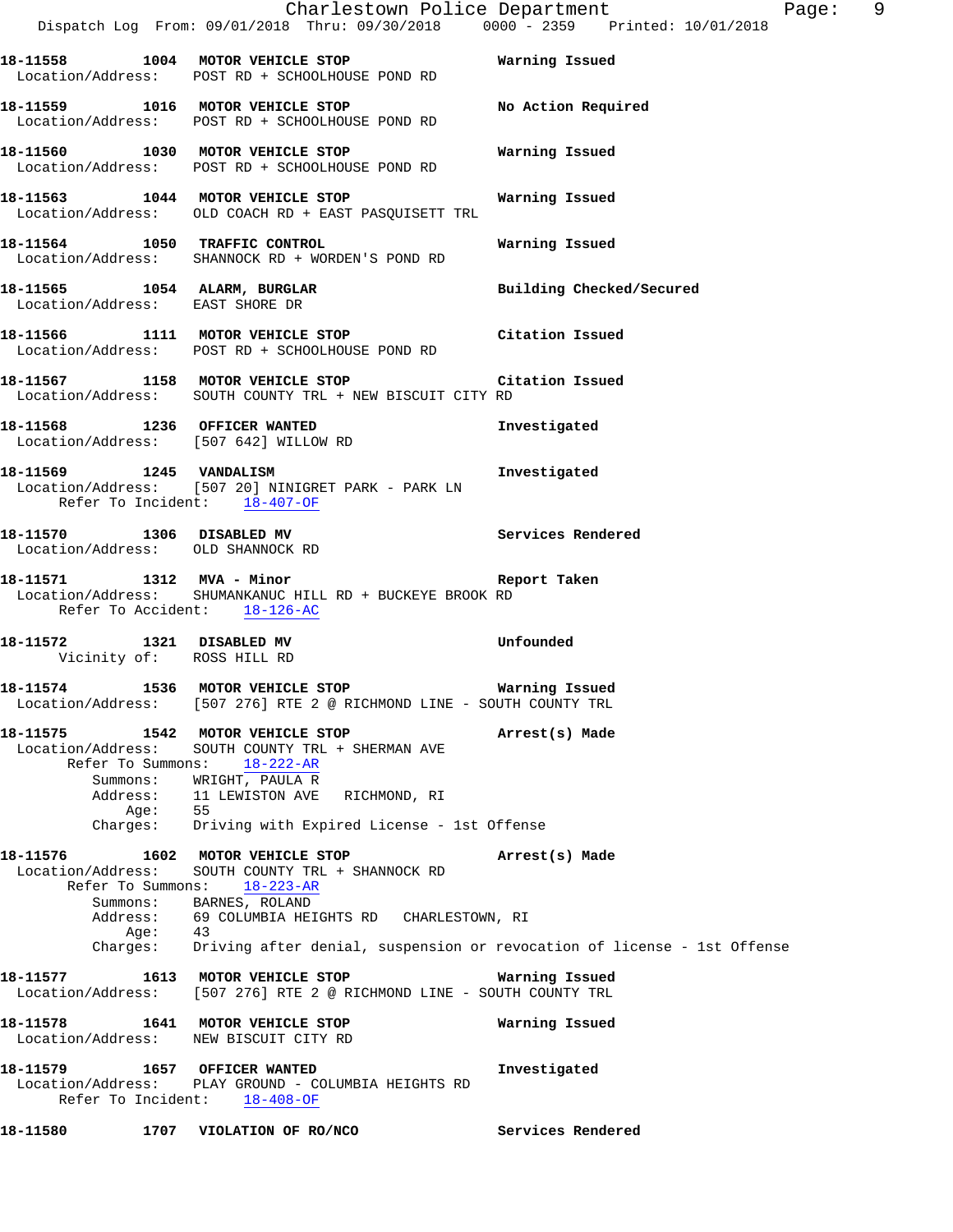|                                   | Dispatch Log From: 09/01/2018 Thru: 09/30/2018 0000 - 2359 Printed: 10/01/2018                                                                                                                                      | Charlestown Police Department | Page: 10 |  |
|-----------------------------------|---------------------------------------------------------------------------------------------------------------------------------------------------------------------------------------------------------------------|-------------------------------|----------|--|
| Location/Address: EAST CHARLES ST |                                                                                                                                                                                                                     |                               |          |  |
|                                   | 18-11581 1721 OFFICER WANTED 18-11581 Report Taken<br>Location/Address: [507 45] RIPPY'S LIQUOR MART - SOUTH COUNTY TRL<br>Refer To Incident: 18-409-OF                                                             |                               |          |  |
| Location/Address: OLD POST RD     | 18-11584 1909 WELL BEING CHECK Services Rendered                                                                                                                                                                    |                               |          |  |
| Refer To Incident: 18-410-OF      | 18-11586 2001 OFFICER WANTED<br>Location/Address: COLUMBIA HEIGHTS OVAL                                                                                                                                             | Report Taken                  |          |  |
| For Date: 09/05/2018 - Wednesday  |                                                                                                                                                                                                                     |                               |          |  |
|                                   | 18-11589 0040 MOTOR VEHICLE STOP<br>Location/Address: POST RD + PROSSER TRL                                                                                                                                         | Citation Issued               |          |  |
|                                   | 18-11599 0124 MOTOR VEHICLE STOP <b>Arrest(s)</b> Made<br>Location/Address: SOUTH COUNTY TRL + JACOB PERRY DR<br>Refer To Summons: 18-224-AR<br>Summons: EDWARDS, TYLOR<br>Address: 36 ROSS HILL RD CHARLESTOWN, RI |                               |          |  |
|                                   | Age: 27<br>Charges: Driving with Expired License - 1st Offense                                                                                                                                                      |                               |          |  |
|                                   | 18-11607 0706 MOTOR VEHICLE STOP<br>Location/Address: POST RD + CROSS MILLS RD                                                                                                                                      | Warning Issued                |          |  |
|                                   | 18-11608 0719 MOTOR VEHICLE STOP Warning Issued<br>Vicinity of: [507 19] CHARLESTOWN ELEMENTARY SCHOOL - CAROLINA BACK RD                                                                                           |                               |          |  |
|                                   | 18-11609 0724 MOTOR VEHICLE STOP 6 Warning Issued<br>Location/Address: [507 261] RTE 1 @ STATE GARAGE (MILE MARKER 9.6) - POST RD                                                                                   |                               |          |  |
|                                   | 18-11610 0728 MOTOR VEHICLE STOP Citation Issued<br>Location/Address: CAROLINA BACK RD + RAILROAD AVE                                                                                                               |                               |          |  |
|                                   | 18-11611 0737 MOTOR VEHICLE STOP Citation Issued<br>Location/Address: [507 261] RTE 1 @ STATE GARAGE (MILE MARKER 9.6) - POST RD                                                                                    |                               |          |  |
|                                   | 18-11612 		 0745 MOTOR VEHICLE STOP 		 Citation Issued<br>Location/Address: CAROLINA BACK RD + RAILROAD AVE                                                                                                         |                               |          |  |
|                                   | 18-11614 0802 MOTOR VEHICLE STOP Citation Issued<br>Location/Address: CAROLINA BACK RD + BUTTER LN                                                                                                                  |                               |          |  |
|                                   | 18-11615 0832 TRAFFIC CONTROL Services Rendered<br>Location/Address: [507 19] CHARLESTOWN ELEMENTARY SCHOOL - CAROLINA BACK RD                                                                                      |                               |          |  |
| Location/Address: POWAGET AVE     | 18-11616 1843 ALARM, BURGLAR 1988 1999 Palse Alarm                                                                                                                                                                  |                               |          |  |
|                                   | 18-11617   0909   MOTOR VEHICLE STOP   Citation Issued<br>Vicinity of: [507 374] SAINT MARYS CHURCH - CAROLINA BACK RD                                                                                              |                               |          |  |
|                                   | Location/Address: SOUTH COUNTY TRL + NEW BISCUIT CITY RD                                                                                                                                                            |                               |          |  |
|                                   | Vicinity of: [507 374] SAINT MARYS CHURCH - CAROLINA BACK RD                                                                                                                                                        |                               |          |  |
|                                   | Location/Address: SOUTH COUNTY TRL + NEW BISCUIT CITY RD                                                                                                                                                            |                               |          |  |
|                                   | Location/Address: [507 657] COUNTRY FOOD MART, LLC - SOUTH COUNTY TRL                                                                                                                                               |                               |          |  |
|                                   | 18-11622   0937 MOTOR VEHICLE STOP   Warning Issued<br>Vicinity of: [507 374] SAINT MARYS CHURCH - CAROLINA BACK RD                                                                                                 |                               |          |  |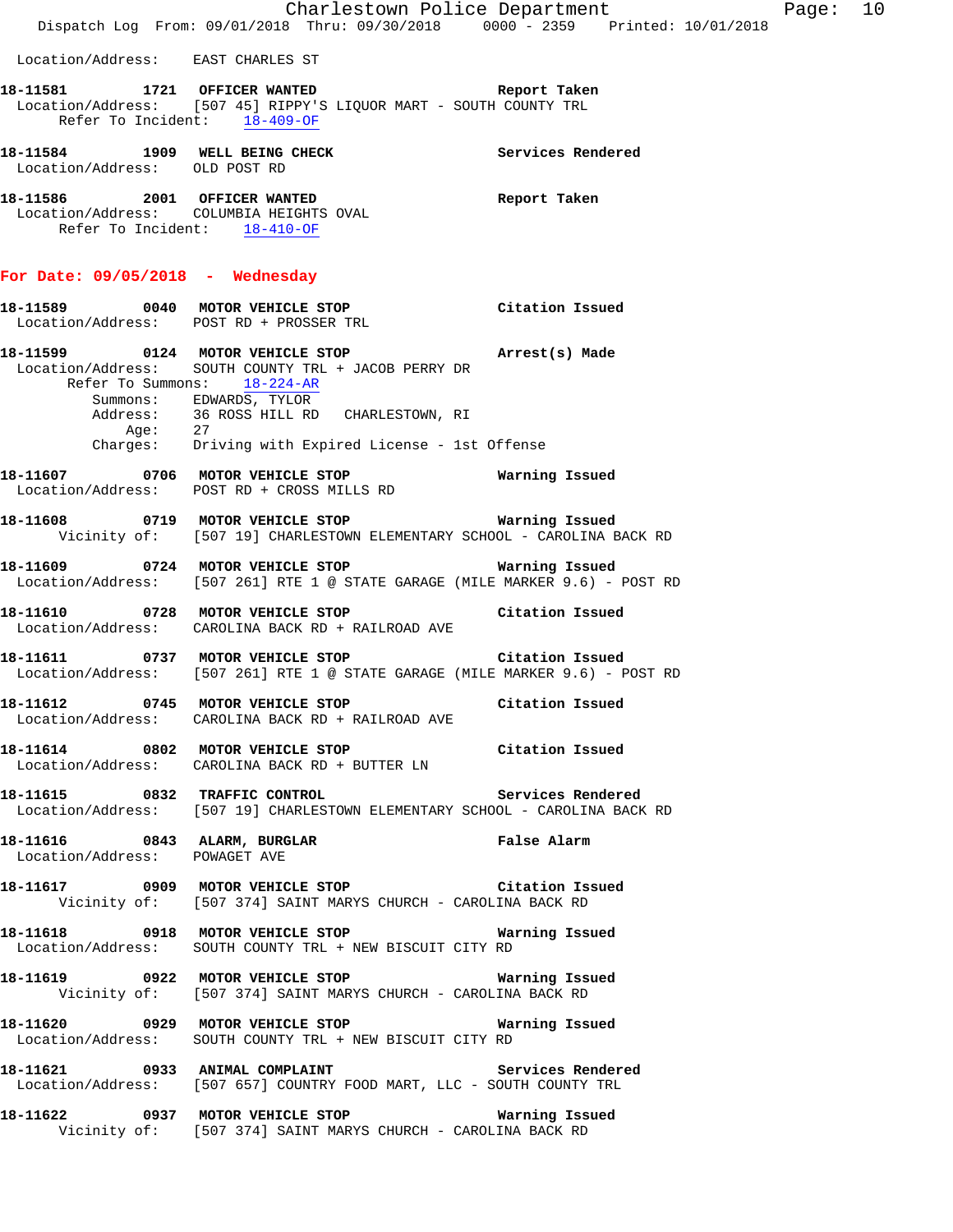**18-11623 0952 MOTOR VEHICLE STOP Warning Issued**  Vicinity of: [507 374] SAINT MARYS CHURCH - CAROLINA BACK RD **18-11626 1040 SUSPICIOUS ACTIVITY/VEHICLE Warning Issued**  Location/Address: [507 841] BREACHWAY GRILL - CHARLESTOWN BEACH RD

**18-11627 1144 POLICE INFORMATION Services Rendered**  Location/Address: [507 642] CHARLESTOWN POLICE DEPARTMENT - OLD POST RD 18-11628 1156 POLICE TRANSPORT **18-11628** Taken/Refered to Other A Location/Address: [507 642] CHARLESTOWN POLICE DEPARTMENT - OLD POST RD **18-11629 1220 OFFICER WANTED Investigated**  Location/Address: WEST WILLOW LN **18-11634 1641 POLICE INFORMATION No Action Required**  Location/Address: POST RD + WEST BEACH RD **18-11636 1708 ASSIST OTHER AGENCY Investigated**  Location/Address: BURDICKVILLE RD Refer To Incident: 18-413-OF **18-11637 1718 POLICE INFORMATION Services Rendered**  Location/Address: [507 642] CHARLESTOWN POLICE DEPARTMENT - OLD POST RD Refer To Incident: 18-412-OF **18-11639 1830 MOTOR VEHICLE STOP Warning Issued**  Vicinity of: KING'S FACTORY RD **18-11640 1842 MOTOR VEHICLE STOP Warning Issued**  Location/Address: POST RD + SCHOOLHOUSE POND RD **18-11641 1852 MOTOR VEHICLE STOP Warning Issued**  Location/Address: POST RD + PROSSER TRL **18-11645 2043 MOTOR VEHICLE STOP Warning Issued**  Location/Address: SOUTH COUNTY TRL + SHERMAN AVE **18-11646 2051 MOTOR VEHICLE STOP Warning Issued**  Location/Address: [507 266] RTE 1 @ WILLOWS - POST RD **18-11647 2127 MOTOR VEHICLE STOP Warning Issued**  Location/Address: POST RD + SOUTH COUNTY TRL

# **For Date: 09/06/2018 - Thursday**

**18-11673 0546 TRAFFIC CONTROL Services Rendered**  Location/Address: TOWN LINE-SOUTH KINGSTOWN - POST RD

**18-11674 0749 MOTOR VEHICLE STOP Warning Issued**  Location/Address: ALTON CAROLINA RD

**18-11675 0752 MOTOR VEHICLE STOP Citation Issued**  Location/Address: ALTON CAROLINA RD + CAROLINA BACK RD

**18-11676 0758 MOTOR VEHICLE STOP Warning Issued**  Location/Address: ALTON CAROLINA RD

**18-11677 0805 MOTOR VEHICLE STOP No Action Required**  Location/Address: ALTON CAROLINA RD

**18-11678 0811 MOTOR VEHICLE STOP Warning Issued**  Location/Address: ALTON CAROLINA RD

**18-11679 0816 TRAFFIC CONTROL Warning Issued**  Location/Address: [507 19] CHARLESTOWN ELEMENTARY SCHOOL - CAROLINA BACK RD

**18-11680 0817 MOTOR VEHICLE STOP Warning Issued**  Location/Address: [507 284] RTE 91 @ RICHMOND LINE - ALTON CAROLINA RD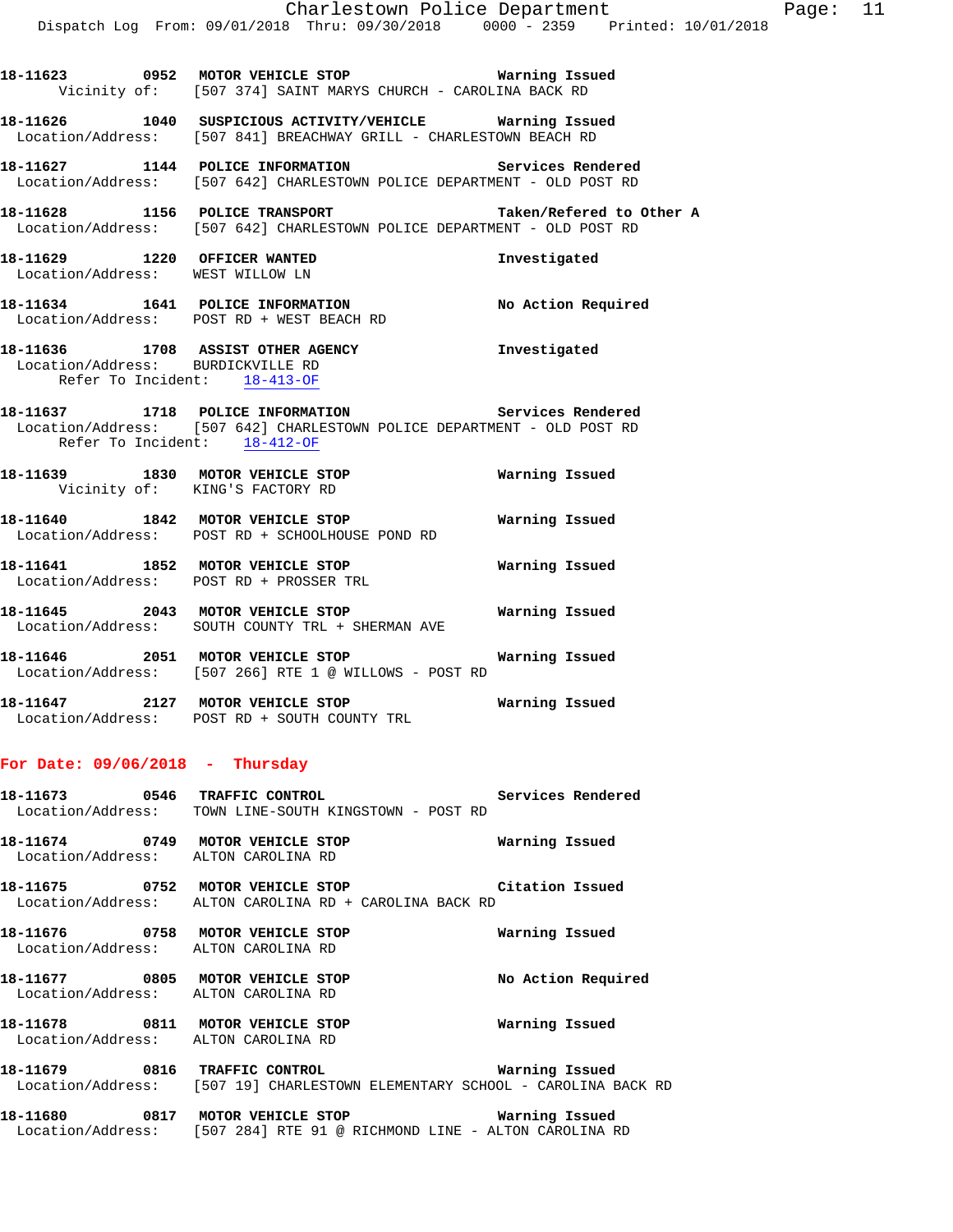**18-11681 0824 MOTOR VEHICLE STOP Warning Issued** 

 Vicinity of: [507 374] SAINT MARYS CHURCH - CAROLINA BACK RD **18-11682 0834 MOTOR VEHICLE STOP Warning Issued**  Vicinity of: [507 374] SAINT MARYS CHURCH - CAROLINA BACK RD **18-11683 0835 MOTOR VEHICLE STOP Citation Issued**  Vicinity of: [507 374] SAINT MARYS CHURCH - CAROLINA BACK RD **18-11684 0851 MOTOR VEHICLE STOP Citation Issued**  Vicinity of: OLD MILL RD + CAROLINA BACK RD **18-11685 0856 MOTOR VEHICLE STOP Warning Issued**  Location/Address: [507 374] SAINT MARYS CHURCH - CAROLINA BACK RD **18-11686 0902 MOTOR VEHICLE STOP Warning Issued**  Location/Address: [507 374] SAINT MARYS CHURCH - CAROLINA BACK RD **18-11687 0930 SUSPICIOUS ACTIVITY/VEHICLE Investigated**  Location/Address: [507 816] DRIFTWOOD DR **18-11689 0953 MOTOR VEHICLE STOP Warning Issued**  Vicinity of: [507 45] RIPPY'S LIQUOR MART - SOUTH COUNTY TRL **18-11690 1001 MOTOR VEHICLE STOP Warning Issued**  Location/Address: SOUTH COUNTY TRL + NEW BISCUIT CITY RD **18-11691 1002 POLICE INFORMATION Services Rendered**  Location/Address: [507 19] CHARLESTOWN ELEMENTARY SCHOOL - CAROLINA BACK RD **18-11692 1004 LARCENY Investigated**  Location/Address: OLD POST RD **18-11693 1013 MOTOR VEHICLE STOP Citation Issued**  Location/Address: SOUTH COUNTY TRL + NEW BISCUIT CITY RD **18-11694 1021 MOTOR VEHICLE STOP Warning Issued**  Location/Address: [507 221] SHERMAN'S AUTO BODY INC - SOUTH COUNTY TRL **18-11695 1024 MOTOR VEHICLE STOP Warning Issued**  Location/Address: SOUTH COUNTY TRL + NEW BISCUIT CITY RD **18-11696 1030 MOTOR VEHICLE STOP Warning Issued**  Location/Address: RICHMOND LINE - SOUTH COUNTY TRL **18-11697 1038 MOTOR VEHICLE STOP Warning Issued**  Location/Address: [507 221] SHERMAN'S AUTO BODY INC - SOUTH COUNTY TRL **18-11698 1042 MOTOR VEHICLE STOP Warning Issued**  Location/Address: SOUTH COUNTY TRL + NEW BISCUIT CITY RD **18-11699 1058 MOTOR VEHICLE STOP Warning Issued**  Location/Address: [507 221] SHERMAN'S AUTO BODY INC - SOUTH COUNTY TRL **18-11700 1100 MOTOR VEHICLE STOP Warning Issued**  Location/Address: NEW BISCUIT CITY RD **18-11701 1108 TRAFFIC CONTROL Warning Issued**  Location/Address: SHANNOCK RD + WORDEN'S POND RD **18-11702 1112 MOTOR VEHICLE STOP Warning Issued**  Location/Address: [507 276] RTE 2 @ RICHMOND LINE - SOUTH COUNTY TRL **18-11704 1122 WELL BEING CHECK Investigated**  Location/Address: GENERAL STANTON LN **18-11706 1135 MOTOR VEHICLE STOP Citation Issued**  Location/Address: SOUTH COUNTY TRL + NEW BISCUIT CITY RD **18-11708 1211 WELL BEING CHECK Transported to Hospital**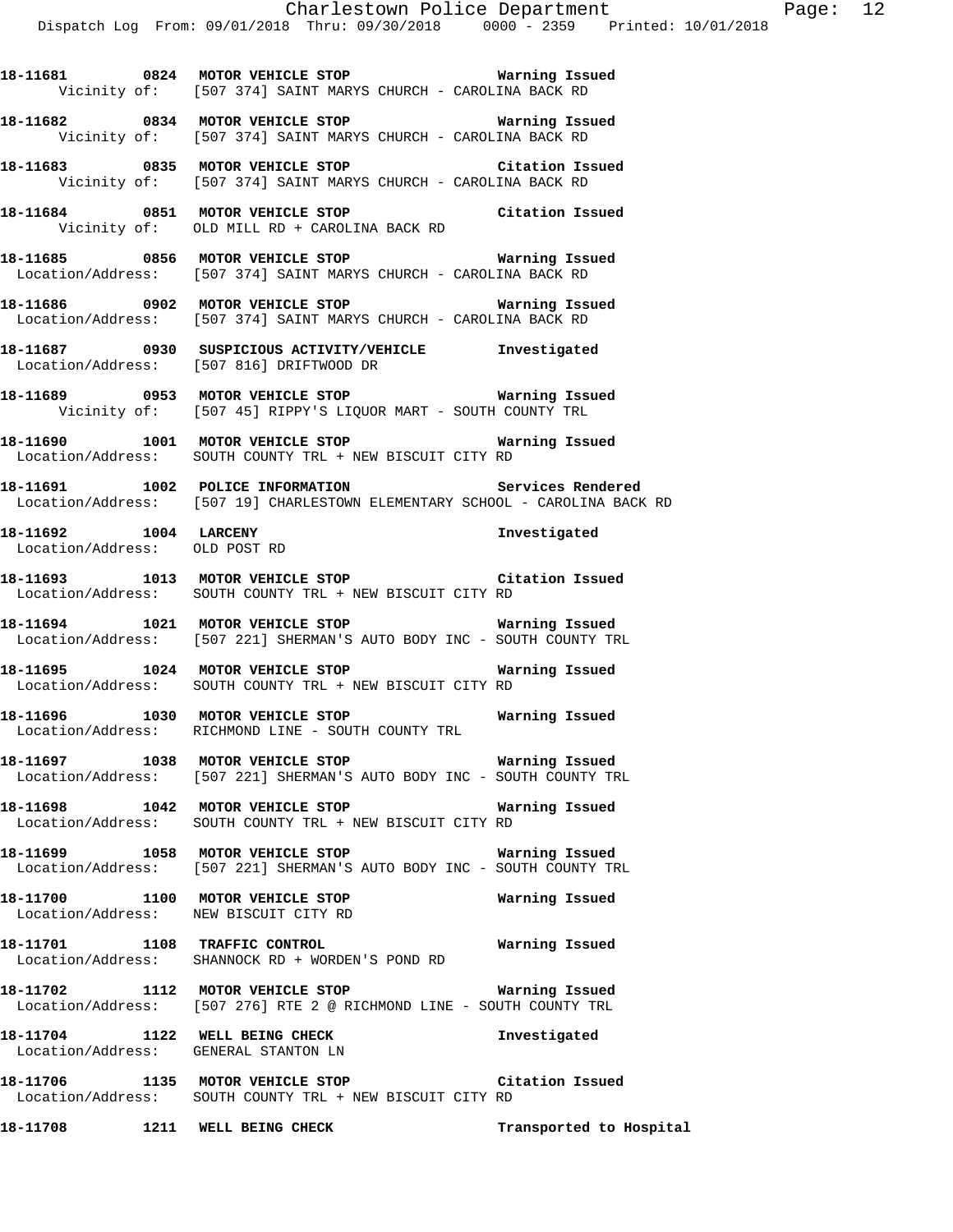|                                  | Charlestown Police Department                                                                                       |              |
|----------------------------------|---------------------------------------------------------------------------------------------------------------------|--------------|
|                                  | Dispatch Log From: 09/01/2018 Thru: 09/30/2018 0000 - 2359 Printed: 10/01/2018                                      |              |
| Location/Address: ARBUTUS TRL    |                                                                                                                     |              |
| Location/Address: ROSS HILL RD   | 18-11709 1236 ASSIST OTHER POLICE DEPT Services Rendered                                                            |              |
|                                  | 18-11710 1308 MOTOR VEHICLE STOP 18-11710<br>Location/Address: SOUTH COUNTY TRL + CAROLINA BACK RD                  |              |
|                                  | 18-11712 1405 MOTOR VEHICLE STOP Citation Issued<br>Location/Address: MAPLE LAKE FARM RD                            |              |
|                                  | 18-11713 1430 FOLLOW-UP INVESTIGATION Services Rendered<br>Location/Address: GENERAL STANTON LN                     |              |
|                                  | Location/Address: [507 279] RTE 2 @ CHARLESTOWN TOWN HALL - SOUTH COUNTY TRL                                        |              |
| Location/Address: STILL WATER RD | 18-11716 1529 ASSIST OTHER POLICE DEPT Could Not Locate                                                             |              |
|                                  | 18-11717 1545 TRAFFIC CONTROL 18-11717 15 1546<br>Location/Address: BUCKEYE BROOK RD + STILL WATER RD               |              |
|                                  | 18-11719 1650 POLICE INFORMATION 10 Investigated<br>Location/Address: [507 36] CHARLESTOWN MINI-SUPER - OLD POST RD |              |
| Location/Address: TAMANACO DR    | 18-11720 1845 ANIMAL COMPLAINT                                                                                      | Investigated |
|                                  |                                                                                                                     |              |

**18-11723 2159 MOTOR VEHICLE COMPLAINT Could Not Locate**  Location/Address: [507 275] RTE 1 @ WESTERLY LINE HAVERSHAM - POST RD

## **For Date: 09/07/2018 - Friday**

| 18–11728          | 0113               |          | <b>OFFICER WANTED</b> | Investigated |
|-------------------|--------------------|----------|-----------------------|--------------|
| Location/Address: |                    | BOTKA DR |                       |              |
|                   | Refer To Incident: |          | 18-414-OF             |              |

| 18–11738 | 0754 WARRANT ARREST                                              | Arrest(s) Made |
|----------|------------------------------------------------------------------|----------------|
|          | Location/Address: [507 360] COUNTRY FOOD MART - SOUTH COUNTY TRL |                |
|          | Refer To Arrest: 18-226-AR                                       |                |
|          | Arrest: FOSTER, NICHOLAS                                         |                |
|          | Address: 99 HILLTOP DR CHARLESTOWN, RI                           |                |
| Age:     | 21                                                               |                |
|          | Charges: SHOPLIFTING-MISD                                        |                |

**18-11740 0807 ALARM, BURGLAR Investigated**  Location/Address: KLONDIKE RD

**18-11741 0812 MOTOR VEHICLE COMPLAINT No Action Required**  Location/Address: [507 275] RTE 1 @ WESTERLY LINE - POST RD

**18-11743 0919 POLICE TRANSPORT Services Rendered**  Location/Address: [507 642] CHARLESTOWN POLICE DEPARTMENT - OLD POST RD

**18-11745 1018 ANIMAL COMPLAINT Unfounded**  Location/Address: [507 372] SOUTH SHORE MENTAL HEALTH - OLD POST RD

**18-11746 1030 DISABLED MV Services Rendered**  Location/Address: MARION DR **18-11747 1131 OFFICER WANTED Services Rendered**  Location/Address: HONEY LOCUST DR **18-11751 1356 FOLLOW-UP INVESTIGATION Investigated**  Location/Address: BOTKA DR

**18-11752 1406 DEATH; Sudden/Unexpected Services Rendered**  Location/Address: SOUTH COUNTY TRL Refer To Incident: 18-415-OF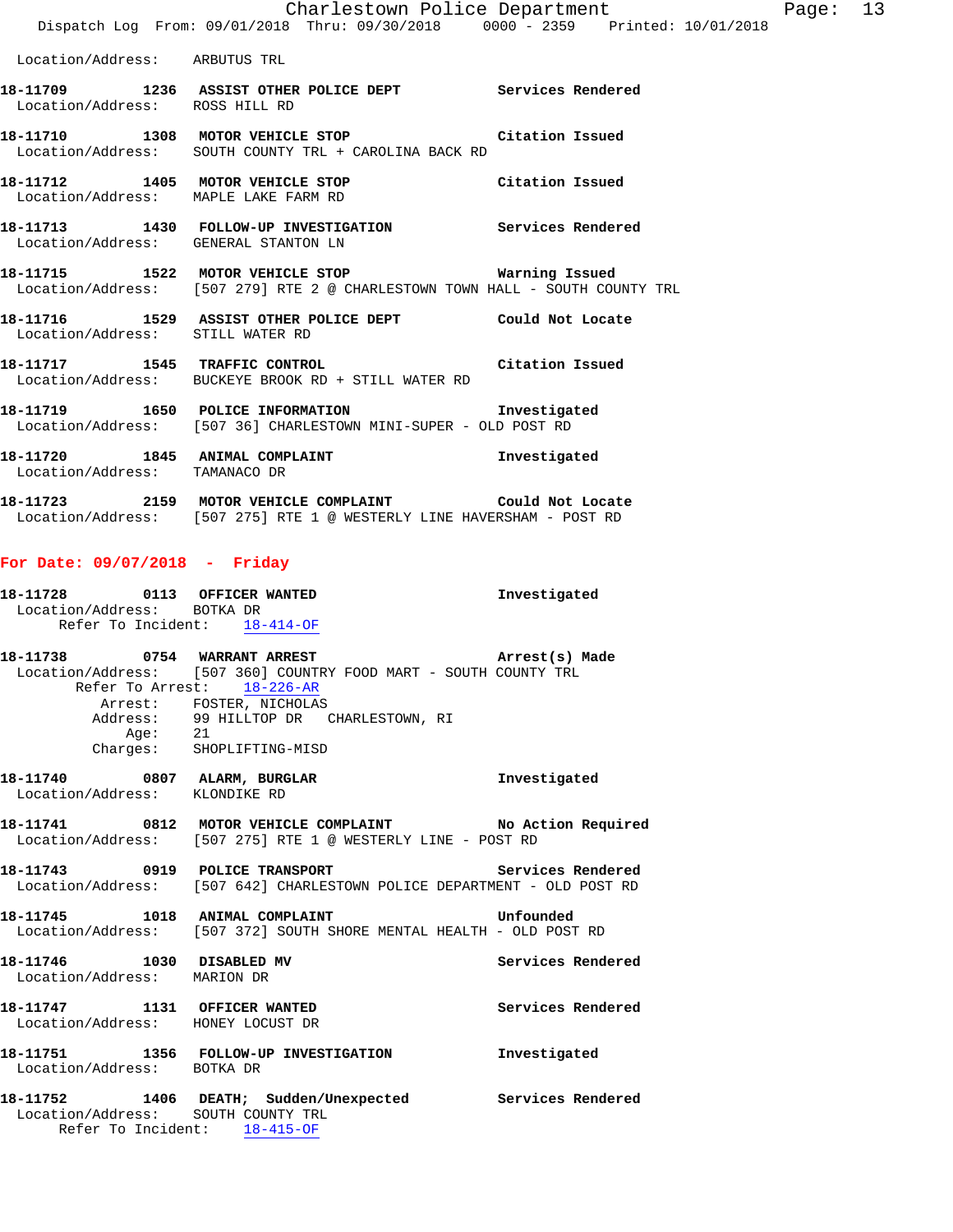**18-11755 1618 OFFICER WANTED Services Rendered**  Location/Address: [507 45] RIPPY'S LIQUOR MART - SOUTH COUNTY TRL

**18-11757 1651 MOTOR VEHICLE STOP Citation Issued**  Location/Address: SOUTH COUNTY TRL + JACOB PERRY DR

Location/Address: POST RD + S COUNTY TRL

- **18-11758 1700 PSYCHOLOGICAL EMERGENCY Transported to Hospital**  Location/Address: [507 435] SOUTH SHORE MENTAL HEALTH CHARLESTOWN HOUS - OLD POST RD
- **18-11759 1747 MOTOR VEHICLE COMPLAINT Investigated**  Location/Address: POST RD Refer To Incident: 18-416-OF
- **18-11760 1817 MOTOR VEHICLE STOP Warning Issued**  Location/Address: POST RD + ROSS HILL RD
- **18-11764 1958 ASSIST ELDERLY Services Rendered**  Location/Address: [507 642] CHARLESTOWN POLICE DEPARTMENT - OLD POST RD
- **18-11765 2035 LIQUOR LAW VIOLATION Services Rendered**  Location/Address: [507 45] RIPPY'S LIQUOR MART - SOUTH COUNTY TRL

**18-11766 2127 TRAFFIC CONTROL Services Rendered**  Location/Address: WORDEN'S POND RD + SHANNOCK RD

**18-11767 2211 MOTOR VEHICLE STOP Warning Issued**  Location/Address: POST RD + SCHOOLHOUSE POND RD

#### **For Date: 09/08/2018 - Saturday**

**18-11768 0000 OFFICER WANTED Investigated**  Location/Address: ROCKY ACRES DR Refer To Incident: 18-417-OF

**18-11773 0137 ALARM, BURGLAR Building Checked/Secured**  Location/Address: [507 64] RATHSKELLER RESTAURANT - OLD COACH RD

- **18-11774 0235 ALARM, BURGLAR False Alarm**  Location/Address: [507 64] RATHSKELLER RESTAURANT - OLD COACH RD
- **18-11775 0244 MVA W/Injury/Fluid/Hazard Report Taken**  Location/Address: BISCUIT CITY RD + NEW BISCUIT CITY RD Refer To Accident: 18-127-AC
- **18-11781 0744 ROAD HAZARD/OBSTRUCTION Unfounded**  Location/Address: [507 83] MEADOW BROOK INN - CAROLINA BACK RD
- 18-11784 0822 COMPLAINT Services Rendered Location/Address: FORT NINIGRET RD
- **18-11787 1008 OFFICER WANTED Services Rendered**  Location: [507 20] NINIGRET PARK
- **18-11791 1151 FOUND/LOST PROPERTY Services Rendered**  Location/Address: [507 205] THE BAKERY - CHARLESTOWN BEACH RD
- **18-11794 1536 MOTOR VEHICLE STOP Warning Issued**  Location/Address: [507 365] FAMOUS PIZZA - OLD POST RD
- **18-11795 1603 FOLLOW-UP INVESTIGATION Services Rendered**  Location/Address: [507 435] SOUTH SHORE MENTAL HEALTH CHARLESTOWN HOUS - OLD POST RD
- **18-11796 1612 ASSIST CITIZEN Services Rendered**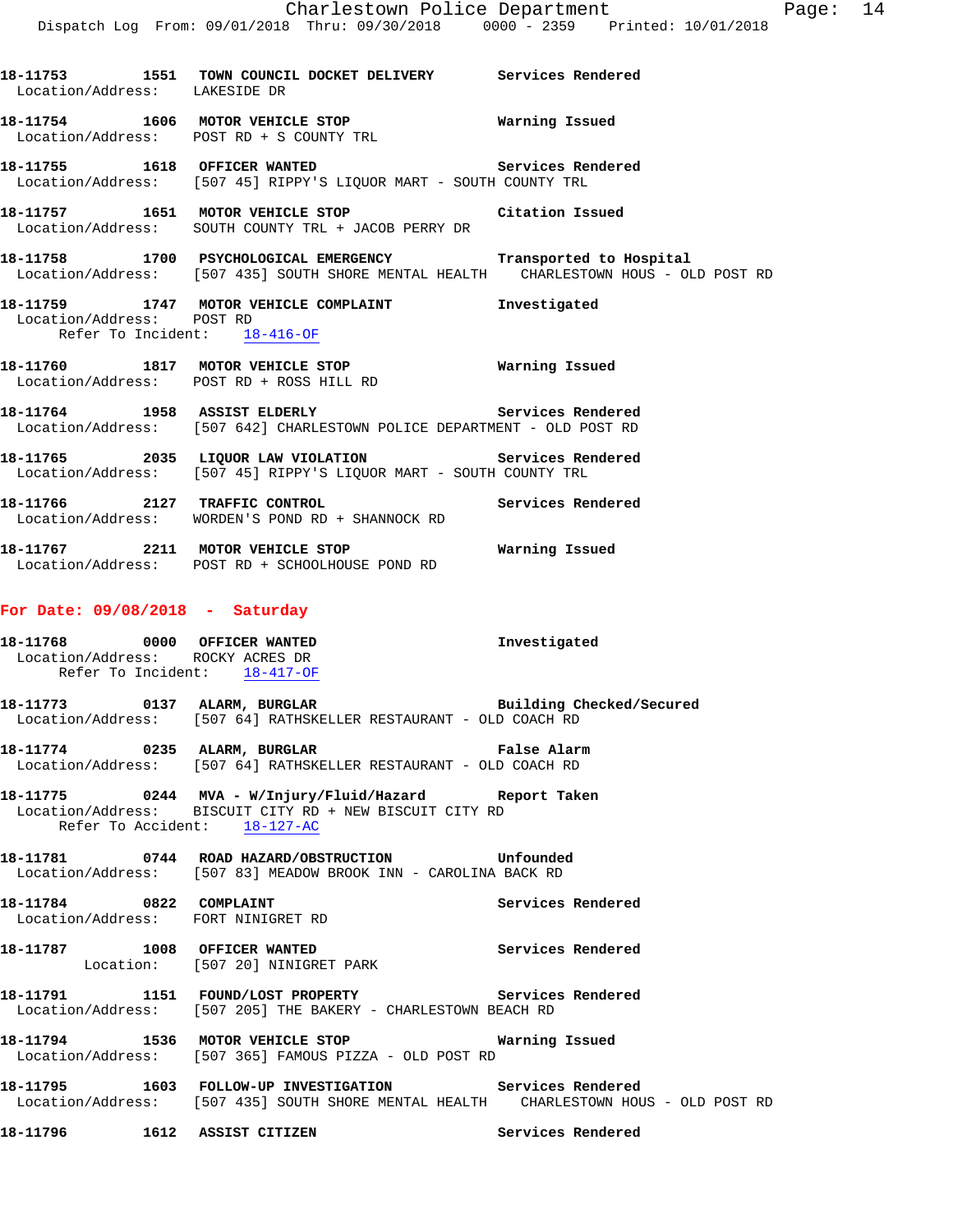|                                 | Dispatch Log From: 09/01/2018 Thru: 09/30/2018 0000 - 2359 Printed: 10/01/2018                                                                                           | Charlestown Police Department<br>Page: 15 |
|---------------------------------|--------------------------------------------------------------------------------------------------------------------------------------------------------------------------|-------------------------------------------|
|                                 | Location/Address: [507 372] SOUTH SHORE MENTAL HEALTH - OLD POST RD                                                                                                      |                                           |
| 18-11799 1756 MVA - Minor       |                                                                                                                                                                          | Report Taken                              |
| Refer To Incident: 18-418-OF    | Location/Address: [507 212] SURFSIDE MOTOR INN - NARROW LN                                                                                                               |                                           |
|                                 | 18-11800 1759 MOTOR VEHICLE STOP <b>Example 2</b> Arrest(s) Made<br>Location/Address: [507 657] COUNTRY FOOD MART, LLC - SOUTH COUNTY TRL<br>Refer To Summons: 18-227-AR |                                           |
|                                 | Summons: BOISVERT, ASHLEY A<br>Address: 327 ARCADIA RD HOPE VALLEY, RI<br>Age: 33<br>Charges: Driving after denial, suspension or revocation of license - 1st Offense    |                                           |
| Location/Address: OLD POST RD   | 18-11803 1855 MOTOR VEHICLE STOP (Arrest(s) Made                                                                                                                         |                                           |
|                                 | Refer To Arrest: 18-228-AR                                                                                                                                               |                                           |
|                                 | Arrest: YOUNG, NICOLAS E<br>Address: 40 POUND RD Apt. #BSMNT WESTERLY, RI<br>Age: 25                                                                                     |                                           |
|                                 | Charges: BENCH WARRANT ISSUED FROM 4TH DISTRICT COURT                                                                                                                    |                                           |
| Location/Address: BOTKA DR      | 18-11804 1859 POLICE INFORMATION Peace Restored                                                                                                                          |                                           |
|                                 | 18-11805 1947 MOTOR VEHICLE STOP Citation Issued<br>Location/Address: [507 303] RTE 1 @ SOUTH SHORE MENTAL HEALTH (MM 9.0) - POST RD                                     |                                           |
|                                 | 18-11807 2001 MOTOR VEHICLE COMPLAINT Could Not Locate<br>Location/Address: POST RD + WEST BEACH RD                                                                      |                                           |
|                                 | 18-11809 2033 POLICE TRANSPORT<br>Location/Address: [507 642] CHARLESTOWN POLICE DEPARTMENT - OLD POST RD                                                                | Taken/Refered to Other A                  |
|                                 | 18-11815 2133 SUSPICIOUS ACTIVITY/VEHICLE Investigated<br>Location/Address: [507 46] WASHINGTON TRUST COMPANY - OLD POST RD                                              |                                           |
| For Date: $09/09/2018$ - Sunday |                                                                                                                                                                          |                                           |
|                                 | 18-11817 0034 MOTOR VEHICLE STOP<br>Location/Address: POST RD + KING'S FACTORY RD                                                                                        | Warning Issued                            |
|                                 | Vicinity of: [507 221] SHERMAN'S AUTO BODY INC - SOUTH COUNTY TRL                                                                                                        |                                           |
|                                 | 18-11825 0239 ALARM, BURGLAR BURGER Building Checked/Secured<br>Location/Address: [507 88] EAST WEST MARKET - POST RD                                                    |                                           |
|                                 | 18-11826  0246 DRIVING WHILE INTOXICATED  Unfounded<br>Location/Address: [507 72] CUMBERLAND FARMS - OLD POST RD                                                         |                                           |
|                                 | Location/Address: SOUTH COUNTY TRL + NEW BISCUIT CITY RD                                                                                                                 |                                           |
|                                 | Location/Address: OLD POST RD + GENWOOD DR                                                                                                                               |                                           |
|                                 | 18-11832 0814 MOTOR VEHICLE STOP <b>WATER WATER</b><br>Location/Address: HORSE FARM - SHANNOCK RD + SOUTH COUNTY TRL                                                     |                                           |
|                                 | 18-11831 6816 ASSIST OTHER TOWN DEPT Services Rendered<br>Location/Address: [507 20] NINIGRET PARK - PARK LN                                                             |                                           |
| Location/Address: PROSSER TRL   |                                                                                                                                                                          |                                           |
|                                 | Location/Address: POST RD + KING'S FACTORY RD                                                                                                                            |                                           |
|                                 |                                                                                                                                                                          |                                           |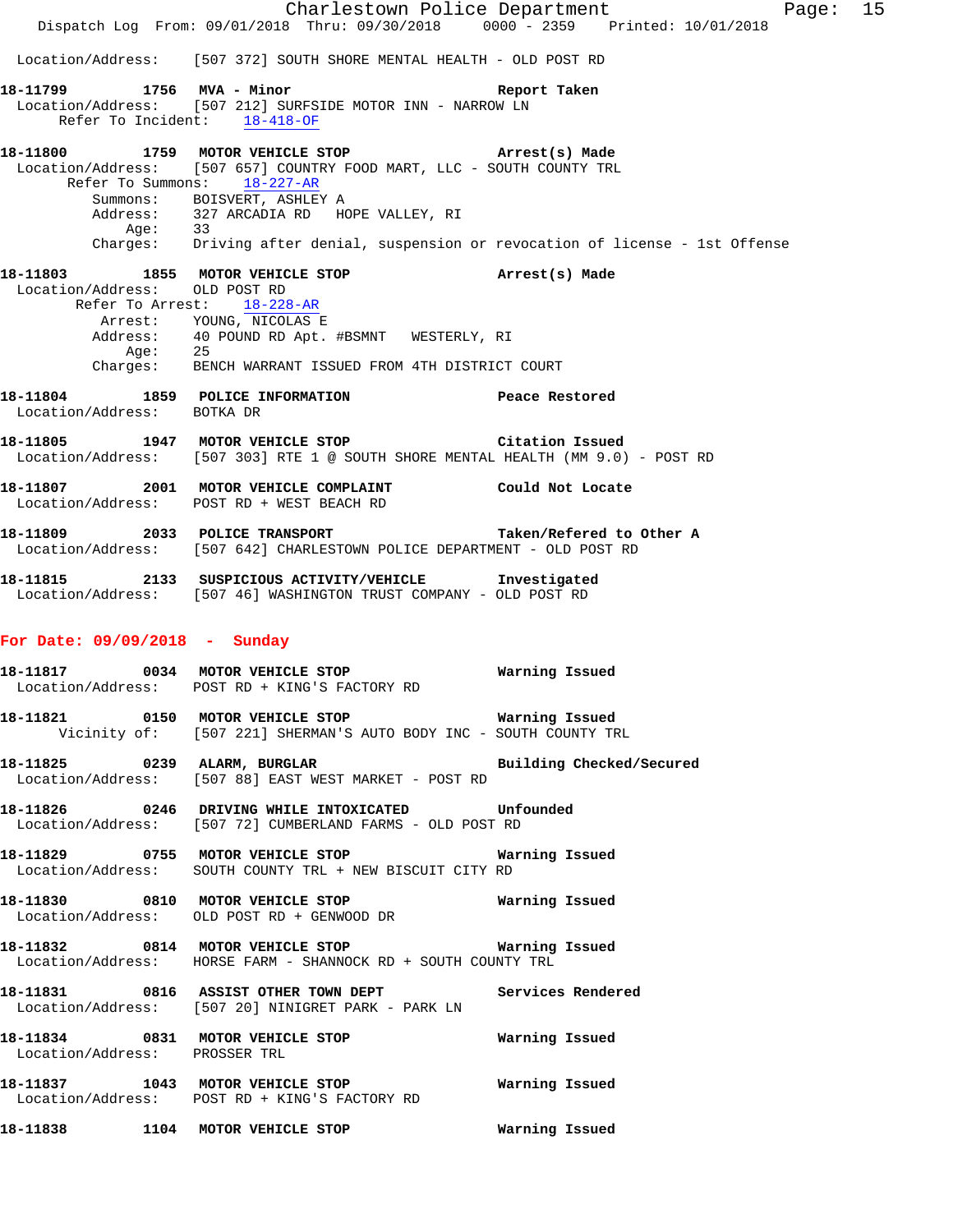|                                                             | Dispatch Log From: 09/01/2018 Thru: 09/30/2018 0000 - 2359 Printed: 10/01/2018                                                                                                                                                                                                                     | Charlestown Police Department | Page: | 16 |
|-------------------------------------------------------------|----------------------------------------------------------------------------------------------------------------------------------------------------------------------------------------------------------------------------------------------------------------------------------------------------|-------------------------------|-------|----|
|                                                             | Location/Address: [507 410] DUNKIN DONUTS - OLD POST RD                                                                                                                                                                                                                                            |                               |       |    |
|                                                             | 18-11839 1110 DISABLED MV<br>Location/Address: POST RD + NARROW LN                                                                                                                                                                                                                                 | Services Rendered             |       |    |
|                                                             | 18-11840 1115 MOTOR VEHICLE STOP<br>Location/Address: POST RD + GENERAL STANTON LN                                                                                                                                                                                                                 | Warning Issued                |       |    |
|                                                             | 18-11841 1128 MOTOR VEHICLE STOP<br>Location/Address: POST RD + GENERAL STANTON LN                                                                                                                                                                                                                 | Warning Issued                |       |    |
|                                                             | 18-11842 1141 MOTOR VEHICLE STOP Citation Issued<br>Location/Address: [507 88] EAST WEST MARKET - POST RD                                                                                                                                                                                          |                               |       |    |
|                                                             | 18-11843 1145 MOTOR VEHICLE STOP<br>Location/Address: [507 66] WILLOWS RESORT - POST RD                                                                                                                                                                                                            | Warning Issued                |       |    |
|                                                             | 18-11844 1155 POLICE INFORMATION No Action Required<br>Location/Address: [507 376] SAINT JAMES CHURCH - MATUNUCK SCHOOLHOUSE RD                                                                                                                                                                    |                               |       |    |
| Location/Address: ROSS HILL RD                              | 18-11845 1157 MOTOR VEHICLE STOP                                                                                                                                                                                                                                                                   | No Action Required            |       |    |
| Refer To Accident: 18-128-AC                                | 18-11846   1211   MVA - Minor<br>Location/Address: SOUTH COUNTY TRL + NARROW LN                                                                                                                                                                                                                    | Report Taken                  |       |    |
| Refer To Accident: 18-129-AC<br>Age: 69                     | 18-11847 1242 MVA - W/Injury/Fluid/Hazard Arrest(s) Made<br>Location/Address: OLD POST RD + NARROW LN<br>Refer To Arrest: $\frac{18-229 - AR}{18-229 - AR}$<br>Arrest: HEROUX, RAYMOND J<br>Address: 43 EAST CHARLES ST CHARLESTOWN, RI<br>Charges: DUI/DRUGS/ALCOHOL/2ND OFFENSE - B.A.C. UNKNOWN |                               |       |    |
| 18-11849 1439 POLICE TRANSPORT                              | Location/Address: [507 642] CHARLESTOWN POLICE DEPARTMENT - OLD POST RD                                                                                                                                                                                                                            | Services Rendered             |       |    |
| 18-11850 1512 ASSIST CITIZEN<br>Location/Address: AUBURN DR |                                                                                                                                                                                                                                                                                                    | Services Rendered             |       |    |
|                                                             | 18-11851   1538 MOTOR VEHICLE STOP   Warning Issued<br>Location/Address: [507 258] RTE 1 @ SOUTH KINGSTOWN LINE (MM 11.4) - POST RD                                                                                                                                                                |                               |       |    |
| Refer To Accident: 18-130-AC                                | 18-11852 1540 MVA - W/Injury/Fluid/Hazard Report Taken<br>Vicinity of: [507 323] NORTH CAMP - BUCKEYE BROOK RD                                                                                                                                                                                     |                               |       |    |
| 18-11853 1602 ALARM, FIRE                                   | Location/Address: [507 640] GRAY'S POINT RD                                                                                                                                                                                                                                                        | False Alarm                   |       |    |
|                                                             | 18-11855 1646 Boating - Assistance Services Rendered<br>Vicinity of: [507 596] SHIRLEY DR                                                                                                                                                                                                          |                               |       |    |
|                                                             | 18-11856 1658 MOTOR VEHICLE STOP Citation Issued<br>Location/Address: ROSS HILL RD + LAUREL RD                                                                                                                                                                                                     |                               |       |    |
|                                                             | 18-11857 1735 MOTOR VEHICLE STOP Citation Issued<br>Location/Address: [507 266] RTE 1 @ WILLOWS - POST RD                                                                                                                                                                                          |                               |       |    |
|                                                             | 18-11858 1817 MOTOR VEHICLE COMPLAINT Could Not Locate<br>Location/Address: [507 925] MILE MARKER 11.0 - POST RD                                                                                                                                                                                   |                               |       |    |
| Refer To Accident: 18-131-AC<br>Age: $55$                   | 18-11859 1936 MVA - W/Injury/Fluid/Hazard Arrest(s) Made<br>Location/Address: [507 25] BURLINGAME - MANAGEMENT AREA - BUCKEYE BROOK RD<br>Refer To Arrest: 18-230-AR<br>Arrest: AYOTTE ROWE, JANICE C<br>Address: 525 KLONDIKE RD CHARLESTOWN, RI                                                  |                               |       |    |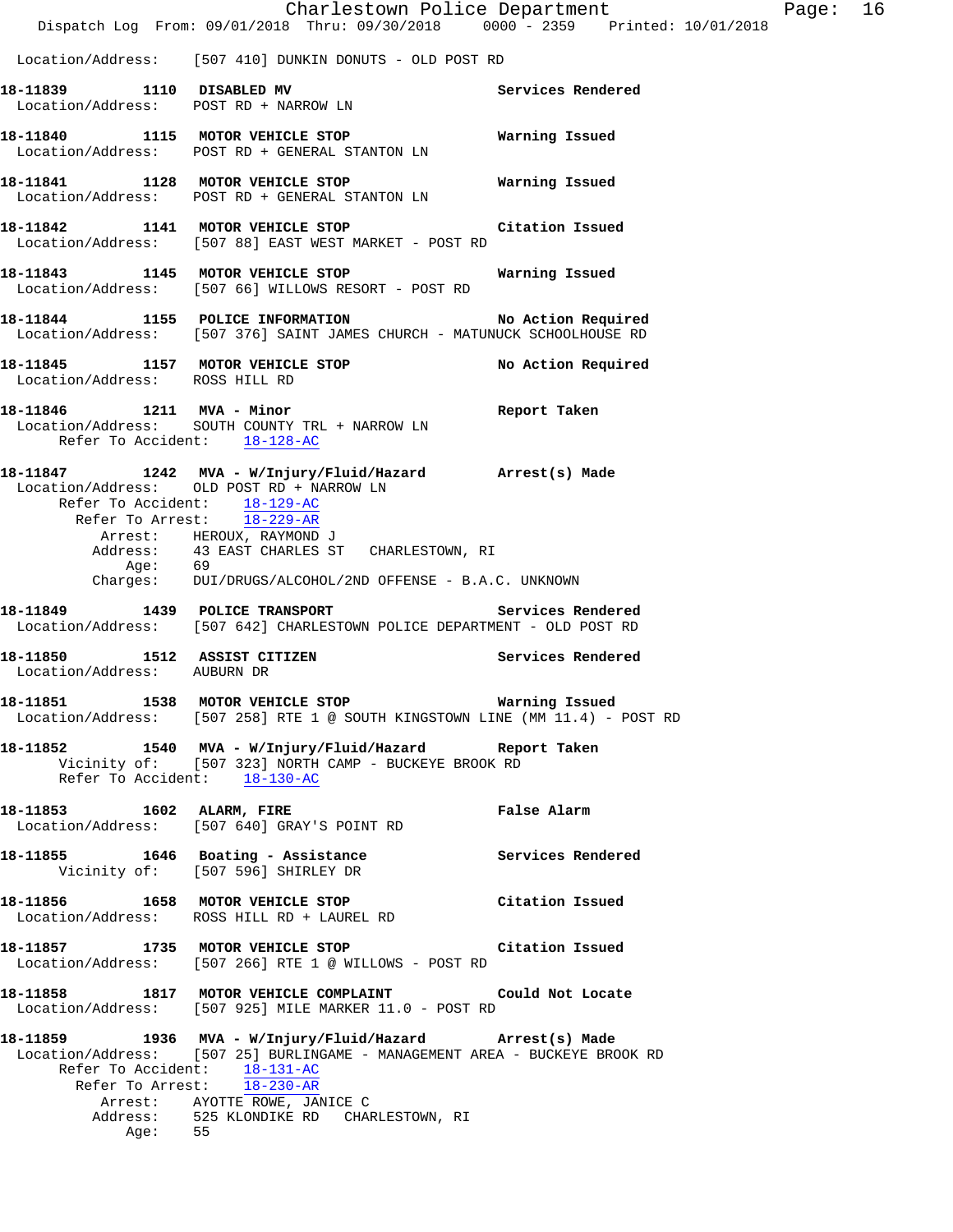Charlestown Police Department Fage: 17 Dispatch Log From: 09/01/2018 Thru: 09/30/2018 0000 - 2359 Printed: 10/01/2018 Charges: DUI OF LIQUOR OR DRUGS-1ST OFFENSE .15/GREATER **18-11860 2034 OFFICER WANTED Report Taken**  Location/Address: COLUMBIA HEIGHTS OVAL Refer To Incident: 18-419-OF **18-11861 2102 DOMESTIC/Assault/Diso/Other Services Rendered**  Location/Address: [507 72] CUMBERLAND FARMS - OLD POST RD **For Date: 09/10/2018 - Monday 18-11886 0730 MOTOR VEHICLE STOP Warning Issued**  Location: [507 269] RTE 1 @ DRIVING RANGE **18-11888 0752 ANIMAL COMPLAINT Unfounded**  Location/Address: CHARLESTOWN BEACH EXIT - POST RD **18-11889 0803 ALARM, BURGLAR Investigated**  Location/Address: NEPTUNE AVE **18-11890 0821 TRAFFIC CONTROL No Action Required**  Location/Address: [507 19] CHARLESTOWN ELEMENTARY SCHOOL - CAROLINA BACK RD **18-11891 0848 MOTOR VEHICLE STOP Citation Issued**  Location/Address: SOUTH COUNTY TRL **18-11892 0925 POLICE TRANSPORT Services Rendered**  Location/Address: [507 642] CHARLESTOWN POLICE DEPARTMENT - OLD POST RD **18-11893 0942 SUSPICIOUS ACTIVITY/VEHICLE Investigated**  Location/Address: [507 338] SCHOOLHOUSE POND - SCHOOLHOUSE POND RD Refer To Incident: 18-420-OF **18-11895 1028 MOTOR VEHICLE STOP Citation Issued**  Location/Address: [507 258] RTE 1 @ SOUTH KINGSTOWN LINE (MM 11.4) - POST RD **18-11896 1047 MOTOR VEHICLE STOP Citation Issued**  Location/Address: [507 258] RTE 1 @ SOUTH KINGSTOWN LINE (MM 11.4) - POST RD **18-11902 1347 POLICE INFORMATION Services Rendered**  Location/Address: [507 38] CHARLESTOWN POST OFFICE - OLD POST RD **18-11903 1415 MOTOR VEHICLE STOP Citation Issued**  Location/Address: [507 252] GENERAL STANTON INN - OLD POST RD **18-11904 1526 ROAD HAZARD/OBSTRUCTION Services Rendered**  Location/Address: SOUTH COUNTY TRL + BOTKA DR **18-11905 1547 MOTOR VEHICLE STOP Arrest(s) Made**  Location/Address: [507 263] RTE 1 @ TOURIST INFO (MILE MARKER 7.6) - POST RD Refer To Summons: 18-231-AR Summons: MCVEY, BETHANY A Address: 10 WOODLAND DR CHARLESTOWN, RI<br>Age: 28 Age: 28 Charges: Driving with Expired License - 1st Offense **18-11906 1632 ALARM, BURGLAR BURGLAR BUIlding Checked/Secured building Checked**<br>
Location/Address: DUDLEY LN Location/Address: **18-11915 1842 PSYCHOLOGICAL EMERGENCY Transported to Hospital**  Location/Address: ROSS HILL RD **18-11916 2006 LOST/STOLEN LICENSE PLATES Investigated**  Location/Address: OLD RD Refer To Incident: 18-422-OF **18-11917 2101 ALARM, BURGLAR Building Checked/Secured**  Location/Address: ALTON CAROLINA RD **18-11920 2247 ROAD HAZARD/OBSTRUCTION Removed Hazard**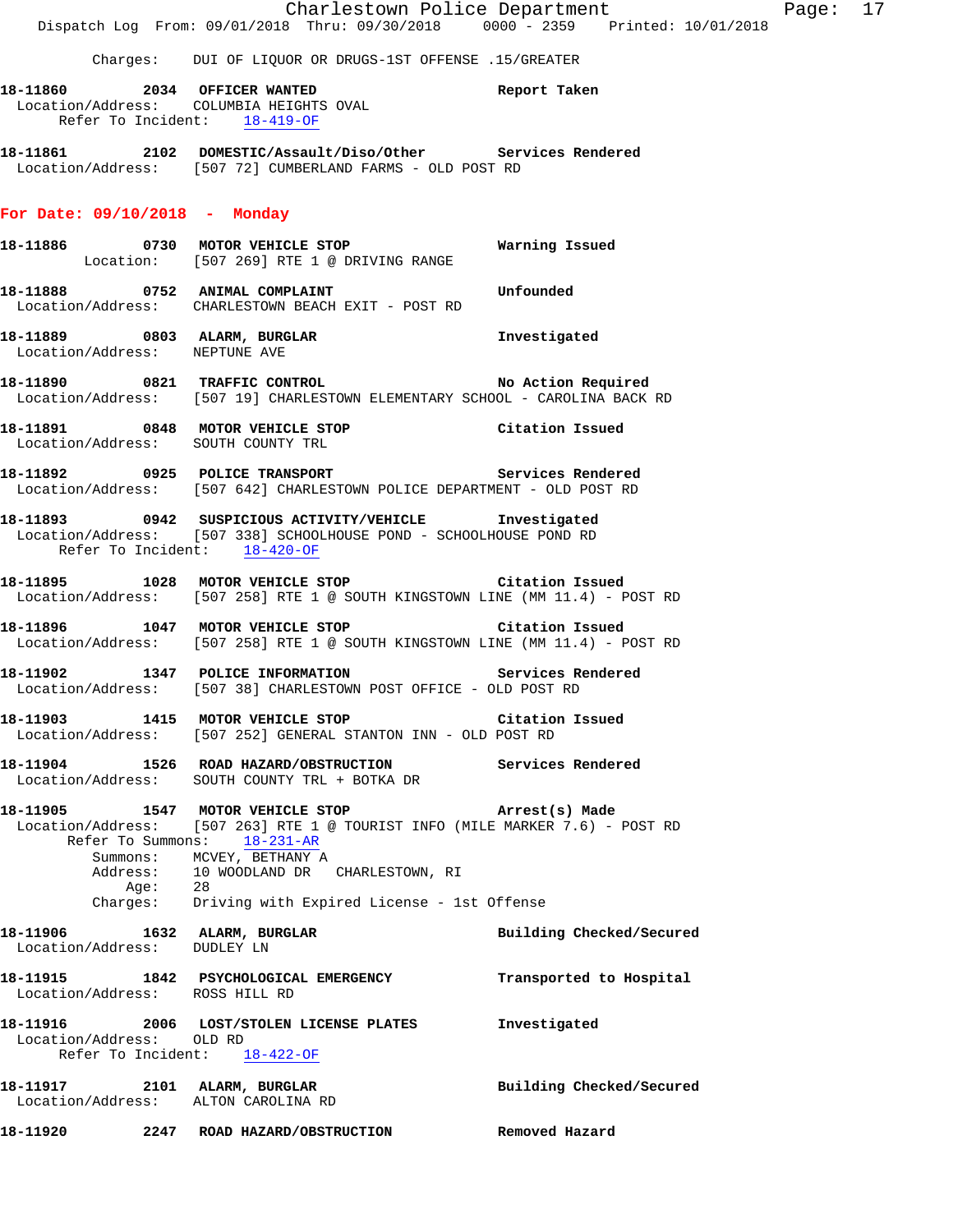|                                       | Dispatch Log From: 09/01/2018 Thru: 09/30/2018 0000 - 2359 Printed: 10/01/2018                                                         | Charlestown Police Department | Page: 18 |  |
|---------------------------------------|----------------------------------------------------------------------------------------------------------------------------------------|-------------------------------|----------|--|
|                                       | Vicinity of: [507 289] RTE 112 @ MEADOWBROOK INN - CAROLINA BACK RD                                                                    |                               |          |  |
|                                       | 18-11923 2351 MOTOR VEHICLE STOP Citation Issued<br>Location/Address: TOURIST INFO - POST RD                                           |                               |          |  |
| For Date: $09/11/2018$ - Tuesday      |                                                                                                                                        |                               |          |  |
|                                       | 18-11925 0338 ROAD HAZARD/OBSTRUCTION Removed Hazard<br>Location/Address: BISCUIT CITY RD + NEW BISCUIT CITY RD                        |                               |          |  |
| Location/Address: NEW BISCUIT CITY RD | 18-11928 0613 ASSIST OTHER TOWN DEPT No Action Required                                                                                |                               |          |  |
|                                       | 18-11929 0713 MOTOR VEHICLE STOP Warning Issued<br>Location/Address: [507 258] RTE 1 @ SOUTH KINGSTOWN LINE (MM 11.4) - POST RD        |                               |          |  |
|                                       | 18-11931   0752   MOTOR VEHICLE STOP   Warning Issued<br>Location/Address: [507 276] RTE 2 @ RICHMOND LINE - SOUTH COUNTY TRL          |                               |          |  |
|                                       | 18-11932 0812 TRAFFIC CONTROL CONTROL Services Rendered<br>Location/Address: [507 19] CHARLESTOWN ELEMENTARY SCHOOL - CAROLINA BACK RD |                               |          |  |
|                                       | Location/Address: SOUTH COUNTY TRL + NEW BISCUIT CITY RD                                                                               |                               |          |  |
|                                       | 18-11935 0921 MOTOR VEHICLE STOP No Action Required<br>Location/Address: [507 269] RTE 1 @ DRIVING RANGE - POST RD                     |                               |          |  |
|                                       | 18-11937 1000 MOTOR VEHICLE STOP Citation Issued<br>Location/Address: POST RD + SCHOOLHOUSE POND RD                                    |                               |          |  |
|                                       | 18-11939 1213 MOTOR VEHICLE STOP <b>Warning Issued</b><br>Vicinity of: [507 221] SHERMAN'S AUTO BODY INC - SOUTH COUNTY TRL            |                               |          |  |
|                                       | 18-11941 1236 MOTOR VEHICLE STOP <b>WATNING ISSUED</b><br>Location/Address: [507 260] RTE 1 @ GENERAL STANTON - POST RD                |                               |          |  |
|                                       | 18-11942 1247 MOTOR VEHICLE STOP <b>WATER WATER</b><br>Location/Address: [507 260] RTE 1 @ GENERAL STANTON - POST RD                   |                               |          |  |
| 18-11943   1248   DISABLED MV         | Location/Address: [507 923] MILE MARKER 10.2 - FALCONE LN                                                                              | No Action Required            |          |  |
| Location/Address: BISCUIT CITY RD     | 18-11944 1329 ASSIST OTHER TOWN DEPT No Action Required                                                                                |                               |          |  |
|                                       | 18-11945 1339 MOTOR VEHICLE STOP Citation Issued<br>Location/Address: POST RD + SCHOOLHOUSE POND RD                                    |                               |          |  |
| Refer To Incident: 18-423-OF          | 18-11947 1413 POLICE INFORMATION Services Rendered<br>Location/Address: [507 642] CHARLESTOWN POLICE DEPARTMENT - OLD POST RD          |                               |          |  |
| Vicinity of: OLD COACH RD             | 18-11951 1525 ROAD HAZARD/OBSTRUCTION Removed Hazard                                                                                   |                               |          |  |
|                                       | 18-11952 1537 MOTOR VEHICLE STOP <b>WATNING ISSUED</b><br>Location/Address: SHANNOCK RD + MAPLE LAKE FARM RD                           |                               |          |  |
|                                       | 18-11953 1541 ANIMAL COMPLAINT 1990 Services Rendered<br>Location/Address: [507 927] KING TOM DR                                       |                               |          |  |
|                                       | 18-11954 1545 MOTOR VEHICLE STOP Citation Issued<br>Location/Address: [507 100] RTE 1 @ FIORES (MILE MARKER 8.0) - POST RD             |                               |          |  |
|                                       | 18-11955 1558 MOTOR VEHICLE STOP 18 Warning Issued<br>Location/Address: [507 913] MILE MARKER 6.4 - MEADOW LN                          |                               |          |  |
|                                       | 18-11956 1600 MOTOR VEHICLE STOP 18 Warning Issued<br>Location/Address: [507 261] RTE 1 @ STATE GARAGE (MILE MARKER 9.6) - POST RD     |                               |          |  |
|                                       |                                                                                                                                        |                               |          |  |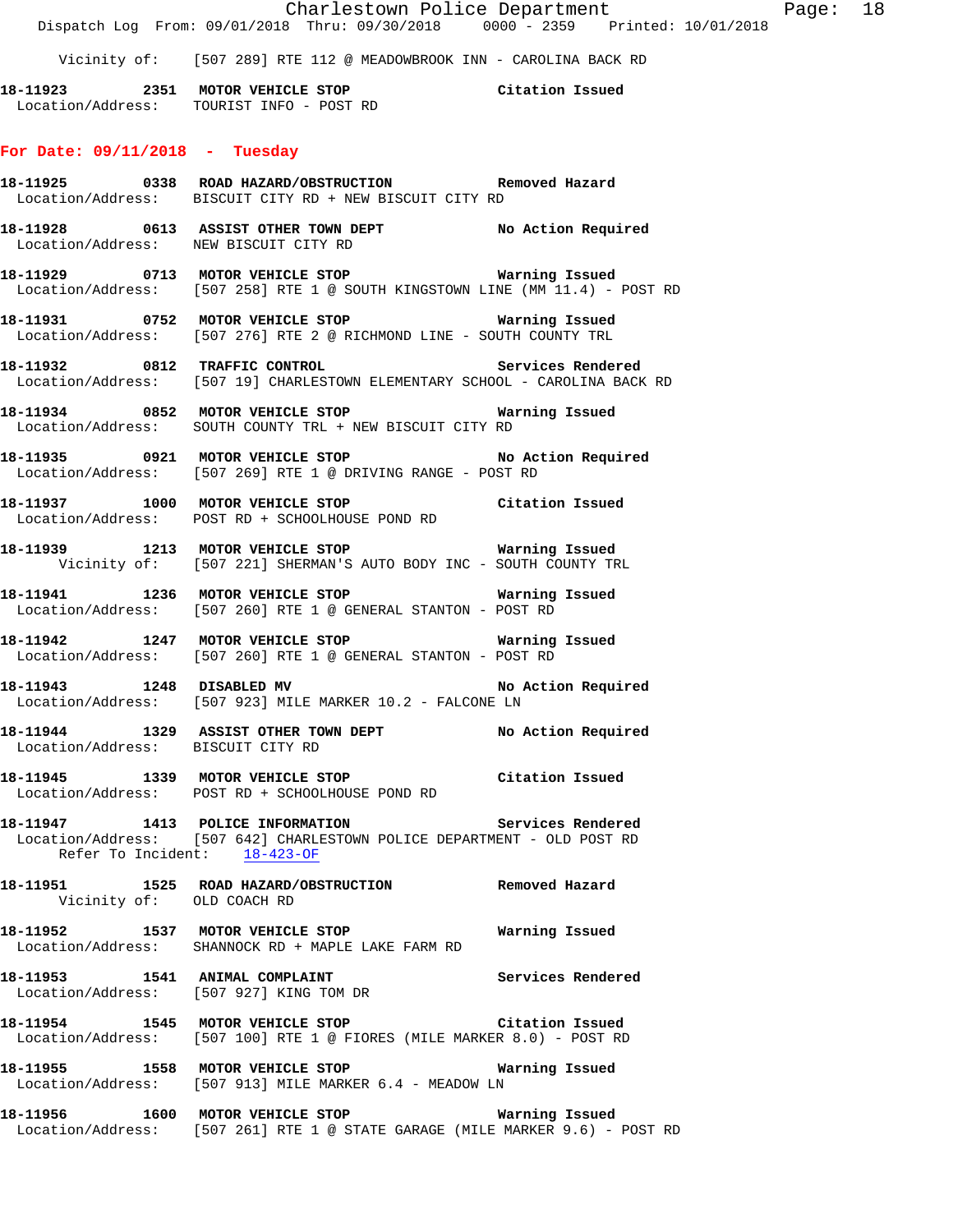|                              | 18-11957 1610 ALARM, FIRE False Alarm<br>Location/Address: [507 684] OCEAN RIDGE DR                                                     |  |
|------------------------------|-----------------------------------------------------------------------------------------------------------------------------------------|--|
| Vicinity of: HIGHLAND RD     | 18-11958 1612 POLICE INFORMATION 1nvestigated                                                                                           |  |
|                              | Vicinity of: [507 28] SIMPLE PEASURES - SOUTH COUNTY TRL                                                                                |  |
| Refer To Incident: 18-424-OF | 18-11962 1717 DOMESTIC/Assault/Diso/Other Report Taken<br>Location/Address: ALTON CAROLINA RD                                           |  |
|                              | 18-11964 1755 MOTOR VEHICLE STOP Citation Issued<br>Location/Address: [507 269] RTE 1 @ DRIVING RANGE - POST RD                         |  |
|                              | 18-11965 1812 OFFICER WANTED 18-11965<br>Location/Address: COLUMBIA HEIGHTS RD                                                          |  |
|                              | 18-11966 1817 MOTOR VEHICLE STOP Citation Issued<br>Location/Address: [507 266] RTE 1 @ WILLOWS - POST RD                               |  |
|                              | 18-11969 1927 POLICE INFORMATION Services Rendered<br>Location/Address: [507 642] CHARLESTOWN POLICE DEPARTMENT - OLD POST RD           |  |
|                              | 18-11970 2034 911 CALLS/False/Hang-Ups/Open Could Not Locate<br>Location/Address: [507 642] CHARLESTOWN POLICE DEPARTMENT - OLD POST RD |  |
|                              | 18-11971  2046 MOTOR VEHICLE STOP    STOP    Warning Issued<br>Location/Address: [507 914] MILE MARKER 6.8 - WILDFLOWER RD              |  |

**18-11972 2055 MOTOR VEHICLE STOP Warning Issued**  Location/Address: [507 276] RTE 2 @ RICHMOND LINE - SOUTH COUNTY TRL

**18-11975 2120 MOTOR VEHICLE STOP Arrest(s) Made**  Location/Address: CAROLINA BACK RD + OLD CAROLINA BACK RD Refer To Arrest: 18-232-AR Arrest: MCLEAN, NICHOLAS F Address: 15 HARRISON AVE WESTERLY, RI

 Age: 18 Charges: RECEIVING STOLEN GOODS-MISDEMEANOR **18-11978 2222 WELL BEING CHECK Investigated** 

Location/Address: BOTKA DR

# **For Date: 09/12/2018 - Wednesday**

| 18-11998 0602 TRAFFIC CONTROL No Action Required<br>Location/Address: SOUTH KINGSTOWN LINE - POST RD                                             |  |
|--------------------------------------------------------------------------------------------------------------------------------------------------|--|
| Location/Address: POST RD + GENERAL STANTON LN                                                                                                   |  |
| 18-12000 0818 TRAFFIC CONTROL <b>18-12000</b> Services Rendered<br>  Location/Address: [507 19] CHARLESTOWN ELEMENTARY SCHOOL - CAROLINA BACK RD |  |
| 18-12003 0849 POLICE TRANSPORT Services Rendered<br>Location/Address: [507 642] CHARLESTOWN POLICE DEPARTMENT - OLD POST RD                      |  |
| 18-12004 0857 MOTOR VEHICLE STOP Citation Issued<br>Location/Address: SOUTH COUNTY TRL + NEW BISCUIT CITY RD                                     |  |
| 18-12005 0912 MOTOR VEHICLE STOP <b>Warning Issued</b><br>Location/Address: SOUTH COUNTY TRL + NEW BISCUIT CITY RD                               |  |
| 18-12006 0918 ALARM, BURGLAR                       Building Checked/Secured<br>Location/Address: [507 814] SHUMANKANUC HILL RD                   |  |

**18-12007 0921 MOTOR VEHICLE STOP Warning Issued**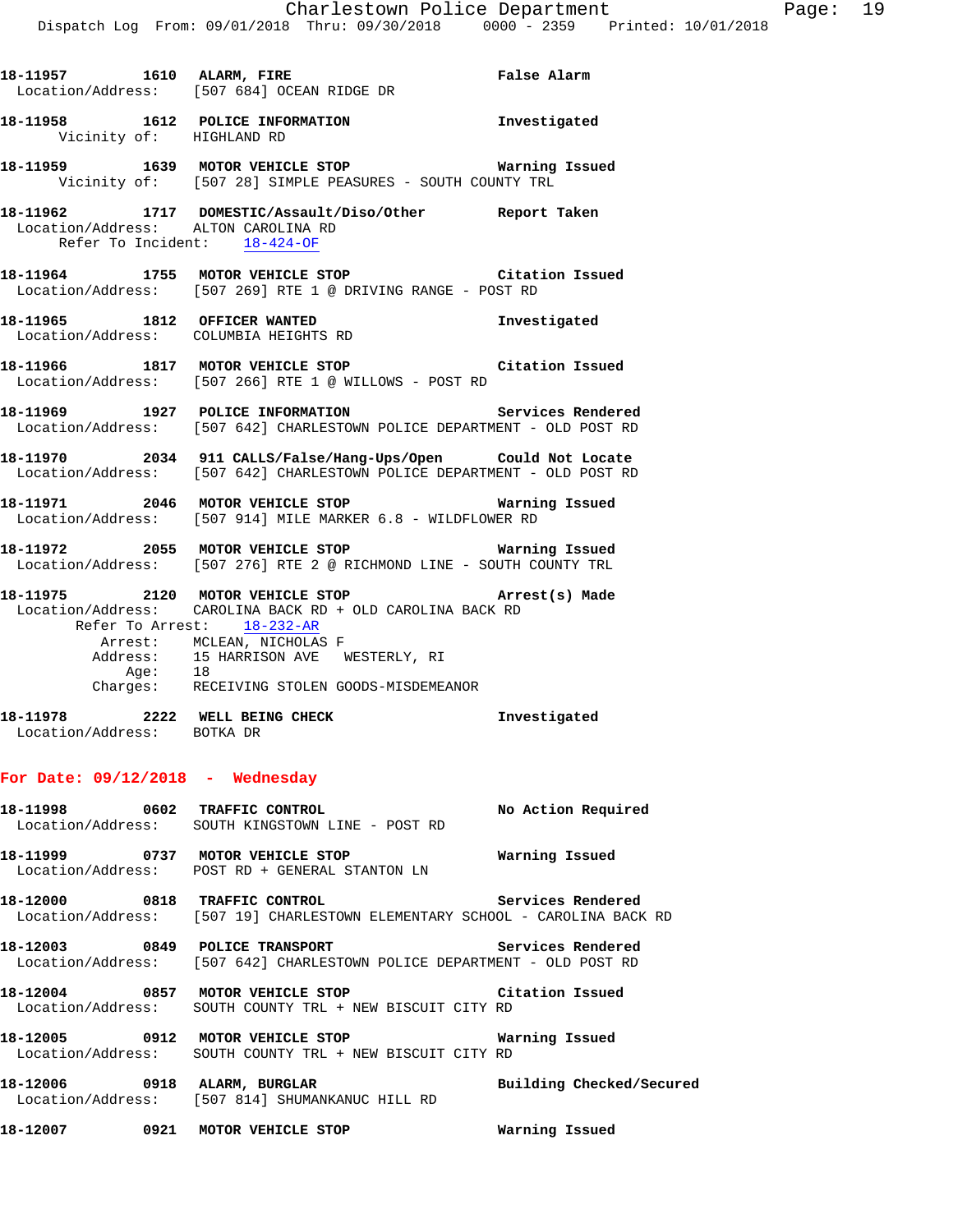Location/Address: SOUTH COUNTY TRL + NEW BISCUIT CITY RD

- **18-12008 0943 OFFICER WANTED Investigated**  Location/Address: ALTON CAROLINA RD Refer To Incident: 18-425-OF
- **18-12009 1021 MOTOR VEHICLE STOP Warning Issued**  Location/Address: [507 252] GENERAL STANTON INN - OLD POST RD
- **18-12013 1227 MOTOR VEHICLE STOP Citation Issued**  Location/Address: [507 261] RTE 1 @ STATE GARAGE (MILE MARKER 9.6) - POST RD
- **18-12014 1303 SUSPICIOUS ACTIVITY/VEHICLE Services Rendered**  Location/Address: [507 854] WINDSWEPT INN - PROSSER TRL Refer To Incident: 18-427-OF
- **18-12016 1543 MOTOR VEHICLE COMPLAINT Investigated**  Location/Address: [507 373] CROSS MILLS LIBRARY - OLD POST RD
- **18-12017 1632 MOTOR VEHICLE STOP Citation Issued**  Vicinity of: KETTLE POND - POST RD
- **18-12018 1644 ANIMAL COMPLAINT Investigated**  Location/Address: PARTRIDGE RUN
- **18-12019 1801 OFFICER WANTED Could Not Locate**  Location/Address: OLD COACH RD
- **18-12020 1852 MOTOR VEHICLE STOP Warning Issued**  Location/Address: POST RD + TAMANACO DR
- **18-12021 1858 OFFICER WANTED Report Taken**  Location/Address: OLD COACH RD Refer To Incident: 18-426-OF
- **18-12022 2030 MOTOR VEHICLE STOP Warning Issued**  Location/Address: POST RD + SOUTH COUNTY TRL
- **18-12023 2042 MOTOR VEHICLE STOP No Action Required**  Vicinity of: [507 1] CHARLESTOWN TOWN HALL - SOUTH COUNTY TRL
- **18-12024 2147 MOTOR VEHICLE STOP Warning Issued**  Location/Address: [507 269] RTE 1 @ DRIVING RANGE - POST RD

#### **For Date: 09/13/2018 - Thursday**

|  | 18-12025 0013 OFFICER WANTED<br>Location/Address: OCEAN RIDGE DR                               | Unfounded                                                                    |
|--|------------------------------------------------------------------------------------------------|------------------------------------------------------------------------------|
|  | 18-12028 0643 OFFICER WANTED<br>Location/Address: [507 410] DUNKIN DONUTS - OLD POST RD        | Investigated                                                                 |
|  | Location/Address: KLONDIKE RD<br>Refer To Incident: 18-428-OF                                  | Investigated                                                                 |
|  | 18-12035 1158 MOTOR VEHICLE STOP 6 Warning Issued                                              | Location/Address: [507 261] RTE 1 @ STATE GARAGE (MILE MARKER 9.6) - POST RD |
|  | 18-12037 1205 MOTOR VEHICLE STOP<br>Location/Address: POST RD + SCHOOLHOUSE POND RD            | Warning Issued                                                               |
|  | 18-12042 1317 TRESPASSING<br>Location/Address: HONEY LOCUST DR<br>Refer To Incident: 18-429-OF | Report Taken                                                                 |
|  | 18-12044 1347 DISABLED MV<br>Location/Address: POST RD + SOUTH COUNTY TRL                      | Investigated                                                                 |
|  | 18-12045 1407 ANIMAL COMPLAINT                                                                 | Services Rendered                                                            |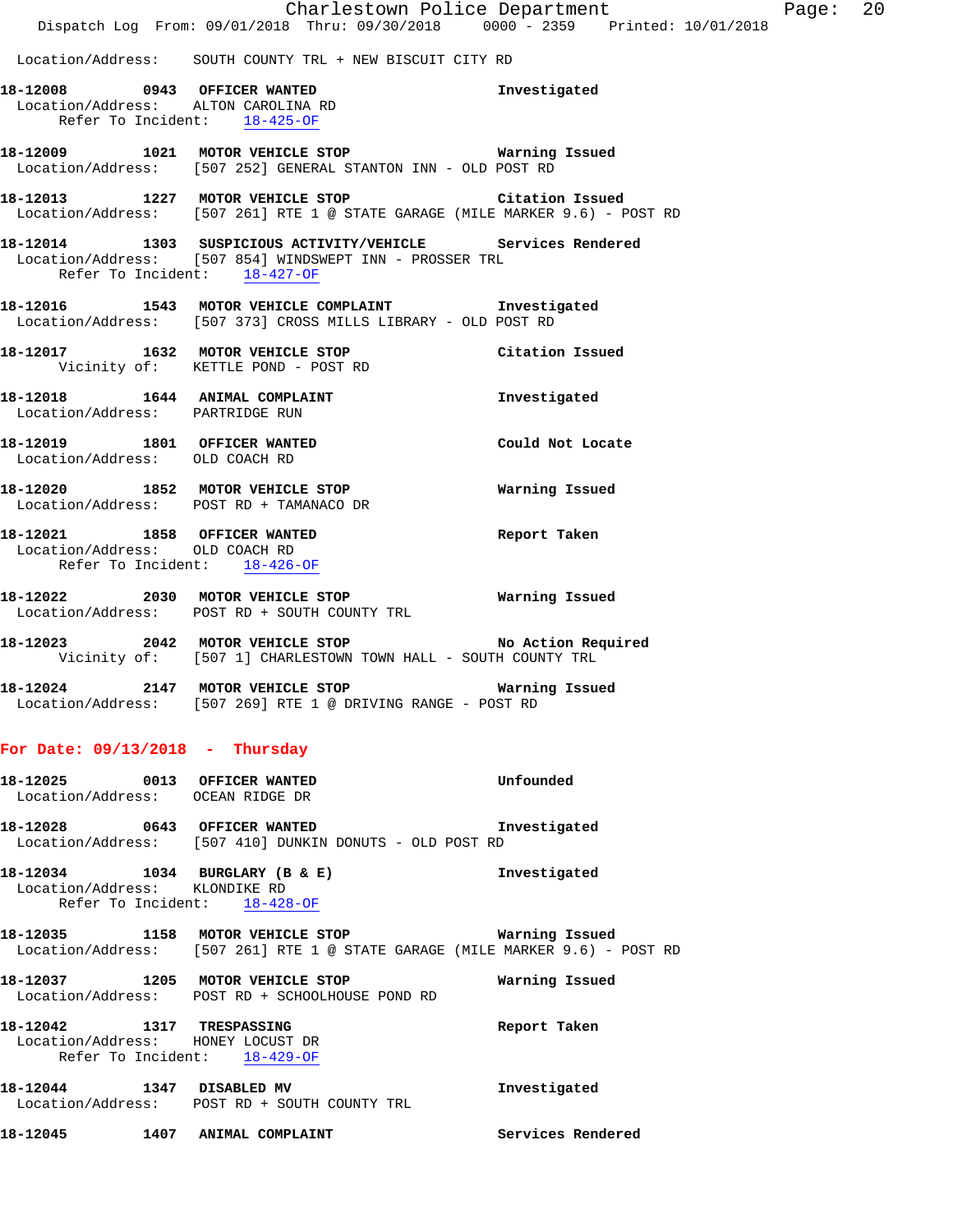- **18-12047 1527 MOTOR VEHICLE COMPLAINT Could Not Locate**  Location/Address: WEST BEACH RD + SURFSIDE AVE
- **18-12049 1553 DOMESTIC/Assault/Diso/Other Investigated**  Location/Address: WEST CASTLE WAY Refer To Incident: 18-431-OF
- **18-12050 1707 ANIMAL COMPLAINT Investigated**  Location/Address: GAVITT AVE

Refer To Incident: 18-430-OF

- **18-12051 1729 MVA Minor Report Taken**  Location/Address: SOUTH COUNTY TRL Refer To Accident: 18-132-AC
- **18-12053 1822 MOTOR VEHICLE STOP Warning Issued**  Location/Address: ALTON CAROLINA RD
- **18-12055 1921 MOTOR VEHICLE STOP Warning Issued**  Location/Address: [507 284] RTE 91 @ RICHMOND LINE - ALTON CAROLINA RD
- 18-12057 **2017** WELL BEING CHECK **Investigated**  Location/Address: BURDICKVILLE RD **18-12058 2024 ASSIST OTHER POLICE DEPT Could Not Locate**  Location/Address: OLD COACH RD
- **18-12059 2048 FOLLOW-UP INVESTIGATION Investigated**  Location/Address: BURDICKVILLE RD
- **18-12060 2327 ASSIST OTHER POLICE DEPT Services Rendered**  Location/Address: WEST CASTLE WAY

# **For Date: 09/14/2018 - Friday**

- **18-12082 1108 SUSPICIOUS ACTIVITY/VEHICLE Investigated**  Location/Address: SOUTH COUNTY TRL
- **18-12083 1118 MOTOR VEHICLE COMPLAINT Could Not Locate**  Location/Address: [507 45] RIPPY'S LIQUOR MART - SOUTH COUNTY TRL
- **18-12084 1137 MVA Minor Report Taken**  Location/Address: OLD COACH RD Refer To Accident: 18-133-AC
- **18-12085 1213 ALARM, BURGLAR Building Checked/Secured**  Location/Address: STILL WATER RD
- **18-12086 1225 MOTOR VEHICLE STOP Citation Issued**  Location/Address: AUBURN DR
- **18-12087 1333 MOTOR VEHICLE COMPLAINT Report Taken**  Location/Address: POST RD + SOUTH COUNTY TRL Refer To Accident: 18-134-AC Refer To Incident: 18-432-OF
- **18-12088 1339 WELL BEING CHECK Could Not Locate**  Location/Address: [507 669] PASTORE LIESURE CENTER - KING'S FACTORY RD
- **18-12091 1446 MVA W/Injury/Fluid/Hazard Report Taken**  Vicinity of: POST RD + WEST BEACH RD Refer To Accident: 18-135-AC
- **18-12092 1527 ALARM, BURGLAR False Alarm**  Location/Address: WEST BEACH RD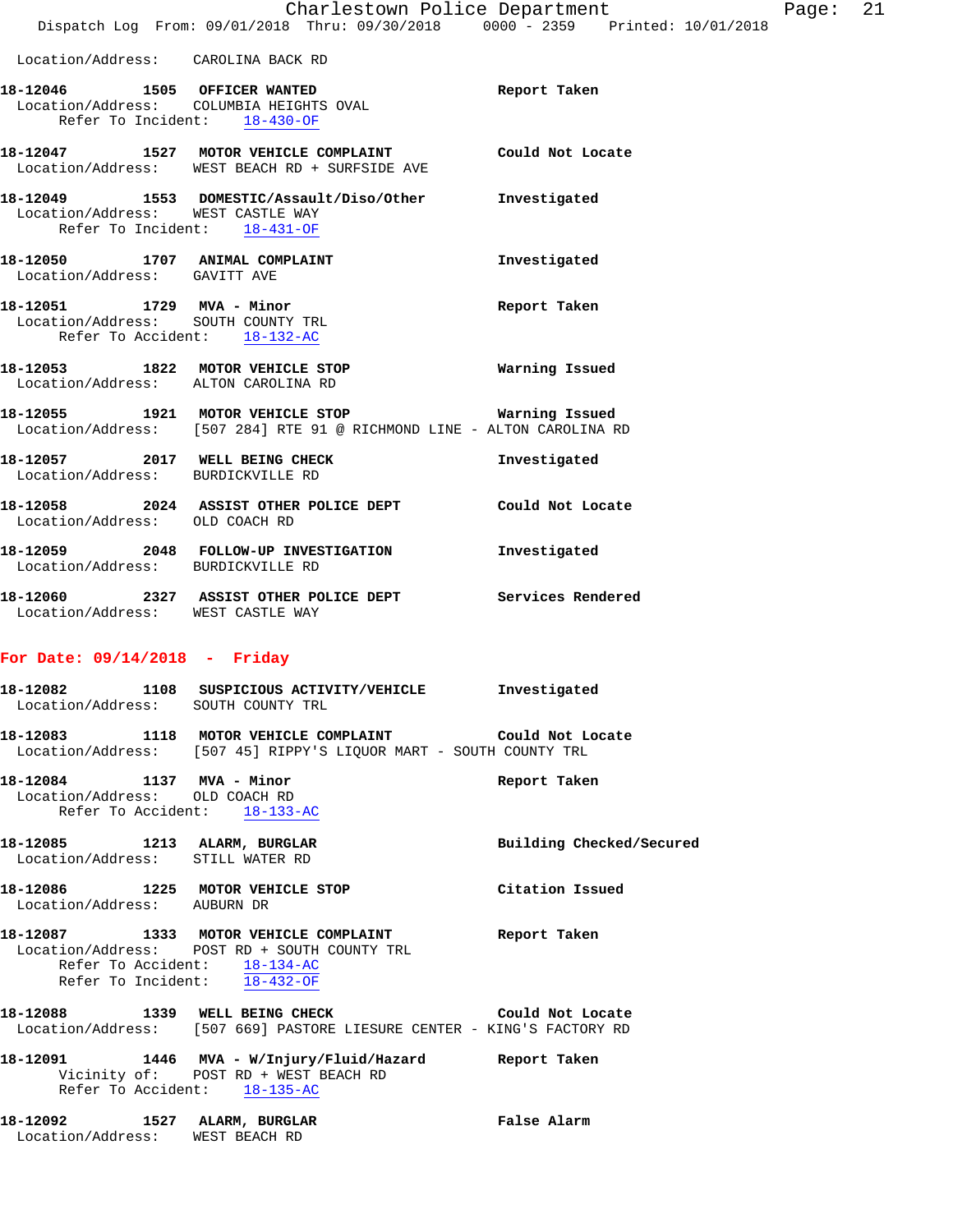**18-12095 1712 MOTOR VEHICLE STOP Warning Issued** 

Location/Address: SAND PLAIN RD + SOUTH COUNTY TRL

**18-12096 1723 MOTOR VEHICLE STOP Warning Issued**  Location/Address: ALTON CAROLINA RD + HILLTOP DR **18-12097 1731 POLICE INFORMATION Investigated**  Location/Address: CAROLINA BACK RD **18-12099 1816 FOLLOW-UP INVESTIGATION Services Rendered**  Location/Address: HONEY LOCUST DR Refer To Incident: 18-429-OF **18-12102 1948 ALARM, BURGLAR False Alarm**  Location/Address: [507 592] CHARLESTOWN BEACH RD **18-12105 2023 DISABLED MV Services Rendered**  Location/Address: OLD SHANNOCK RD + SAND PLAIN RD **18-12106 2027 MOTOR VEHICLE STOP Warning Issued**  Location/Address: POST RD + SOUTH COUNTY TRL **18-12107 2027 ASSIST OTHER POLICE DEPT Services Rendered**  Vicinity of: [507 284] RTE 91 @ RICHMOND LINE - ALTON CAROLINA RD **18-12108 2036 FOLLOW-UP INVESTIGATION Investigated**  Location/Address: SHANNOCK RD **18-12109 2047 MOTOR VEHICLE STOP Arrest(s) Made**  Location/Address: POST RD + FALCONE LN Refer To Summons: 18-233-AR Summons: BARROS, JASON J Address: 75 STEDMAN AVE FL Apt. #1 PAWTUCKET, RI Age: 21 Charges: Driving after denial, suspension or revocation of license - 1st Offense **18-12110 2157 MOTOR VEHICLE STOP Citation Issued**  Location/Address: WORDEN'S POND RD + SHANNOCK RD **18-12111 2357 MOTOR VEHICLE STOP Citation Issued**  Location/Address: SOUTH COUNTY TRL + CAROLINA BACK RD **For Date: 09/15/2018 - Saturday 18-12112 0019 MOTOR VEHICLE STOP No Action Required**  Location/Address: [507 266] RTE 1 @ WILLOWS - POST RD **18-12118 0109 MOTOR VEHICLE STOP Warning Issued**  Location/Address: POST RD + TAMANACO DR **18-12130 0542 MVA - Minor Could Not Locate**  Location/Address: POST RD + LAKESIDE DR **18-12131 0803 MOTOR VEHICLE STOP Warning Issued**  Location/Address: SOUTH COUNTY TRL + NEW BISCUIT CITY RD **18-12132 0818 MOTOR VEHICLE STOP Warning Issued**  Location/Address: SOUTH COUNTY TRL + NEW BISCUIT CITY RD **18-12133 0827 MOTOR VEHICLE STOP Citation Issued**  Location/Address: [507 276] RTE 2 @ RICHMOND LINE - SOUTH COUNTY TRL **18-12134 0847 MOTOR VEHICLE STOP Warning Issued**  Location/Address: [507 276] RTE 2 @ RICHMOND LINE - SOUTH COUNTY TRL **18-12136 0905 MOTOR VEHICLE STOP Warning Issued**  Location/Address: SHANNOCK RD + WORDEN'S POND RD

**18-12138 0946 MOTOR VEHICLE STOP Citation Issued**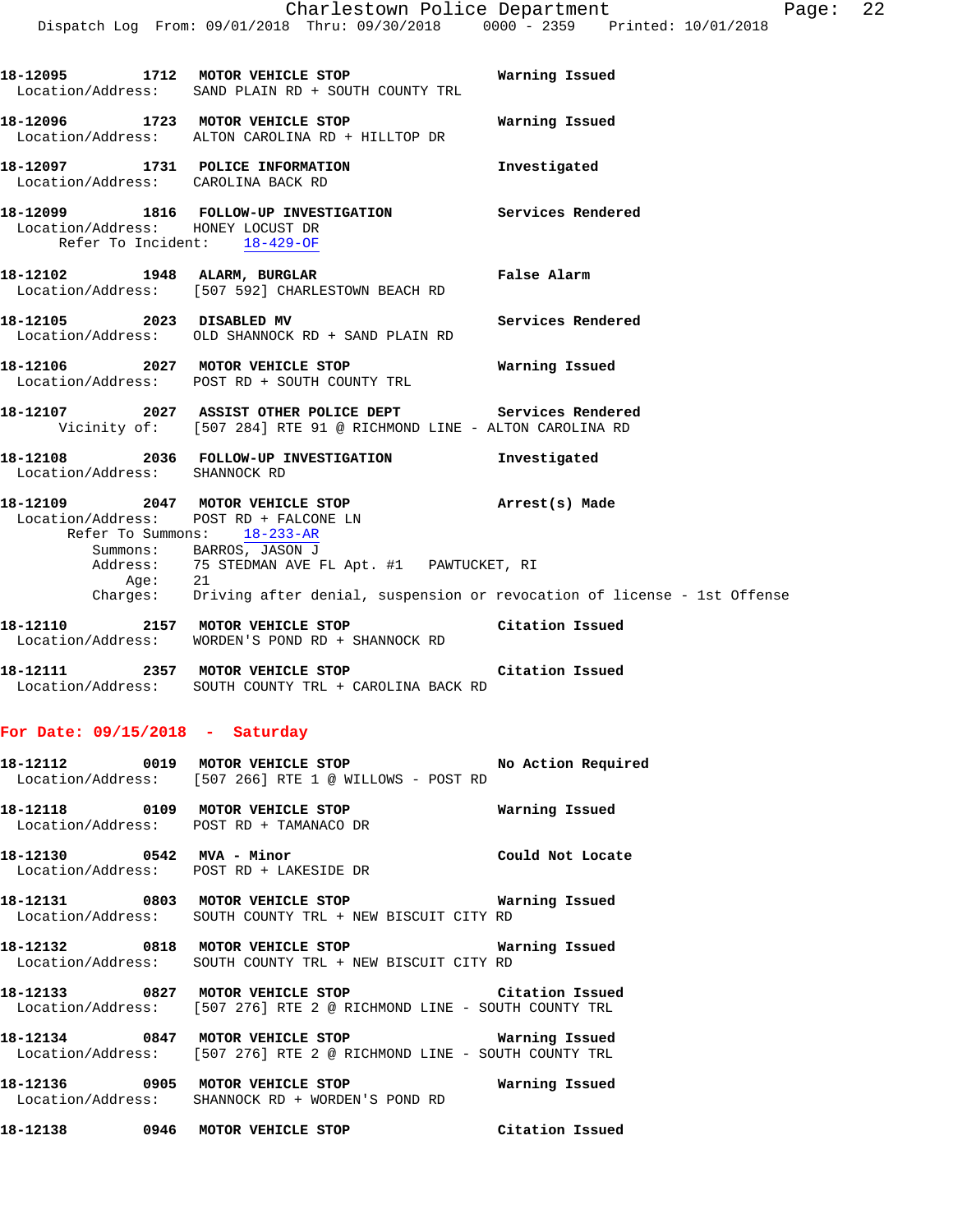|                                                           | Dispatch Log From: 09/01/2018 Thru: 09/30/2018 0000 - 2359 Printed: 10/01/2018                                                  | Charlestown Police Department | Page: 23 |  |
|-----------------------------------------------------------|---------------------------------------------------------------------------------------------------------------------------------|-------------------------------|----------|--|
|                                                           | Location/Address: [507 205] THE BAKERY - CHARLESTOWN BEACH RD                                                                   |                               |          |  |
| Location/Address: ROSS HILL RD                            |                                                                                                                                 |                               |          |  |
|                                                           | 18-12141 1023 COMPLAINT 100 No Action Required<br>Location: [507 415] PATRICIA SPRAUGE FOREST PRESERVE                          |                               |          |  |
| Refer To Incident: 18-434-OF                              | 18-12143 1059 FOLLOW-UP INVESTIGATION Investigated<br>Location/Address: [507 642] CHARLESTOWN POLICE DEPARTMENT - OLD POST RD   |                               |          |  |
| Location/Address: WORDEN'S POND RD                        | 18-12144 1113 MOTOR VEHICLE STOP Citation Issued                                                                                |                               |          |  |
|                                                           | Location/Address: SOUTH COUNTY TRL + NEW BISCUIT CITY RD                                                                        |                               |          |  |
|                                                           | 18-12147 1207 COMPLAINT<br>Location/Address: LAURI DR                                                                           | Services Rendered             |          |  |
|                                                           | 18-12149 1302 FIRE, OTHER 1892 1302 FIRE Services Rendered Location/Address: NATURE PRESERVE - OLD MILL RD                      |                               |          |  |
|                                                           | 18-12150 1332 MOTOR VEHICLE STOP Warning Issued<br>Location/Address: SOUTH COUNTY TRL + NEW BISCUIT CITY RD                     |                               |          |  |
|                                                           | 18-12152 1339 MOTOR VEHICLE STOP Citation Issued<br>Location/Address: [507 853] QUONNY BAIT AND TACKLE - OLD POST RD            |                               |          |  |
|                                                           | 18-12153 1349 MOTOR VEHICLE STOP 6 Warning Issued<br>Location/Address: SOUTH COUNTY TRL + NEW BISCUIT CITY RD                   |                               |          |  |
| Refer To Incident: 18-435-OF                              | 18-12154 1401 OFFICER WANTED Report Taken<br>Location/Address: [507 248] HENRY'S FRUIT STAND - OLD POST RD                      |                               |          |  |
|                                                           | Location/Address: SOUTH COUNTY TRL + NEW BISCUIT CITY RD                                                                        |                               |          |  |
|                                                           | 18-12156 1414 MOTOR VEHICLE STOP Citation Issued<br>Location/Address: SOUTH COUNTY TRL + SAND PLAIN RD                          |                               |          |  |
|                                                           | 18-12157 1535 MOTOR VEHICLE STOP Marning Issued<br>Location/Address: ALTON CAROLINA RD + HILLTOP DR                             |                               |          |  |
|                                                           | 18-12158   1552   MOTOR VEHICLE STOP   Warning Issued<br>Location/Address: [507 284] RTE 91 @ RICHMOND LINE - ALTON CAROLINA RD |                               |          |  |
|                                                           | 18-12160 1605 MOTOR VEHICLE STOP 6 Warning Issued<br>Location/Address: [507 83] MEADOW BROOK INN - CAROLINA BACK RD             |                               |          |  |
|                                                           | 18-12161 1624 MOTOR VEHICLE STOP Citation Issued<br>Vicinity of: [507 219] SHELTER COVE MARINA - CHARLESTOWN BEACH RD           |                               |          |  |
| Location/Address: ROSS HILL RD                            | 18-12162 1700 TRAFFIC CONTROL                                                                                                   | Warning Issued                |          |  |
| Location/Address: POST RD<br>Refer To Incident: 18-436-OF | 18-12163 1751 OFFICER WANTED                                                                                                    | Transported to Hospital       |          |  |
| Location/Address: CEDAR RD                                | 18-12164 1802 OFFICER WANTED                                                                                                    | Investigated                  |          |  |
|                                                           | 18-12165 1921 MOTOR VEHICLE STOP Warning Issued<br>Location/Address: [507 286] RTE 112 @ RICHMOND LINE - CAROLINA BACK RD       |                               |          |  |
|                                                           | 18-12168 2030 MOTOR VEHICLE STOP<br>Location/Address: [507 913] MILE MARKER 6.4 - MEADOW LN                                     | Warning Issued                |          |  |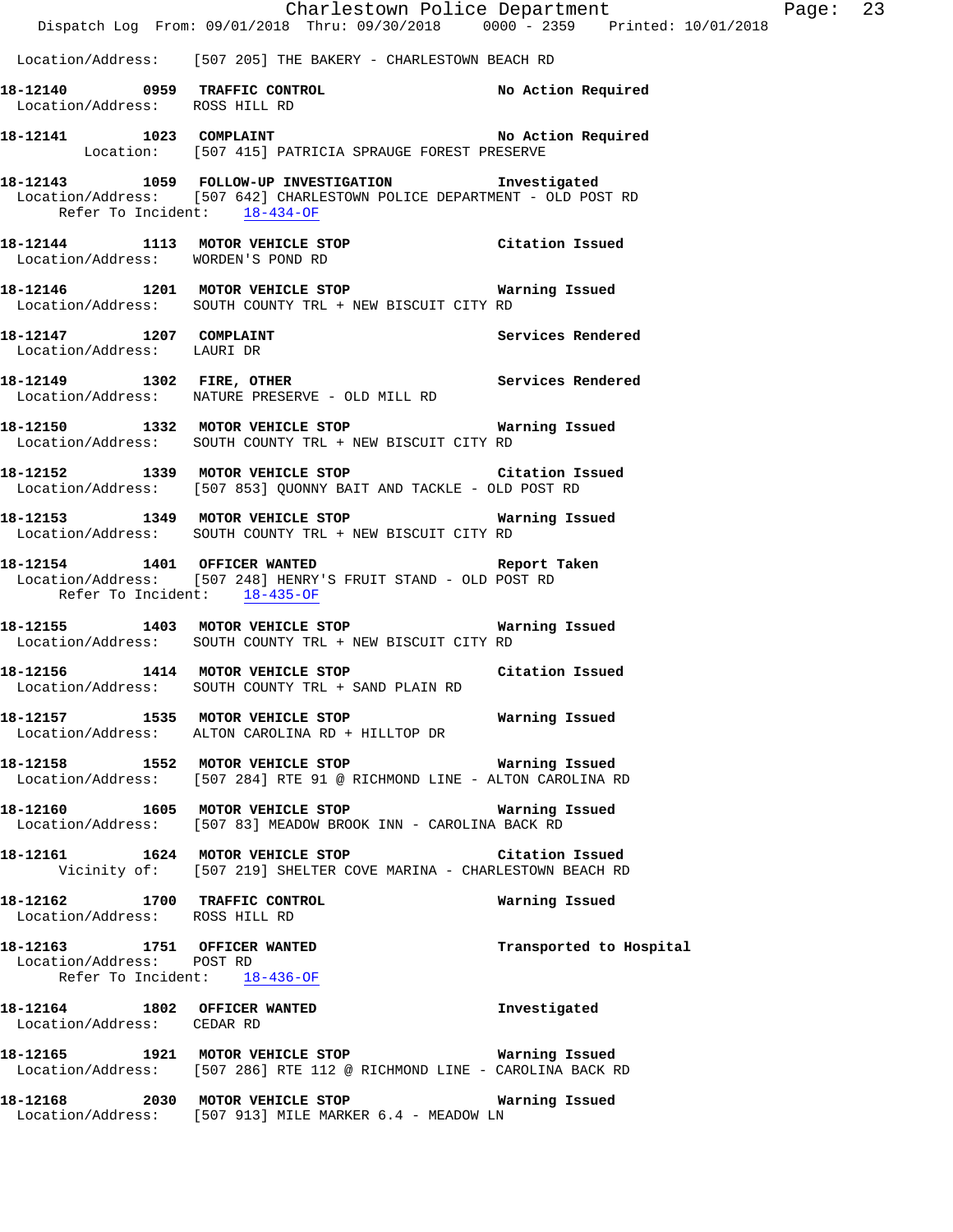**18-12169 2037 SUSPICIOUS ACTIVITY/VEHICLE No Action Required**  Location/Address: [507 410] DUNKIN DONUTS - OLD POST RD

**18-12170 2039 SUSPICIOUS ACTIVITY/VEHICLE Investigated**  Location/Address: [507 36] CHARLESTOWN MINI-SUPER - OLD POST RD

**18-12171 2047 MOTOR VEHICLE STOP Warning Issued**  Location/Address: [507 100] RTE 1 @ FIORES (MILE MARKER 8.0) - POST RD

**18-12172 2052 MOTOR VEHICLE STOP Warning Issued**  Location/Address: [507 266] RTE 1 @ WILLOWS - POST RD

**18-12173 2107 MOTOR VEHICLE STOP Warning Issued**  Location/Address: [507 269] RTE 1 @ DRIVING RANGE - POST RD

**18-12174 2107 MOTOR VEHICLE STOP Citation Issued**  Location/Address: [507 269] RTE 1 @ DRIVING RANGE - POST RD

**18-12175 2138 MOTOR VEHICLE STOP Warning Issued**  Location/Address: CAROLINA BACK RD + ROSE CT

**18-12177 2245 MOTOR VEHICLE STOP Citation Issued**  Location/Address: [507 261] RTE 1 @ STATE GARAGE (MILE MARKER 9.6) - POST RD

**18-12178 2304 DISTURBANCE/Music/Noise Could Not Locate**  Location/Address: SAND HILL RD

**18-12180 2336 MOTOR VEHICLE STOP Warning Issued**  Location/Address: POST RD + LAKESIDE DR

#### **For Date: 09/16/2018 - Sunday**

18-12185 0045 TRAFFIC CONTROL **No Action Required** Location/Address: [507 19] CHARLESTOWN ELEMENTARY SCHOOL - CAROLINA BACK RD

**18-12186 0123 POLICE TRANSPORT Services Rendered**  Location/Address: SAND HILL RD

**18-12187 0141 MVA - Minor Investigated**  Location/Address: NARROW LN + POST RD Refer To Accident: 18-136-AC

**18-12188 0236 ALARM, BURGLAR Building Checked/Secured**  Location/Address: [507 19] CHARLESTOWN ELEMENTARY SCHOOL - CAROLINA BACK RD

**18-12189 0251 OFFICER WANTED Investigated**  Location/Address: LAURI DR Refer To Incident: 18-437-OF

**18-12196 0441 ALARM, BURGLAR False Alarm**  Location/Address: [507 36] CHARLESTOWN MINI-SUPER - OLD POST RD

**18-12197 0447 ASSIST OTHER TOWN DEPT Services Rendered**  Location/Address: SOUTH COUNTY TRL Refer To Incident: 18-438-OF

**18-12198 0625 ALARM, BURGLAR Building Checked/Secured**  Location/Address: [507 19] CHARLESTOWN ELEMENTARY SCHOOL - CAROLINA BACK RD

**18-12199 0626 MOTOR VEHICLE STOP Warning Issued**  Location/Address: POST RD **18-12200 0725 MOTOR VEHICLE STOP Warning Issued**  Location/Address: [507 66] WILLOWS RESORT - POST RD

**18-12201 0758 MOTOR VEHICLE STOP Warning Issued**  Vicinity of: WEST BEACH RD

**18-12203 0830 MOTOR VEHICLE STOP Warning Issued**  Location/Address: [507 66] WILLOWS RESORT - POST RD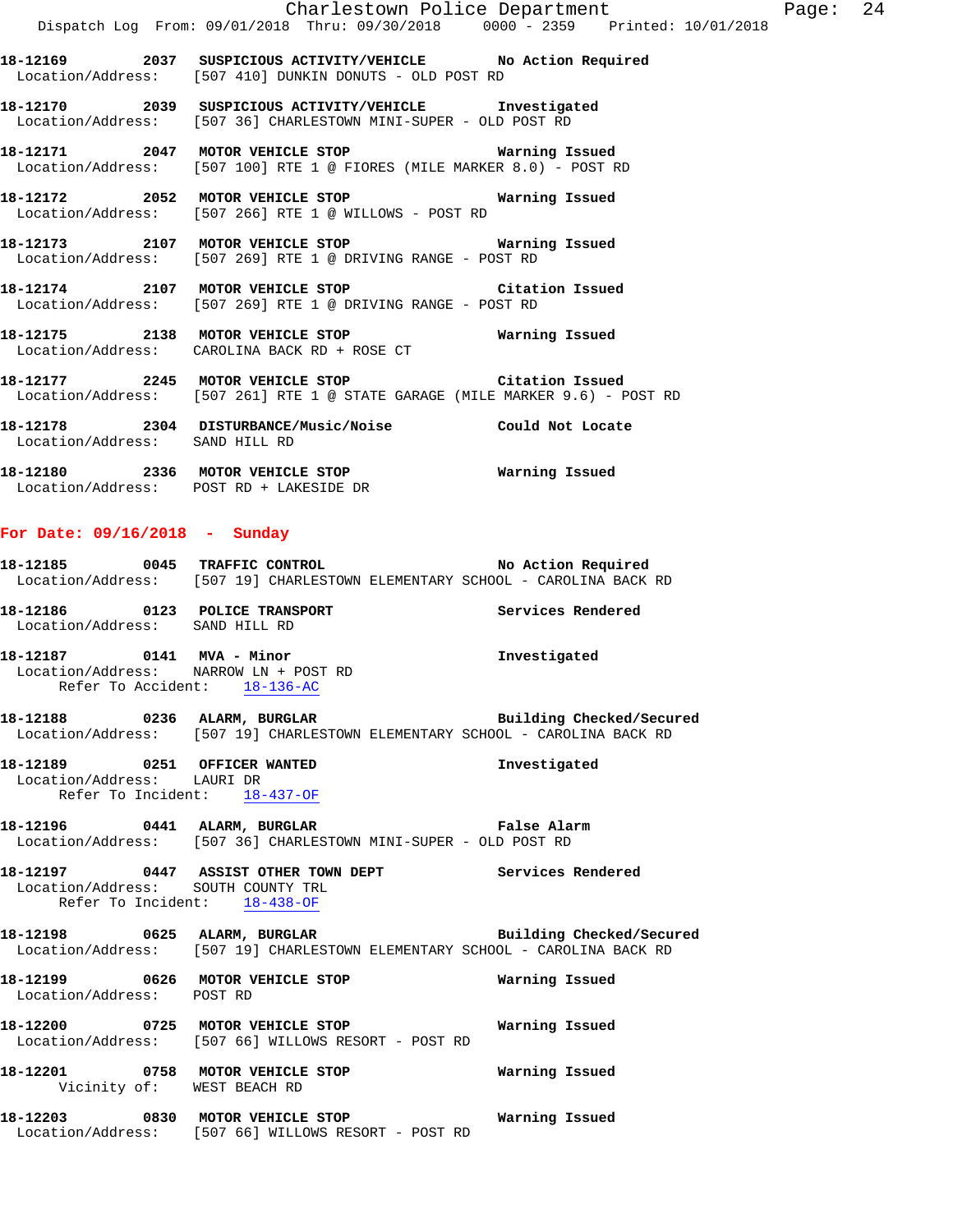**18-12204 0847 MOTOR VEHICLE STOP Citation Issued** 

 Location/Address: [507 88] EAST WEST MARKET - POST RD **18-12206 0927 MOTOR VEHICLE STOP Warning Issued**  Location/Address: POST RD + SCHOOLHOUSE POND RD **18-12207 0929 SUSPICIOUS ACTIVITY/VEHICLE Investigated**  Location/Address: MURATORE LN Refer To Incident: 18-439-OF **18-12208 0932 ASSIST OTHER POLICE DEPT Services Rendered**  Location/Address: KLONDIKE RD **18-12210 1025 MOTOR VEHICLE STOP Warning Issued**  Location/Address: OLD MILL RD **18-12211 1030 ROAD HAZARD/OBSTRUCTION Services Rendered**  Location/Address: POST RD + FALCONE LN **18-12214 1101 MOTOR VEHICLE STOP Warning Issued**  Location/Address: [507 221] SHERMAN'S AUTO BODY INC - SOUTH COUNTY TRL **18-12215 1110 MOTOR VEHICLE STOP Citation Issued**  Location/Address: [507 276] RTE 2 @ RICHMOND LINE - SOUTH COUNTY TRL **18-12216 1125 MOTOR VEHICLE STOP Warning Issued**  Location/Address: SOUTH COUNTY TRL + NEW BISCUIT CITY RD **18-12217 1135 MOTOR VEHICLE STOP Warning Issued**  Location/Address: [507 276] RTE 2 @ RICHMOND LINE - SOUTH COUNTY TRL **18-12219 1140 ALARM, BURGLAR False Alarm**  Location/Address: [507 530] NARRAGANSETT INDIAN FOUR WINDS COMMUNITY CENT - SOUTH COUNTY TRL **18-12220 1142 MOTOR VEHICLE STOP Warning Issued**  Location/Address: [507 276] RTE 2 @ RICHMOND LINE - SOUTH COUNTY TRL **18-12221 1203 MOTOR VEHICLE STOP Arrest(s) Made**  Location/Address: SOUTH COUNTY TRL + JONATHAN DR Refer To Summons: 18-234-AR Summons: PINEAU, DEANNA L Address: 54 RIVER ST Apt. #8 WEST WARWICK, RI<br>Age: 28 Age: Charges: Driving with Expired License - 1st Offense **18-12222 1211 MOTOR VEHICLE STOP Warning Issued**  Location/Address: EAST BEACH RD **18-12223 1248 MOTOR VEHICLE STOP Citation Issued**  Location/Address: SOUTH COUNTY TRL + LAURI DR **18-12224 1308 FOUND/LOST PROPERTY Services Rendered**  Location/Address: ASHAWAY COLONY LN Refer To Incident: 18-440-OF **18-12225 1404 MOTOR VEHICLE STOP Warning Issued**  Location/Address: [507 375] PAWAGET PARK - SPORTSMAN RD **18-12226 1421 MOTOR VEHICLE COMPLAINT Could Not Locate**  Vicinity of: CHARLESTOWN BEACH EXIT - POST RD **18-12229 1526 MOTOR VEHICLE STOP Citation Issued**  Location/Address: [507 100] RTE 1 @ FIORES (MILE MARKER 8.0) - POST RD **18-12230 1541 DISABLED MV Services Rendered**  Vicinity of: [507 850] CROSS MILLS FIRE STATION - OLD POST RD **18-12231 1545 MOTOR VEHICLE STOP Warning Issued**  Location/Address: [507 260] RTE 1 @ GENERAL STANTON - POST RD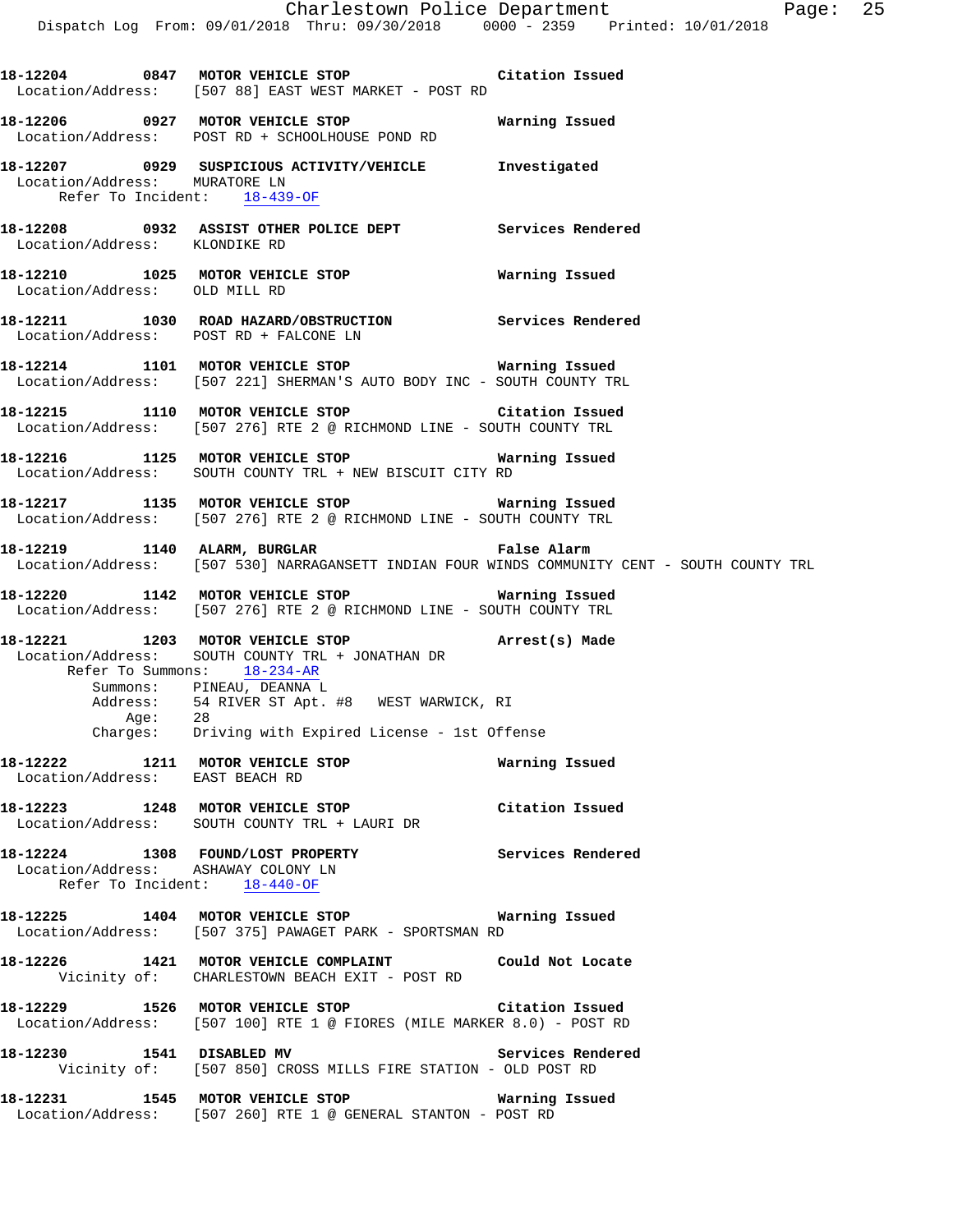|                                                         | Charlestown Police Department The Rage: 26                                                                                               |                    |  |
|---------------------------------------------------------|------------------------------------------------------------------------------------------------------------------------------------------|--------------------|--|
|                                                         | Dispatch Log From: 09/01/2018 Thru: 09/30/2018 0000 - 2359 Printed: 10/01/2018                                                           |                    |  |
|                                                         | 18-12234 1559 ANIMAL COMPLAINT 18-12234 Could Not Locate<br>Location/Address: [507 263] RTE 1 @ TOURIST INFO (MILE MARKER 7.6) - POST RD |                    |  |
|                                                         | 18-12236 1625 MOTOR VEHICLE STOP Warning Issued<br>Location/Address: [507 266] RTE 1 @ WILLOWS - POST RD                                 |                    |  |
|                                                         | 18-12237 1649 MOTOR VEHICLE STOP Warning Issued<br>Location/Address: POST RD + PROSSER TRL                                               |                    |  |
|                                                         | 18-12238 1651 MOTOR VEHICLE STOP 6 Warning Issued<br>Vicinity of: HORSESHOE FALLS - SHANNOCK RD                                          |                    |  |
|                                                         | 18-12239 1713 MOTOR VEHICLE STOP <b>Warning Issued</b><br>Location/Address: [507 261] RTE 1 @ STATE GARAGE (MILE MARKER 9.6) - POST RD   |                    |  |
|                                                         | 18-12240 1732 MOTOR VEHICLE STOP Citation Issued<br>Vicinity of: FRANCIS CARTER PRESERVE - KING'S FACTORY RD                             |                    |  |
|                                                         | 18-12241 1734 MOTOR VEHICLE STOP <b>Warning Issued</b><br>Location/Address: [507 257] DUNNS CORNERS FIRE STATION (STATION TWO) - POST RD |                    |  |
|                                                         | 18-12243 1757 SUSPICIOUS ACTIVITY/VEHICLE Investigated<br>Location/Address: [507 1] CHARLESTOWN TOWN HALL - SOUTH COUNTY TRL             |                    |  |
|                                                         | 18-12244 1804 MOTOR VEHICLE STOP Citation Issued<br>Location/Address: RICHMOND LINE - KING'S FACTORY RD                                  |                    |  |
|                                                         | 18-12245 1805 ASSIST OTHER POLICE DEPT Services Rendered<br>Location/Address: [507 284] RTE 91 @ RICHMOND LINE - ALTON CAROLINA RD       |                    |  |
|                                                         | 18-12247 1835 OFFICER WANTED Warning Issued<br>Location/Address: COLUMBIA HEIGHTS RD                                                     |                    |  |
|                                                         | 18-12248 1855 MOTOR VEHICLE STOP Citation Issued<br>Location/Address: [507 864] STATE OF RHODE ISLAND DOT GARAGE - CROSS MILLS RD        |                    |  |
|                                                         | 18-12249 1909 MOTOR VEHICLE STOP MATRING ISSued<br>Location/Address: POST RD + KING'S FACTORY RD                                         |                    |  |
| Location/Address: SCAPA FLOW RD                         | 18-12251 2115 911 CALLS/False/Hang-Ups/Open Investigated                                                                                 |                    |  |
|                                                         | 18-12254 2141 MOTOR VEHICLE STOP<br>Location/Address: [507 266] RTE 1 @ WILLOWS - POST RD                                                | Warning Issued     |  |
|                                                         | 18-12255 2153 ASSIST OTHER POLICE DEPT<br>Location/Address: POST RD + ROSS HILL RD                                                       | Services Rendered  |  |
| For Date: $09/17/2018$ - Monday                         |                                                                                                                                          |                    |  |
| 18-12285 0403 NOTIFICATION<br>Location/Address: POST RD |                                                                                                                                          | No Action Required |  |
|                                                         | 18-12286 0628 MOTOR VEHICLE STOP<br>Location/Address: POST RD + PROSSER TRL                                                              | Citation Issued    |  |
| 18-12287                                                | 0717 MOTOR VEHICLE STOP<br>Location/Address: POST RD + CROSS MILLS RD                                                                    | Warning Issued     |  |

**18-12289 0821 TRAFFIC CONTROL Warning Issued**  Location/Address: [507 19] CHARLESTOWN ELEMENTARY SCHOOL - CAROLINA BACK RD

**18-12291 0902 MOTOR VEHICLE STOP Warning Issued**  Location/Address: SOUTH COUNTY TRL + NEW BISCUIT CITY RD

**18-12293 0913 MOTOR VEHICLE STOP Warning Issued**  Location/Address: SOUTH COUNTY TRL + NEW BISCUIT CITY RD

**18-12294 0915 MOTOR VEHICLE STOP Warning Issued**  Location/Address: MATUNUCK SCHOOLHOUSE RD + CHARLESTOWN BEACH RD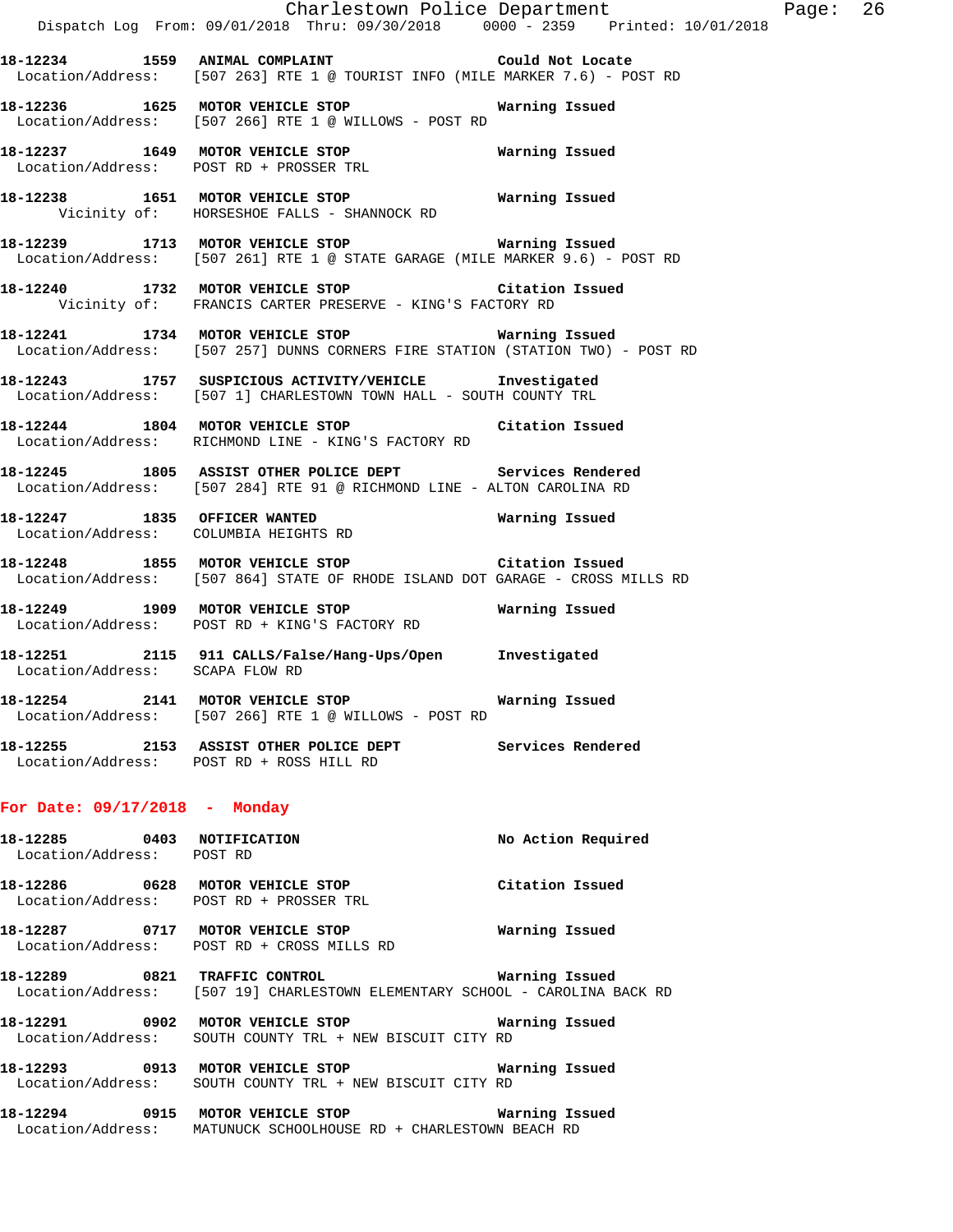**18-12295 0928 MOTOR VEHICLE STOP Warning Issued**  Location/Address: SK LINE - POST RD **18-12296 0934 OFFICER WANTED Investigated**  Location/Address: BISCUIT CITY RD **18-12297 0942 ALARM, BURGLAR Building Checked/Secured**  Location/Address: MOHAWK TRL **18-12298 1019 NOTIFICATION Services Rendered**  Location/Address: COLUMBIA HEIGHTS OVAL **18-12300 1040 MOTOR VEHICLE STOP Warning Issued**  Location/Address: POST RD + SCHOOLHOUSE POND RD **18-12301 1041 OFFICER WANTED Investigated**  Location/Address: OLD POST RD Refer To Incident: 18-441-OF **18-12302 1045 OFFICER WANTED No Action Required**  Location/Address: [507 248] HENRY'S FRUIT STAND - OLD POST RD **18-12303 1406 MOTOR VEHICLE STOP Warning Issued**  Location/Address: MAPLE LAKE FARM RD **18-12304 1445 OFFICER WANTED Investigated**  Location/Address: POST RD **18-12305 1456 DISABLED MV Investigated**  Location/Address: POST RD + PROSSER TRL **18-12306 1613 MOTOR VEHICLE STOP No Action Required**  Vicinity of: [507 55] BRADFORD SPORTSMEN'S CLUB - ROSS HILL RD **18-12308 1641 MOTOR VEHICLE STOP Citation Issued**  Location/Address: [507 261] RTE 1 @ STATE GARAGE (MILE MARKER 9.6) - POST RD **18-12309 1714 MOTOR VEHICLE STOP Warning Issued**  Location/Address: [507 260] RTE 1 @ GENERAL STANTON - POST RD **18-12310 1718 MOTOR VEHICLE COMPLAINT Could Not Locate**  Location/Address: [507 921] MILE MARKER 9.6 - CROSS MILLS RD **18-12313 1804 MOTOR VEHICLE STOP Warning Issued**  Location/Address: [507 914] MILE MARKER 6.8 - WILDFLOWER RD **18-12315 1808 WELL BEING CHECK Services Rendered**  Location/Address: CATALPA CT **18-12314 1809 MOTOR VEHICLE STOP Warning Issued**  Location/Address: [507 914] MILE MARKER 6.8 - WILDFLOWER RD **18-12316 1850 MOTOR VEHICLE STOP Warning Issued**  Location/Address: [507 277] RTE 2 @ KENYON INDUSTRIES - SOUTH COUNTY TRL **18-12318 1924 MOTOR VEHICLE COMPLAINT Could Not Locate**  Location/Address: [507 274] RTE 1 @ HENRY'S FRUIT STAND - POST RD **18-12320 1939 ROAD HAZARD/OBSTRUCTION Report Taken**  Location/Address: [507 914] MILE MARKER 6.8 - WILDFLOWER RD Refer To Accident: 18-137-AC **18-12321 1943 MOTOR VEHICLE STOP No Action Required**  Location/Address: MATUNUCK SCHOOLHOUSE RD + RAM ISLAND RD **18-12322 2025 MOTOR VEHICLE STOP No Action Required**  Location/Address: [507 279] RTE 2 @ CHARLESTOWN TOWN HALL - SOUTH COUNTY TRL **18-12323 2207 ASSAULT Investigated** 

Location/Address: INDIAN CHURCH RD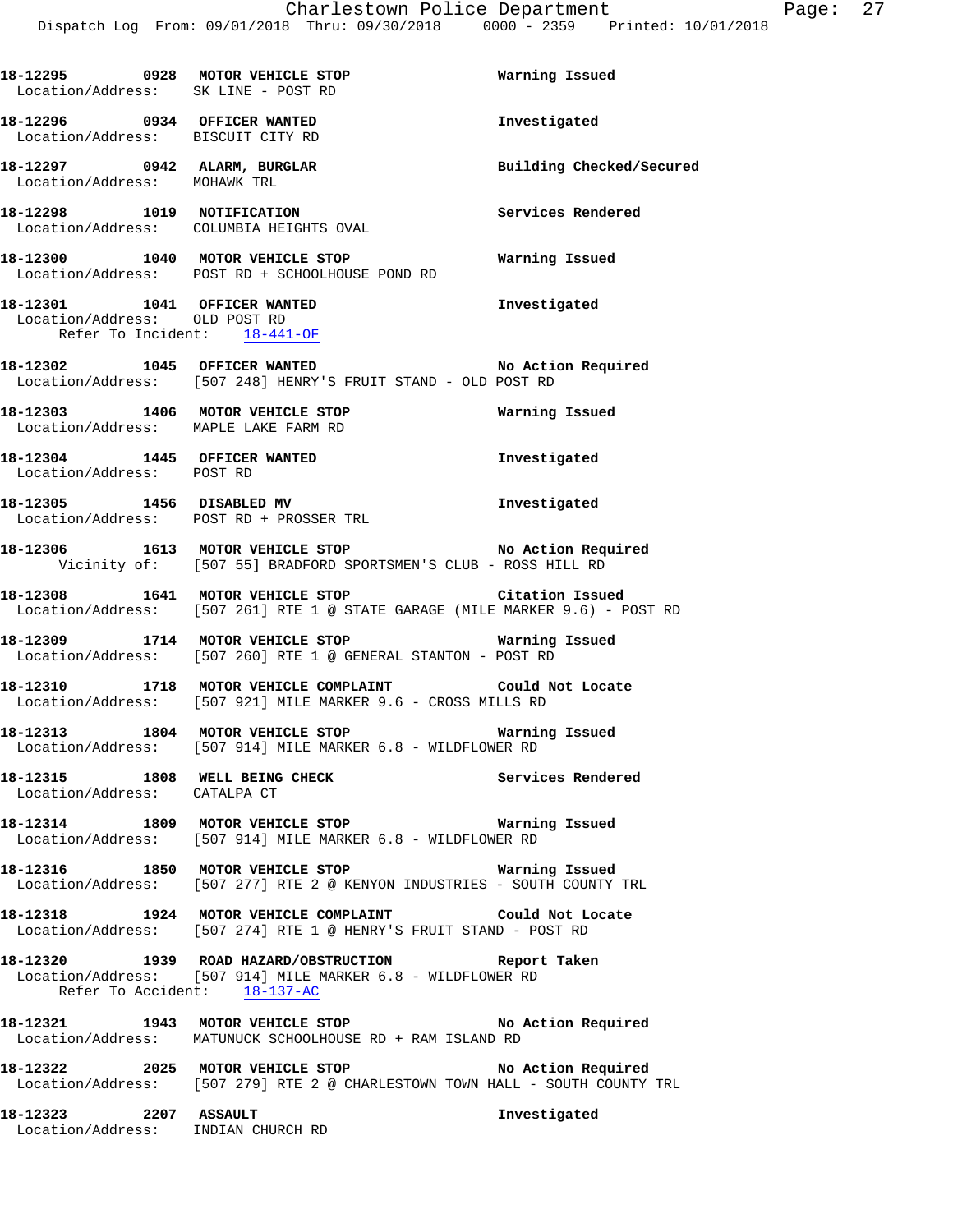|                                                        | 18-12346 0353 ALARM, BURGLAR Building Checked/Secured<br>Location/Address: SOUTH ARMOUDA RD<br>Location/Address: SOUTH ARNOLDA RD                                                                                                                                                                         |                          |
|--------------------------------------------------------|-----------------------------------------------------------------------------------------------------------------------------------------------------------------------------------------------------------------------------------------------------------------------------------------------------------|--------------------------|
|                                                        | 18-12347 0825 MOTOR VEHICLE STOP Citation Issued<br>Location/Address: [507 221] SHERMAN'S AUTO BODY INC - SOUTH COUNTY TRL                                                                                                                                                                                |                          |
|                                                        | 18-12348 0839 TRAFFIC CONTROL Services Rendered<br>Location/Address: [507 19] CHARLESTOWN ELEMENTARY SCHOOL - CAROLINA BACK RD                                                                                                                                                                            |                          |
|                                                        | 18-12349 0936 MOTOR VEHICLE STOP Citation Issued<br>Location/Address: [507 276] RTE 2 @ RICHMOND LINE - SOUTH COUNTY TRL                                                                                                                                                                                  |                          |
|                                                        | 18-12350 0948 MOTOR VEHICLE STOP 6 Warning Issued<br>Location/Address: SOUTH COUNTY TRL + NEW BISCUIT CITY RD                                                                                                                                                                                             |                          |
|                                                        | 18-12351 1019 MOTOR VEHICLE STOP 6 Warning Issued<br>Location/Address: SOUTH COUNTY TRL + NEW BISCUIT CITY RD                                                                                                                                                                                             |                          |
|                                                        | 18-12352 1039 DISABLED MV<br>Location/Address: POST RD + GENERAL STANTON LN                                                                                                                                                                                                                               | Services Rendered        |
| Location/Address: MIDLAND RD                           | 18-12353 1135 ROAD HAZARD/OBSTRUCTION Investigated                                                                                                                                                                                                                                                        |                          |
|                                                        | 18-12355 1240 MOTOR VEHICLE STOP <b>WATNING</b> ISSued<br>Location/Address: SOUTH COUNTY TRL + NEW BISCUIT CITY RD                                                                                                                                                                                        |                          |
|                                                        | 18-12357 1359 DIS CONDUCT / FIGHT (arrest(s) Made<br>Location/Address: [507 642] CHARLESTOWN POLICE DEPARTMENT - OLD POST RD<br>Refer To Arrest: 18-235-AR<br>Arrest:    LARLHAM, MATTHEW C<br>Address:    3945 OLD POST RD   CHARLESTOWN, RI<br>Age: 42<br>Charges: Disorderly Conduct-Indecent Exposure |                          |
|                                                        | 18-12358 1408 MOTOR VEHICLE STOP <b>Warning Issued</b><br>Location/Address: SOUTH COUNTY TRL + NEW BISCUIT CITY RD                                                                                                                                                                                        |                          |
| Location/Address: POST RD                              | 18-12359 1444 ALARM, BURGLAR                                                                                                                                                                                                                                                                              | Building Checked/Secured |
| 18-12363 1921 MVA - Minor<br>Location/Address: POST RD | Refer To Accident: 18-138-AC                                                                                                                                                                                                                                                                              | Report Taken             |
|                                                        | 18-12364 1945 WELL BEING CHECK<br>Location/Address: NORTH CASTLE WAY                                                                                                                                                                                                                                      | Investigated             |
|                                                        | 18-12365 2036 ROAD HAZARD/OBSTRUCTION Removed Hazard<br>Vicinity of: [507 283] RTE 2 @ GIFT BARN - SOUTH COUNTY TRL                                                                                                                                                                                       |                          |
|                                                        | 18-12367 2147 ALARM, BURGLAR<br>Location/Address: SOUTH ARNOLDA RD                                                                                                                                                                                                                                        | Building Checked/Secured |
|                                                        | 18-12368 2218 MOTOR VEHICLE STOP Services Rendered<br>Location/Address: [507 269] RTE 1 @ DRIVING RANGE - POST RD                                                                                                                                                                                         |                          |
|                                                        | 18-12370 2330 POLICE TRANSPORT<br>Location/Address: ALTON CAROLINA RD + KING'S FACTORY RD                                                                                                                                                                                                                 | Services Rendered        |
| For Date: $09/19/2018$ - Wednesday                     |                                                                                                                                                                                                                                                                                                           |                          |
|                                                        | 18-12371   0049   MOTOR VEHICLE COMPLAINT   Citation Issued<br>Location/Address:   SOUTH COUNTY TRL + CROSSLAND ST                                                                                                                                                                                        |                          |
|                                                        | 18-12372 0051 MOTOR VEHICLE STOP                                                                                                                                                                                                                                                                          | Warning Issued           |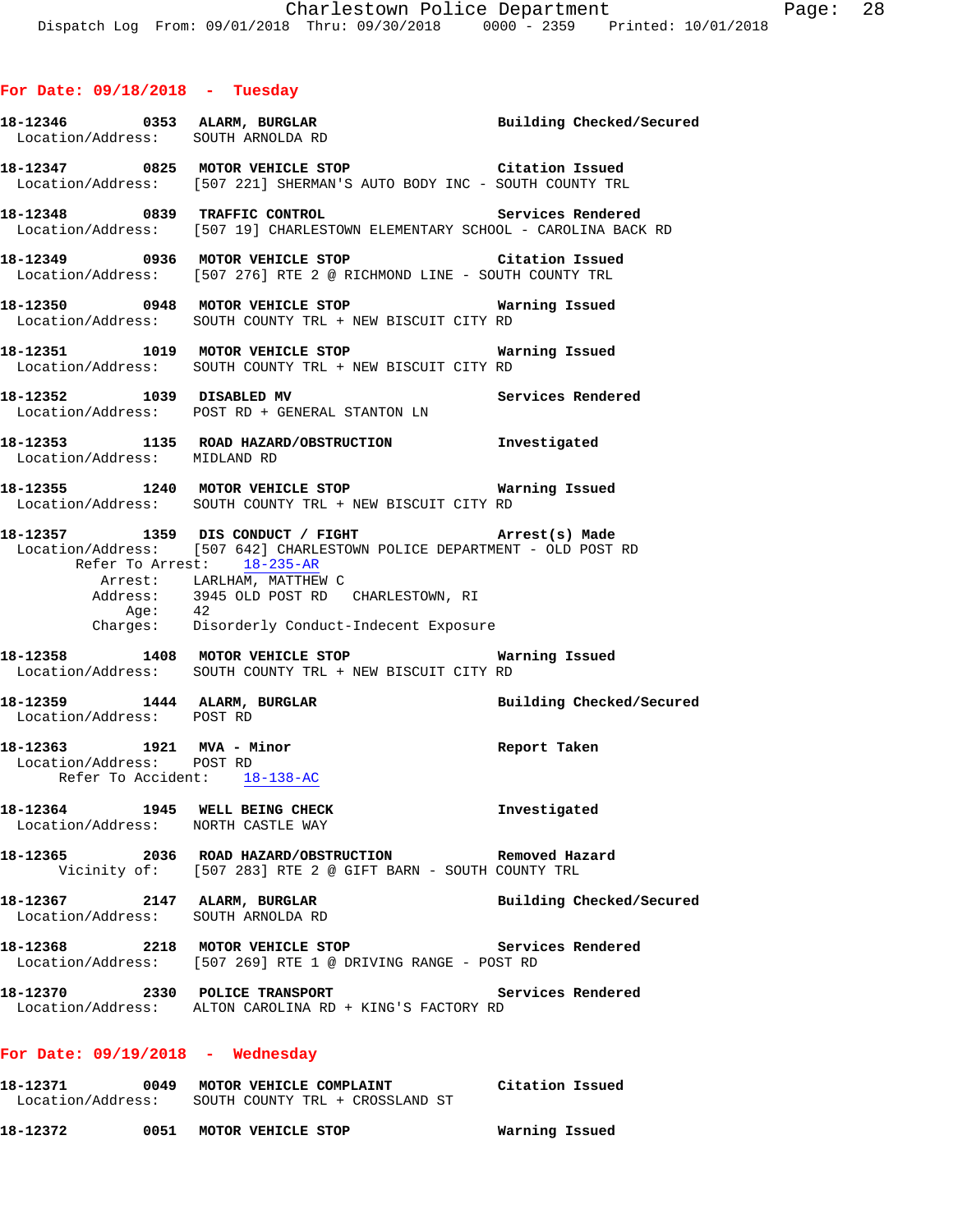|                                                       | Charlestown Police Department<br>Dispatch Log From: 09/01/2018 Thru: 09/30/2018 0000 - 2359 Printed: 10/01/2018                                       |                          |
|-------------------------------------------------------|-------------------------------------------------------------------------------------------------------------------------------------------------------|--------------------------|
|                                                       | Location/Address: POST RD + LAKESIDE DR                                                                                                               |                          |
|                                                       | 18-12375 0109 MOTOR VEHICLE STOP<br>Location/Address: SOUTH COUNTY TRL                                                                                | Warning Issued           |
|                                                       | 18-12380 0347 MOTOR VEHICLE STOP<br>Location/Address: POST RD + NARROW LN                                                                             | Warning Issued           |
|                                                       | 18-12384 0625 MOTOR VEHICLE STOP<br>Location/Address: POST RD + KING'S FACTORY RD                                                                     | Warning Issued           |
|                                                       | 18-12385 0815 MOTOR VEHICLE STOP<br>Location/Address: POST RD + ROSS HILL RD                                                                          | Warning Issued           |
| Location/Address: BISCUIT CITY RD                     | 18-12390 0904 FOLLOW-UP INVESTIGATION Investigated                                                                                                    |                          |
|                                                       | 18-12391 0907 MOTOR VEHICLE STOP Citation Issued<br>Vicinity of: [507 263] RTE 1 @ TOURIST INFO (MILE MARKER 7.6) - POST RD                           |                          |
|                                                       | 18-12392 0920 ALARM, BURGLAR<br>Location/Address: TOCKWOTTEN COVE RD                                                                                  | Building Checked/Secured |
|                                                       | 18-12395 1006 MOTOR VEHICLE STOP<br>Location/Address: POST RD + WILDFLOWER RD                                                                         | <b>Warning Issued</b>    |
|                                                       | 18-12396 1016 NOTIFICATION Services Rendered<br>Location/Address: [507 257] DUNNS CORNERS FIRE STATION (STATION TWO) - POST RD                        |                          |
|                                                       | 18-12398 1114 DISABLED MV<br>Location/Address: POST RD + SOUTH COUNTY TRL                                                                             | Services Rendered        |
| Location/Address: SURFSIDE AVE                        | 18-12399 1210 ALARM, BURGLAR                                                                                                                          | Unfounded                |
| 18-12401  1404  SUICIDE<br>Location/Address: POST RD  | Refer To Incident: 18-444-OF                                                                                                                          | Investigated             |
| Location/Address: CRESTWOOD LN                        | 18-12402 1527 EMBEZZELMENT/FRAUD/FORGERY Investigated<br>Refer To Incident: 18-445-OF                                                                 |                          |
|                                                       | 18-12404 2059 MOTOR VEHICLE STOP Warning Issued<br>Location/Address: [507 275] RTE 1 @ WESTERLY LINE - POST RD                                        |                          |
| For Date: $09/20/2018$ - Thursday                     |                                                                                                                                                       |                          |
|                                                       | 18-12408 0037 POLICE INFORMATION<br>Location/Address: SCAPA FLOW RD<br>Refer To Incident: $18-446-OF$                                                 | Investigated             |
|                                                       | 18-12409 0045 DISABLED MV<br>Location/Address: POST RD + PROSSER TRL                                                                                  | Investigated             |
|                                                       | 18-12418 0716 MOTOR VEHICLE COMPLAINT Report Taken<br>Vicinity of: [507 276] RTE 2 @ RICHMOND LINE - SOUTH COUNTY TRL<br>Refer To Incident: 18-447-OF |                          |
|                                                       | 18-12419 0830 DISABLED MV<br>Location/Address: POST RD + TAMANACO DR                                                                                  | Services Rendered        |
| Location/Address: NARROW LN                           | 18-12421 0908 FOLLOW-UP INVESTIGATION Threstigated<br>Refer To Incident: 18-448-OF                                                                    |                          |
| 18-12423 1058 COMPLAINT<br>Location/Address: BOTKA DR |                                                                                                                                                       | Taken/Refered to Other A |
|                                                       | 18-12425 1251 MOTOR VEHICLE STOP                                                                                                                      | Warning Issued           |

Page: 29<br>
29<br>
29<br>
29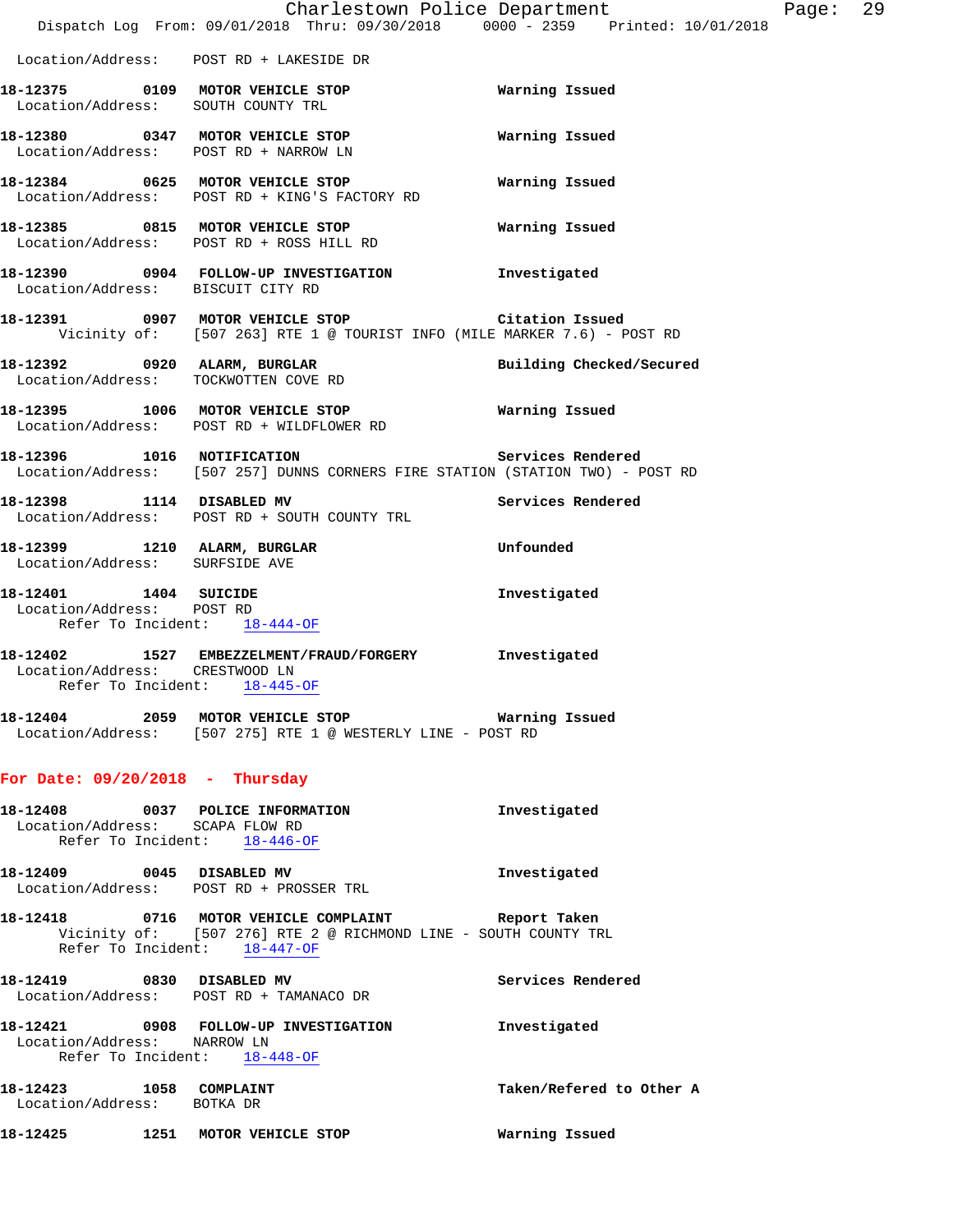|                                                                                                        | Dispatch Log From: 09/01/2018 Thru: 09/30/2018 0000 - 2359 Printed: 10/01/2018                                                                          | Charlestown Police Department | Page: 30 |  |
|--------------------------------------------------------------------------------------------------------|---------------------------------------------------------------------------------------------------------------------------------------------------------|-------------------------------|----------|--|
|                                                                                                        | Location/Address: [507 302] RTE 1A @ SOUTH SHORE MENTAL HEALTH - OLD POST RD                                                                            |                               |          |  |
| Location/Address: CAROLINA BACK RD                                                                     | 18-12426 1417 SUSPICIOUS ACTIVITY/VEHICLE Investigated                                                                                                  |                               |          |  |
| 18-12428    1444    VANDALISM<br>Location/Address: COLUMBIA HEIGHTS RD<br>Refer To Incident: 18-454-OF |                                                                                                                                                         | Investigated                  |          |  |
|                                                                                                        | 18-12429 1518 DUMPING VIOLATIONS Warning Issued<br>Location/Address: [507 235] NINIGRET INN - PROSSER TRL                                               |                               |          |  |
| Refer To Accident: 18-139-AC                                                                           | 18-12433 1639 MVA - W/Injury/Fluid/Hazard Report Taken<br>Location/Address: POST RD + EAST BEACH RD                                                     |                               |          |  |
|                                                                                                        | 18-12435 1801 ASSIST OTHER AGENCY Services Rendered<br>Location/Address: [507 19] CHARLESTOWN ELEMENTARY SCHOOL - CAROLINA BACK RD                      |                               |          |  |
| Location/Address: SAND PLAIN RD                                                                        | 18-12437 1833 ALARM, BURGLAR 18 19 False Alarm                                                                                                          |                               |          |  |
|                                                                                                        | 18-12438 1855 MOTOR VEHICLE STOP 18 Warning Issued<br>Location/Address: POST RD + KING'S FACTORY RD                                                     |                               |          |  |
|                                                                                                        | 18-12439 1901 DISABLED MV<br>Location/Address: [507 100] RTE 1 @ FIORES (MILE MARKER 8.0) - POST RD                                                     | Investigated                  |          |  |
| Location/Address: EAST BEACH RD<br>Refer To Incident: 18-452-OF                                        | 18-12441 2037 PSYCHOLOGICAL EMERGENCY Transported to Hospital                                                                                           |                               |          |  |
| 18-12442 2051 OFFICER WANTED<br>Location/Address: BURDICKVILLE RD<br>Refer To Incident: 18-451-OF      |                                                                                                                                                         | Investigated                  |          |  |
| For Date: $09/21/2018$ - Friday                                                                        |                                                                                                                                                         |                               |          |  |
|                                                                                                        | Location/Address: [507 269] RTE 1 @ DRIVING RANGE - POST RD                                                                                             |                               |          |  |
|                                                                                                        | Location/Address: [507 55] BRADFORD SPORTSMEN'S CLUB - ROSS HILL RD                                                                                     |                               |          |  |
| Location/Address: BURDICKVILLE RD                                                                      | 18-12446  0211 ASSIST OTHER POLICE DEPT                                                                                                                 | Services Rendered             |          |  |
|                                                                                                        | 18-12448          0300 MOTOR VEHICLE STOP                           Warning Issued<br>Vicinity of: [507 669] PASTORE LIESURE CENTER - KING'S FACTORY RD |                               |          |  |
| 18-12451 0440 OFFICER WANTED<br>Location/Address: BOTKA DR<br>Refer To Incident: 18-453-OF             |                                                                                                                                                         | Investigated                  |          |  |
|                                                                                                        | 18-12453 0747 MOTOR VEHICLE STOP<br>Location/Address: [507 854] WINDSWEPT INN - PROSSER TRL                                                             | Citation Issued               |          |  |

**18-12454 0804 DISABLED MV Services Rendered**  Location/Address: [507 100] RTE 1 @ FIORES (MILE MARKER 8.0) - POST RD

**18-12455 0825 MOTOR VEHICLE STOP Citation Issued**  Location/Address: [507 88] EAST WEST MARKET - POST RD

**18-12456 0924 MOTOR VEHICLE STOP Citation Issued**  Location/Address: [507 269] RTE 1 @ DRIVING RANGE - POST RD

**18-12457 0941 MOTOR VEHICLE STOP Warning Issued**  Location/Address: EAST BEACH RD

**18-12458 0947 OFFICER WANTED Services Rendered**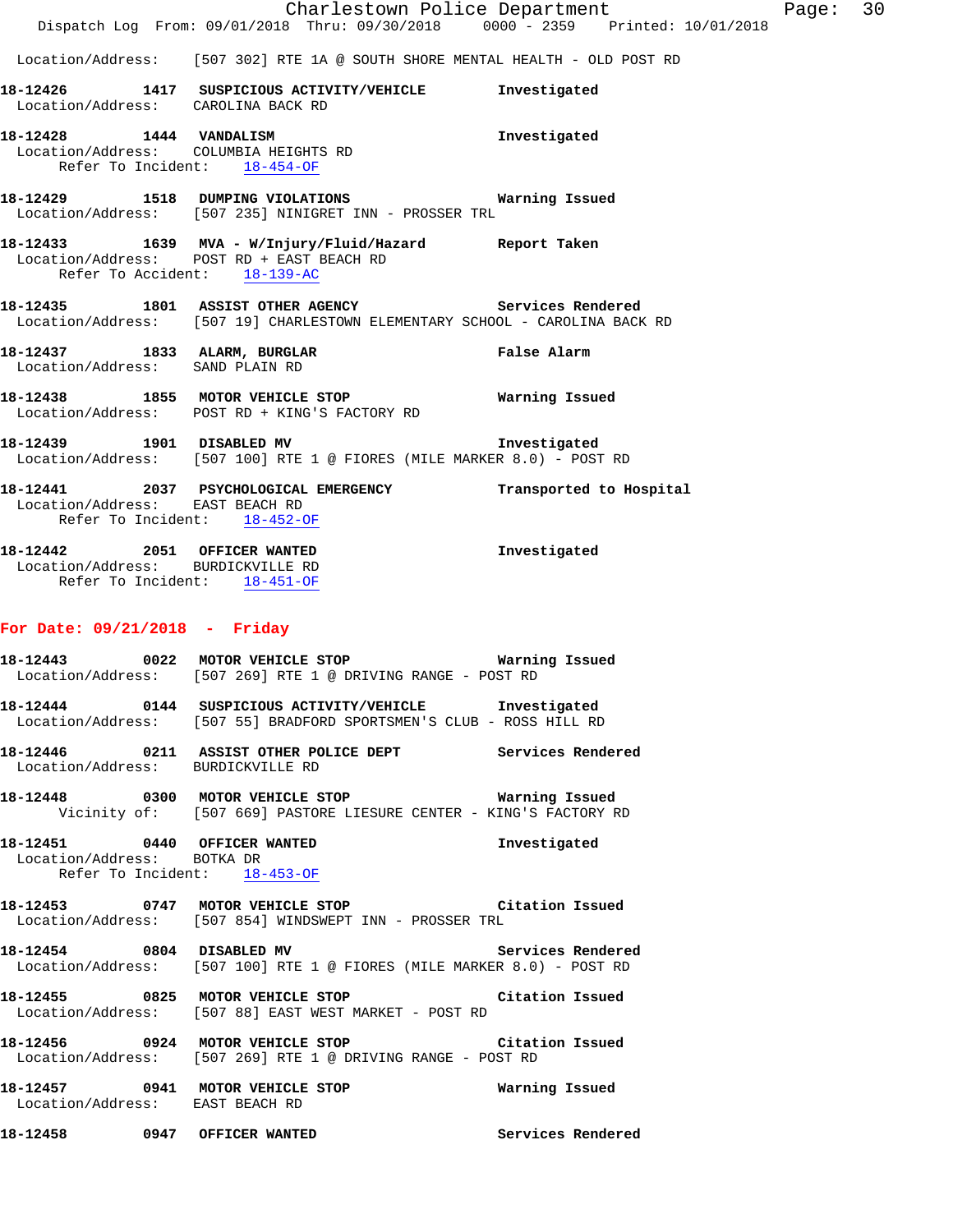Charlestown Police Department Fage: 31 Dispatch Log From: 09/01/2018 Thru: 09/30/2018 0000 - 2359 Printed: 10/01/2018 Location/Address: [507 19] CHARLESTOWN ELEMENTARY SCHOOL - CAROLINA BACK RD **18-12459 1052 MOTOR VEHICLE STOP Warning Issued**  Location/Address: EAST BEACH RD **18-12462 1235 DISABLED MV No Action Required**  Location/Address: [507 100] RTE 1 @ FIORES (MILE MARKER 8.0) - POST RD **18-12463 1251 DISABLED MV Services Rendered**  Location/Address: FIORES - POST RD **18-12464 1302 MOTOR VEHICLE COMPLAINT Could Not Locate**  Location/Address: [507 100] RTE 1 @ FIORES (MILE MARKER 8.0) - POST RD **18-12465 1335 ALARM, BURGLAR False Alarm**  Location/Address: ARCHES RD **18-12466 1353 MOTOR VEHICLE STOP Arrest(s) Made**  Location/Address: [507 269] RTE 1 @ DRIVING RANGE - POST RD Refer To Summons: 18-236-AR Summons: HABIB, CAMELLA F Address: 80 SAMUEL RODMAN ST Apt. #3 SOUTH KINGSTOWN, RI Age: 68 Charges: Driving after denial, suspension or revocation of license - 1st Offense **18-12468 1600 MOTOR VEHICLE STOP Warning Issued**  Location/Address: [507 100] RTE 1 @ FIORES (MILE MARKER 8.0) - POST RD **18-12469 1629 OFFICER WANTED Warning Issued**  Location/Address: COLUMBIA HEIGHTS RD Refer To Incident: 18-455-OF **18-12473 2028 MOTOR VEHICLE STOP Warning Issued**  Location/Address: POST RD + KING'S FACTORY RD **18-12474 2045 MOTOR VEHICLE STOP Citation Issued**  Vicinity of: CAROLINA BACK RD **18-12475 2112 DISTURBANCE/Music/Noise Unfounded**  Location/Address: CAROLINA BACK RD + BUTTER LN **18-12478 2235 MOTOR VEHICLE STOP No Action Required**  Location/Address: [507 275] RTE 1 @ WESTERLY LINE - POST RD **18-12479 2245 DISTURBANCE/Music/Noise Investigated**  Location/Address: KLONDIKE RD **For Date: 09/22/2018 - Saturday 18-12480 0005 SUSPICIOUS ACTIVITY/VEHICLE Investigated**  Location/Address: SOUTH COUNTY TRL + NARROW LN **18-12481 0016 MOTOR VEHICLE STOP Citation Issued**  Location/Address: [507 924] MILE MARKER 10.6 - NARROW LN **18-12487 0133 SUSPICIOUS ACTIVITY/VEHICLE Investigated**  Location/Address: [507 552] OLD COACH RD 18-12491 **0148** MOTOR VEHICLE STOP **No Action Required**  Location/Address: POST RD + KING'S FACTORY RD **18-12493 0245 OFFICER WANTED Services Rendered**  Location/Address: [507 21] BURLINGAME STATE PARK - CAMPING AREA - BURLINGAME STATE PARK RD **18-12494 0528 ALARM, FIRE False Alarm**  Location/Address: SOUTH COUNTY TRL **18-12495 0531 ANIMAL COMPLAINT Services Rendered**  Location/Address: [507 642] CHARLESTOWN POLICE DEPARTMENT - OLD POST RD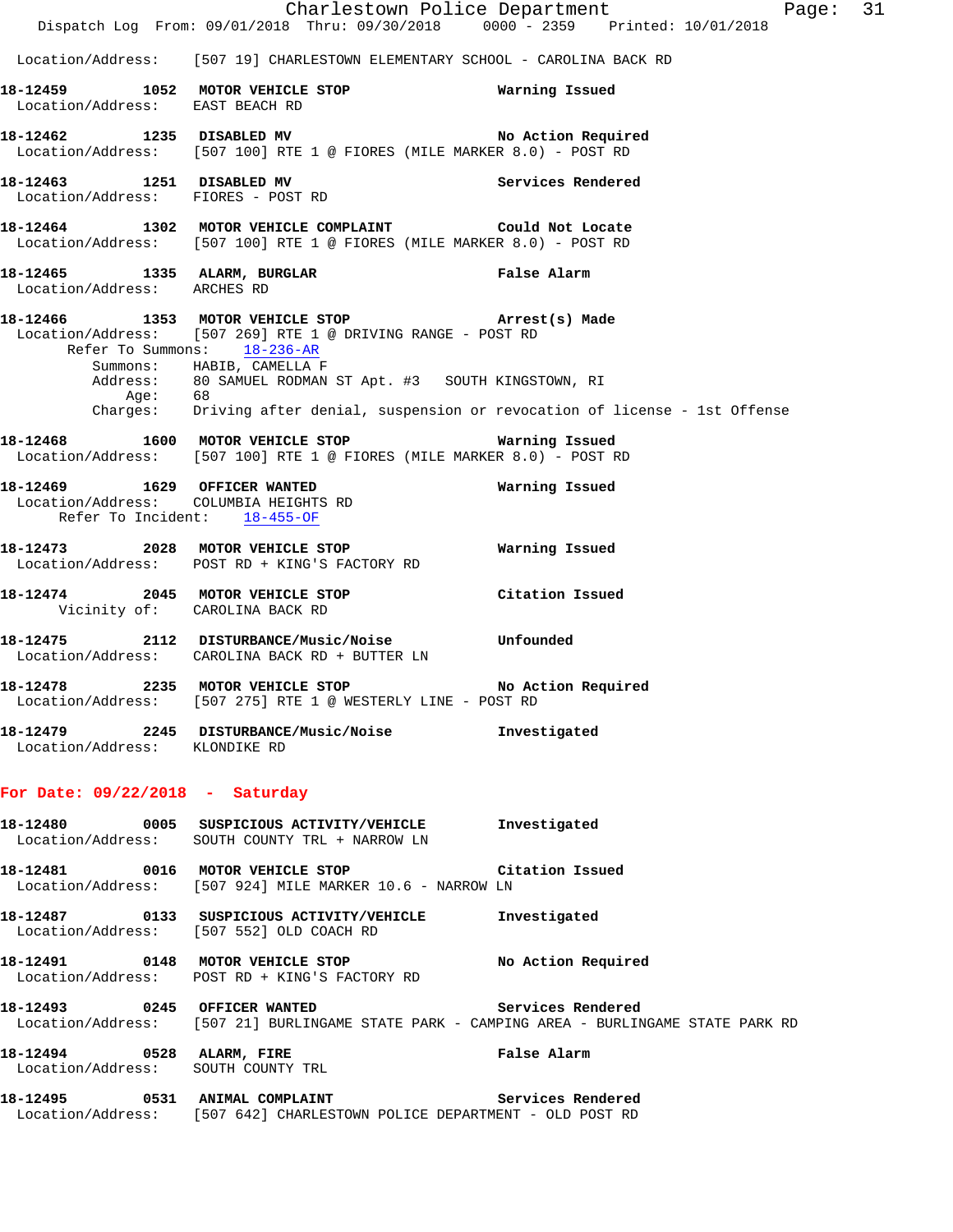| Location/Address: BISCUIT CITY RD<br>Location/Address: TAMANACO DR | 18-12496  0547  ROAD HAZARD/OBSTRUCTION  Removed Hazard<br>18-12497 0658 OFFICER WANTED 18-12497 1995                                                     |                          |
|--------------------------------------------------------------------|-----------------------------------------------------------------------------------------------------------------------------------------------------------|--------------------------|
|                                                                    |                                                                                                                                                           |                          |
|                                                                    | Refer To Incident: 18-456-OF                                                                                                                              |                          |
|                                                                    | 18-12498 0755 MOTOR VEHICLE COMPLAINT Services Rendered<br>Location/Address: [507 773] KING'S FACTORY RD                                                  |                          |
|                                                                    | 18-12500 0908 MOTOR VEHICLE STOP Citation Issued<br>Location/Address: SOUTH COUNTY TRL + BOTKA DR                                                         |                          |
|                                                                    | 18-12501 0942 MOTOR VEHICLE STOP Citation Issued<br>Location/Address: SOUTH COUNTY TRL + NEW BISCUIT CITY RD                                              |                          |
|                                                                    | 18-12502 0954 ASSIST OTHER POLICE DEPT Services Rendered<br>Location/Address: CAROLINA BACK RD                                                            |                          |
|                                                                    | 18-12503 0958 ALARM, BURGLAR CHART PALSE Alarm<br>Location/Address: [507 23] U.S. FISH & WILDLIFE HEADQUARTERS - BEND RD                                  |                          |
|                                                                    | 18-12504 1026 MOTOR VEHICLE STOP Citation Issued<br>Location/Address: [507 221] SHERMAN'S AUTO BODY INC - SOUTH COUNTY TRL                                |                          |
|                                                                    | 18-12505 1041 ASSIST OTHER AGENCY 1nvestigated<br>Location/Address: SOUTH COUNTY TRL                                                                      |                          |
|                                                                    | 18-12509 1308 MOTOR VEHICLE STOP Warning Issued<br>Location/Address: [507 276] RTE 2 @ RICHMOND LINE - SOUTH COUNTY TRL                                   |                          |
|                                                                    | 18-12510 1317 MOTOR VEHICLE STOP Citation Issued<br>Location/Address: [507 276] RTE 2 @ RICHMOND LINE - SOUTH COUNTY TRL                                  |                          |
|                                                                    | 18-12511 1322 OFFICER WANTED 12511 Investigated<br>Location/Address: [507 233] NORDIC LODGE - EAST PASQUISETT TRL                                         |                          |
|                                                                    | 18-12512 1453 ASSIST OTHER AGENCY Services Rendered<br>Location/Address: ASHAWAY COLONY LN                                                                |                          |
|                                                                    | 18-12513 1520 MOTOR VEHICLE STOP 6 Warning Issued<br>Location/Address: [507 410] DUNKIN DONUTS - OLD POST RD                                              |                          |
|                                                                    | 18-12515 1528 OFFICER WANTED Services Rendered<br>Location/Address: [507 642] CHARLESTOWN POLICE DEPARTMENT - OLD POST RD<br>Refer To Incident: 18-457-OF |                          |
| 18-12517 1545 MVA - Minor                                          | Location/Address: POST RD + ROSS HILL RD<br>Refer To Accident: 18-140-AC                                                                                  | Report Taken             |
| 18-12520 1718 ALARM, BURGLAR<br>Location/Address: HIGHLAND RD      |                                                                                                                                                           | Building Checked/Secured |
|                                                                    | 18-12524 2129 MOTOR VEHICLE STOP<br>Location/Address: SOUTH COUNTY TRL + SHANNOCK RD                                                                      | Warning Issued           |
|                                                                    | 18-12525 2139 MOTOR VEHICLE STOP<br>Location/Address: SOUTH COUNTY TRL + SHANNOCK RD                                                                      | Warning Issued           |
|                                                                    | 18-12527 2212 FIREWORKS/Possession/Use/Other Investigated<br>Vicinity of: [507 38] CHARLESTOWN POST OFFICE - OLD POST RD                                  |                          |
|                                                                    |                                                                                                                                                           |                          |

# **For Date: 09/23/2018 - Sunday**

| 18-12534          | 0045 | SUSPICIOUS ACTIVITY/VEHICLE | Investigated |
|-------------------|------|-----------------------------|--------------|
| Location/Address: |      | POST RD + WILDFLOWER RD     |              |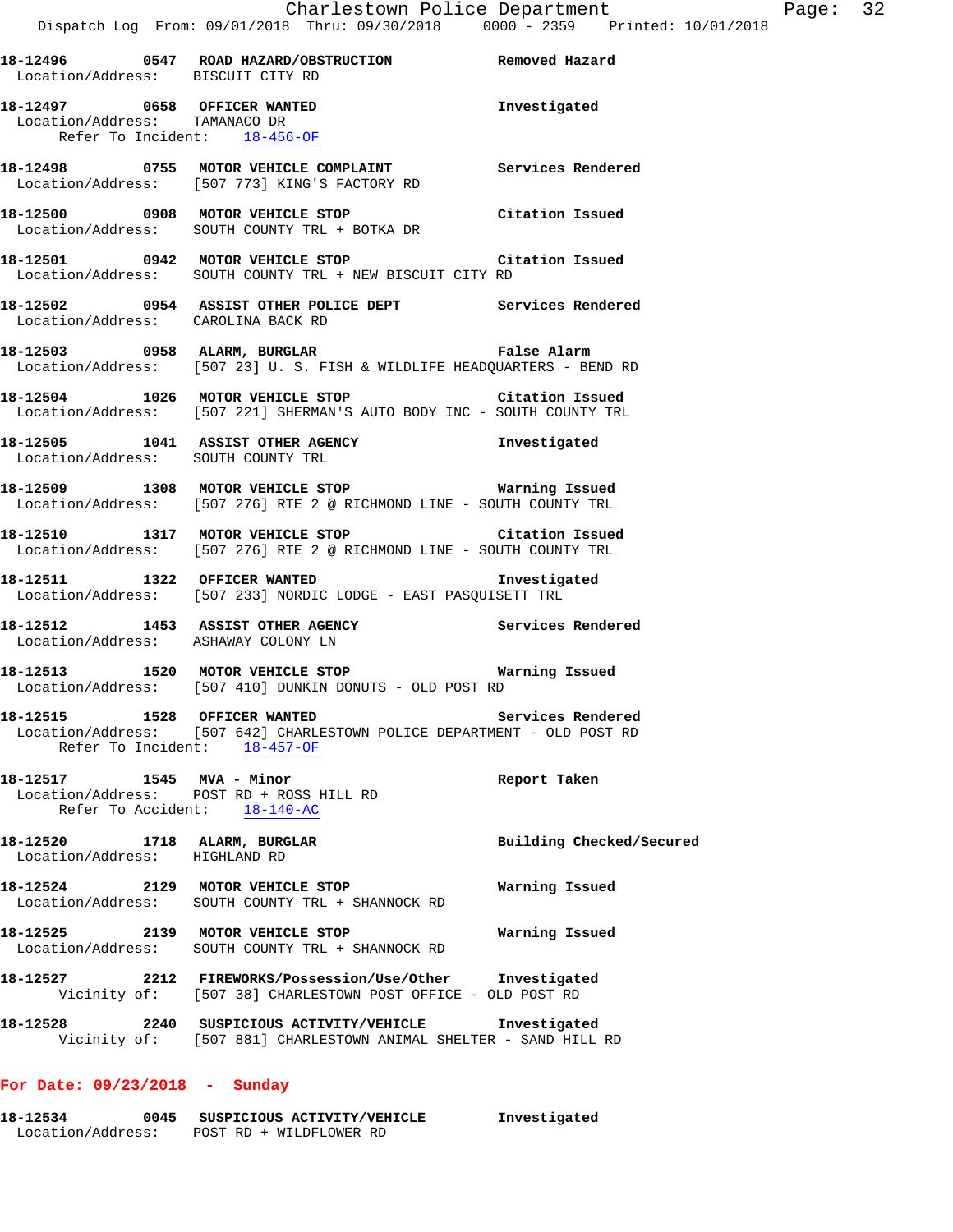| Location/Address: NANCY LN                                | 18-12546  0134  SUSPICIOUS ACTIVITY/VEHICLE  Investigated                                                                                              |                   |
|-----------------------------------------------------------|--------------------------------------------------------------------------------------------------------------------------------------------------------|-------------------|
| Location/Address: CROSSPATCH RD                           | 18-12550 0214 DISTURBANCE/Music/Noise Warning Issued                                                                                                   |                   |
|                                                           | 18-12551 0229 DISTURBANCE/Music/Noise Warning Issued<br>Location/Address: CHARLESTOWN BEACH RD                                                         |                   |
| Location/Address: NORTH AVE<br>Refer To Arrest: 18-237-AR | 18-12552 0230 DIS CONDUCT / FIGHT (arrest(s) Made                                                                                                      |                   |
|                                                           | Arrest: BROWN, CONNOR T<br>Address: 6 10TH ST HAMPTON, NH<br>Age: 27<br>Charges: DOMESTIC-DISORDERLY CONDUCT                                           |                   |
|                                                           |                                                                                                                                                        |                   |
|                                                           | 18-12553 0720 MOTOR VEHICLE STOP Citation Issued<br>Vicinity of: [507 36] CHARLESTOWN MINI-SUPER - OLD POST RD                                         |                   |
|                                                           | 18-12554 0825 MOTOR VEHICLE STOP Citation Issued<br>Location/Address: [507 925] MILE MARKER 11.0 - POST RD                                             |                   |
| Location/Address: OLD POST RD                             | 18-12555 0917 CIVIL MATTER No Action Required                                                                                                          |                   |
|                                                           | 18-12557 0945 MOTOR VEHICLE STOP Citation Issued<br>Location/Address: POST RD + SCHOOLHOUSE POND RD                                                    |                   |
| Location/Address: BISCUIT CITY RD                         | 18-12558 1000 POLICE INFORMATION No Action Required                                                                                                    |                   |
| Location/Address: CROSSPATCH RD                           | 18-12559 1016 ASSIST CITIZEN                                                                                                                           | Investigated      |
|                                                           | 18-12560 1107 MOTOR VEHICLE STOP Citation Issued<br>Vicinity of: [507 80] FANTASTIC UMBRELLA FACTORY - OLD POST RD                                     |                   |
|                                                           | 18-12561 1124 SUSPICIOUS ACTIVITY/VEHICLE No Action Required<br>Location/Address: [507 889] STONEY HILL FARM - SHUMANKANUC HILL RD                     |                   |
|                                                           | 18-12562 1134 OFFICER WANTED 18-12562<br>Location/Address: [507 31] BLUE SHUTTERS BEACH - EAST BEACH RD                                                |                   |
|                                                           | 18-12563 1413 OFFICER WANTED<br>Location/Address: [507 642] CHARLESTOWN POLICE DEPARTMENT - OLD POST RD                                                | Investigated      |
|                                                           | 18-12564 1418 MOTOR VEHICLE STOP<br>Location/Address: POST RD + SCHOOLHOUSE POND RD                                                                    | Warning Issued    |
| 18-12566 1443 OFFICER WANTED                              | Location/Address: OLD MILL RD + INDIAN CHURCH RD                                                                                                       | Peace Restored    |
|                                                           | 18-12568 1600 MOTOR VEHICLE STOP<br>Location/Address: POST RD + SCHOOLHOUSE POND RD                                                                    | Warning Issued    |
| 18-12570 1617 OFFICER WANTED                              | Location/Address: [507 494] OLD MILL RD                                                                                                                | Services Rendered |
| Location/Address: SOUTH COUNTY TRL                        | 18-12571 1631 FOLLOW-UP INVESTIGATION Investigated                                                                                                     |                   |
| Location/Address: NUTMEG LN                               | 18-12572 1637 BURGLARY (Attempted B&E) Building Checked/Secured                                                                                        |                   |
|                                                           | 18-12573 1700 MOTOR VEHICLE STOP 6 Warning Issued<br>Location/Address: [507 261] RTE 1 @ STATE GARAGE (MILE MARKER 9.6) - POST RD                      |                   |
|                                                           | 18-12574 1710 DOMESTIC/Assault/Diso/Other Peace Restored<br>Location/Address: [507 21] BURLINGAME STATE PARK - CAMPING AREA - BURLINGAME STATE PARK RD |                   |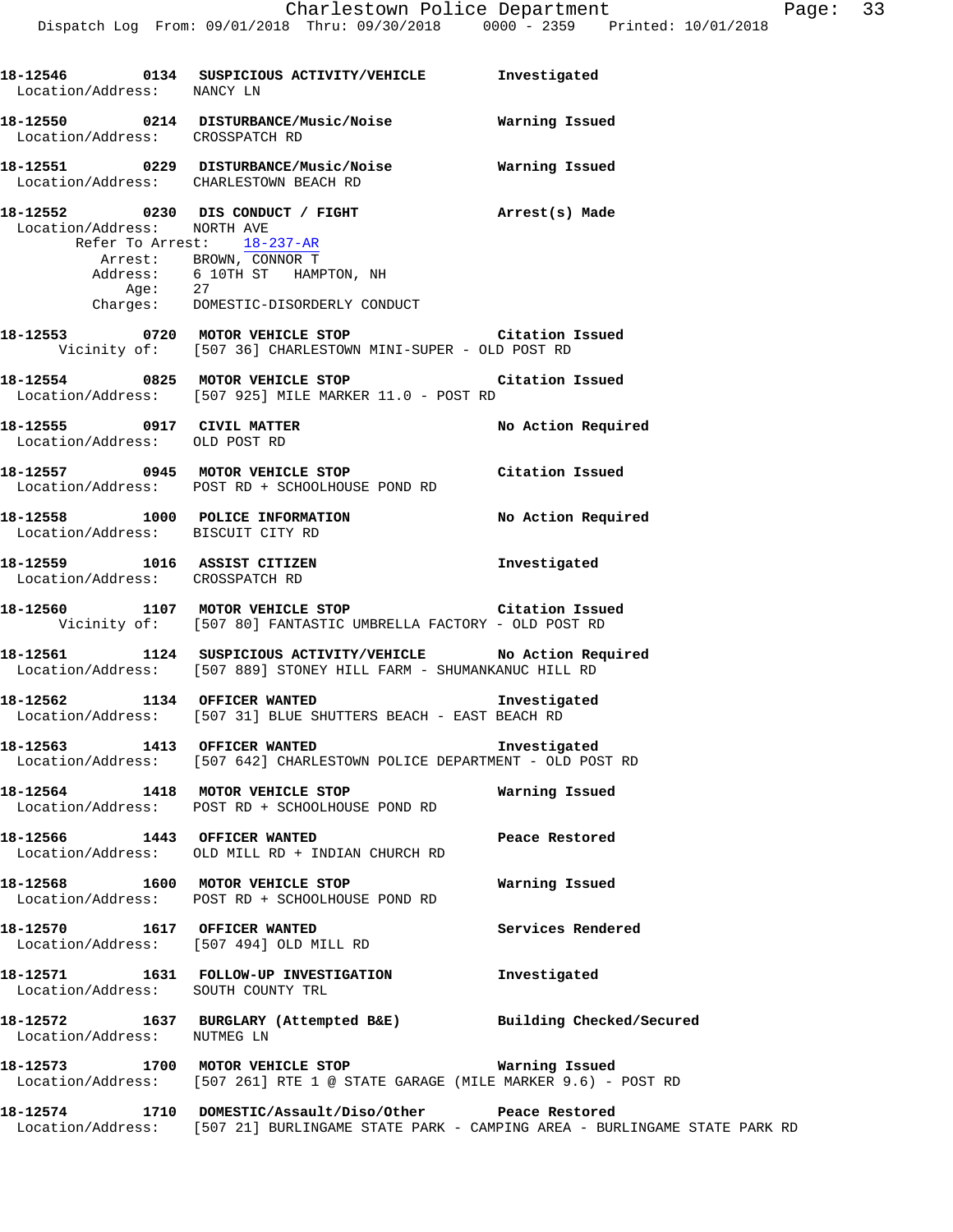| 18-12577<br>Location/Address: | 1838 | SUSPICIOUS ACTIVITY/VEHICLE<br>NARRAGANSETT TRL                                  | Investigated   |
|-------------------------------|------|----------------------------------------------------------------------------------|----------------|
| 18-12579<br>Location/Address: | 1854 | FOLLOW-UP INVESTIGATION<br>[507 642] CHARLESTOWN POLICE DEPARTMENT - OLD POST RD | Investigated   |
| 18-12580<br>Location/Address: | 1856 | MOTOR VEHICLE STOP<br>POST RD + LAKESIDE DR                                      | Warning Issued |

**18-12582 1901 OFFICER WANTED Investigated**  Location/Address: PROSSER TRL

**18-12584 1926 MOTOR VEHICLE STOP Warning Issued**  Location/Address: [507 300] RTE 1 @ KRYSTAL PENGUIN - POST RD

**18-12587 1948 MOTOR VEHICLE STOP Warning Issued**  Location/Address: [507 266] RTE 1 @ WILLOWS - POST RD

### **For Date: 09/24/2018 - Monday**

**18-12615 0235 MVA - Minor Investigated**  Location/Address: ROSS HILL RD + MOSENA DR Refer To Accident: 18-141-AC

**18-12618 0807 TRAFFIC CONTROL Citation Issued**  Location/Address: [507 19] CHARLESTOWN ELEMENTARY SCHOOL - CAROLINA BACK RD

**18-12619 0810 FOLLOW-UP INVESTIGATION Investigated**  Location/Address: [507 642] CHARLESTOWN POLICE DEPARTMENT - OLD POST RD

**18-12621 0909 FOLLOW-UP INVESTIGATION Investigated**  Location/Address: [507 72] CUMBERLAND FARMS - OLD POST RD

**18-12622 1138 MOTOR VEHICLE STOP Warning Issued**  SOUTH COUNTY TRL + NEW BISCUIT CITY RD

**18-12623 1154 MOTOR VEHICLE STOP Warning Issued**  Location/Address: SOUTH COUNTY TRL + NEW BISCUIT CITY RD

**18-12624 1248 PSYCHOLOGICAL EMERGENCY Transported to Hospital**  Location/Address: OLD POST RD

**18-12625 1321 PSYCHOLOGICAL EMERGENCY Transported to Hospital**  Location/Address: OLD POST RD

**18-12626 1334 MOTOR VEHICLE STOP Warning Issued**  Location/Address: SOUTH COUNTY TRL + NEW BISCUIT CITY RD

**18-12627 1408 SUSPICIOUS ACTIVITY/VEHICLE Investigated**  Location/Address: SOUTH COUNTY TRL

18-12628 1537 MOTOR VEHICLE STOP **No Action Required** Location/Address: [507 266] RTE 1 @ WILLOWS - POST RD

**18-12629 1548 MOTOR VEHICLE STOP Warning Issued**  Location/Address: [507 276] RTE 2 @ RICHMOND LINE - SOUTH COUNTY TRL

18-12630 1605 ANIMAL COMPLAINT **18-12630** Taken to Family/Guardian Location/Address: SOUTH COUNTY TRL + NARROW LN

**18-12631 1619 MOTOR VEHICLE STOP Warning Issued**  Location/Address: SOUTH COUNTY TRL

**18-12632 1621 MOTOR VEHICLE STOP Warning Issued**  Location/Address: [507 201] KENYON INDUSTRIES - SHERMAN AVE

**18-12633 1641 MOTOR VEHICLE STOP Warning Issued**  Location/Address: POST RD + BEND RD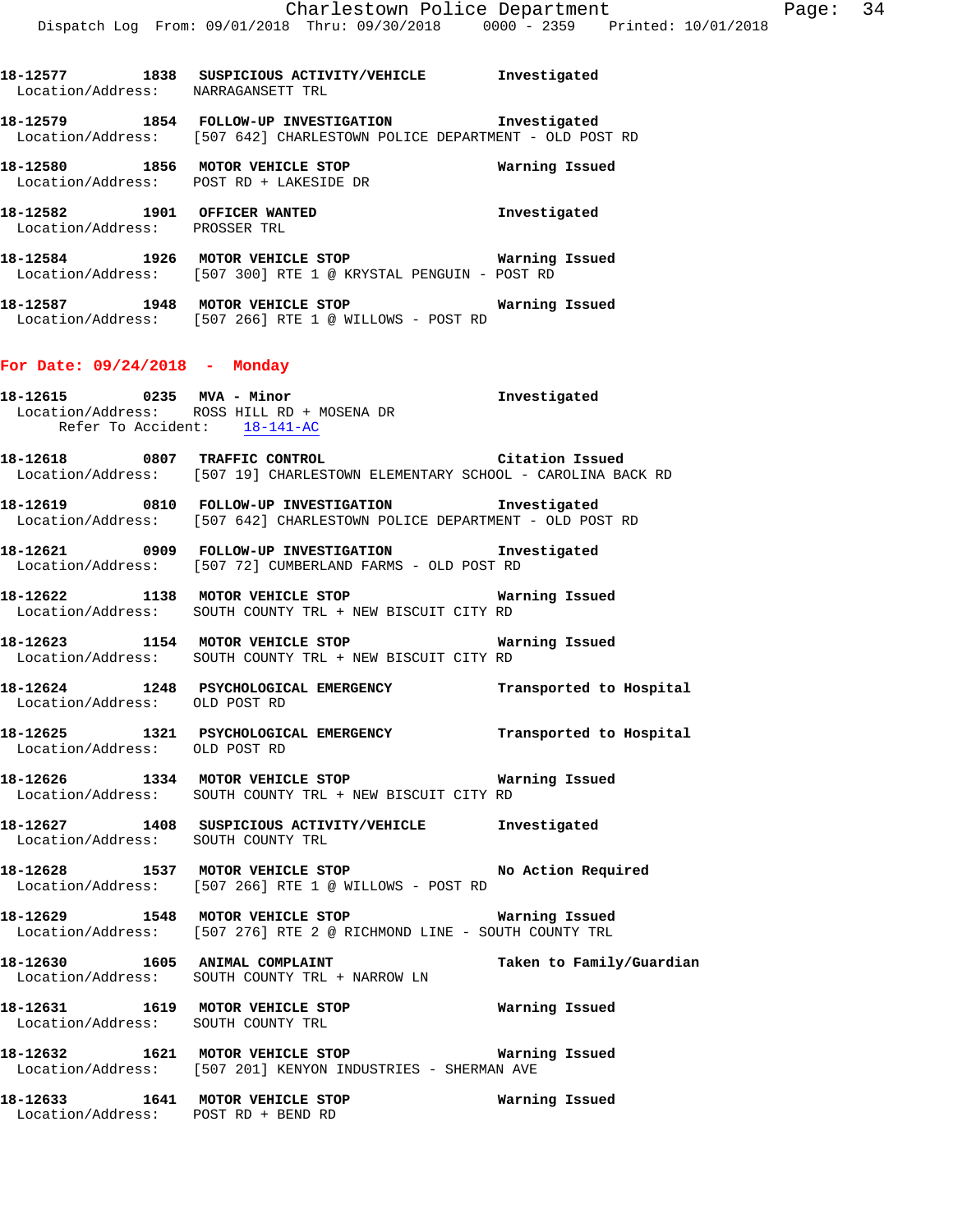|                                                                         | Dispatch Log From: 09/01/2018 Thru: 09/30/2018   0000 - 2359   Printed: 10/01/2018                                                                                                                                                 | Page: 35<br>Charlestown Police Department                                          |  |
|-------------------------------------------------------------------------|------------------------------------------------------------------------------------------------------------------------------------------------------------------------------------------------------------------------------------|------------------------------------------------------------------------------------|--|
|                                                                         | 18-12634 1654 WELL BEING CHECK Transported to Hospital<br>Location/Address: [507 228] PHIL & ANN'S SUNSET MOTEL - OLD POST RD                                                                                                      |                                                                                    |  |
|                                                                         | 18-12635 1656 MOTOR VEHICLE STOP Services Rendered<br>Location/Address: POST RD + KING'S FACTORY RD                                                                                                                                |                                                                                    |  |
|                                                                         | 18-12637 1731 MOTOR VEHICLE STOP (Arrest(s) Made<br>Vicinity of: [507 850] CROSS MILLS FIRE STATION - OLD POST RD<br>Refer To Arrest: 18-238-AR<br>Arrest: CRAM, CHRISTOPER<br>Address: 79 EWING RD NORTH KINGSTOWN, RI<br>Age: 49 |                                                                                    |  |
|                                                                         |                                                                                                                                                                                                                                    | Charges: Driving after denial, suspension or revocation of license - 3rd + Offense |  |
| Location/Address: KING'S FACTORY RD                                     | 18-12638 1802 SUSPICIOUS ACTIVITY/VEHICLE Investigated                                                                                                                                                                             |                                                                                    |  |
|                                                                         | 18-12639 1845 SUSPICIOUS ACTIVITY/VEHICLE Taken to Family/Guardian<br>Location/Address: [507 200] RTE 1 @ PACKAGE STORE - POST RD                                                                                                  |                                                                                    |  |
| 18-12641 1929 COMPLAINT<br>Location/Address: OLD POST RD                |                                                                                                                                                                                                                                    | Investigated                                                                       |  |
| 18-12643 2111 COMPLAINT<br>Location/Address: LAUREL RD                  |                                                                                                                                                                                                                                    | Investigated                                                                       |  |
|                                                                         | 18-12644 2213 MOTOR VEHICLE STOP<br>Location/Address: POST RD + SOUTH COUNTY TRL                                                                                                                                                   | Warning Issued                                                                     |  |
|                                                                         | 18-12645 2225 ASSIST CITIZEN<br>Location/Address: POST RD + LAKESIDE DR                                                                                                                                                            | Investigated                                                                       |  |
| For Date: $09/25/2018$ - Tuesday                                        |                                                                                                                                                                                                                                    |                                                                                    |  |
|                                                                         | 18-12647 0042 MOTOR VEHICLE STOP<br>Location/Address: [507 66] WILLOWS RESORT - POST RD                                                                                                                                            | Warning Issued                                                                     |  |
|                                                                         | 18-12651 0148 MOTOR VEHICLE STOP<br>Location/Address: POST RD + EAST BEACH RD                                                                                                                                                      | Warning Issued                                                                     |  |
| 18-12652 0332 MOTOR VEHICLE STOP<br>Location/Address: SK LINE - POST RD |                                                                                                                                                                                                                                    | Warning Issued                                                                     |  |
|                                                                         | 18-12654 0610 DISABLED MV<br>Location/Address: DRIVING RANGE - POST RD                                                                                                                                                             | Services Rendered                                                                  |  |
| 18-12657 1137 DISABLED MV                                               | Location/Address: [507 889] STONEY HILL FARM - SHUMANKANUC HILL RD<br>Refer To Incident: 18-459-OF                                                                                                                                 | Investigated                                                                       |  |
|                                                                         | 18-12659 1435 RECOVERED LOST/STOLEN PLATES No Action Required<br>Location/Address: [507 642] CHARLESTOWN POLICE DEPARTMENT - OLD POST RD                                                                                           |                                                                                    |  |
|                                                                         | 18-12660 1622 MOTOR VEHICLE STOP<br>Location/Address: POST RD + SCHOOLHOUSE POND RD                                                                                                                                                | Warning Issued                                                                     |  |
| Location/Address: ROSS HILL RD                                          | 18-12661 1633 MOTOR VEHICLE STOP 6 Warning Issued                                                                                                                                                                                  |                                                                                    |  |

# **18-12662 1704 FOLLOW-UP INVESTIGATION Report Taken**  Location/Address: OLD POST RD Refer To Incident: 18-460-OF

**18-12664 1842 MOTOR VEHICLE STOP Warning Issued**  Location/Address: POST RD + DEER RUN **18-12665 1935 MOTOR VEHICLE STOP Citation Issued** 

Location/Address: [507 200] RTE 1 @ PACKAGE STORE - POST RD

**18-12666 2139 MOTOR VEHICLE STOP Warning Issued**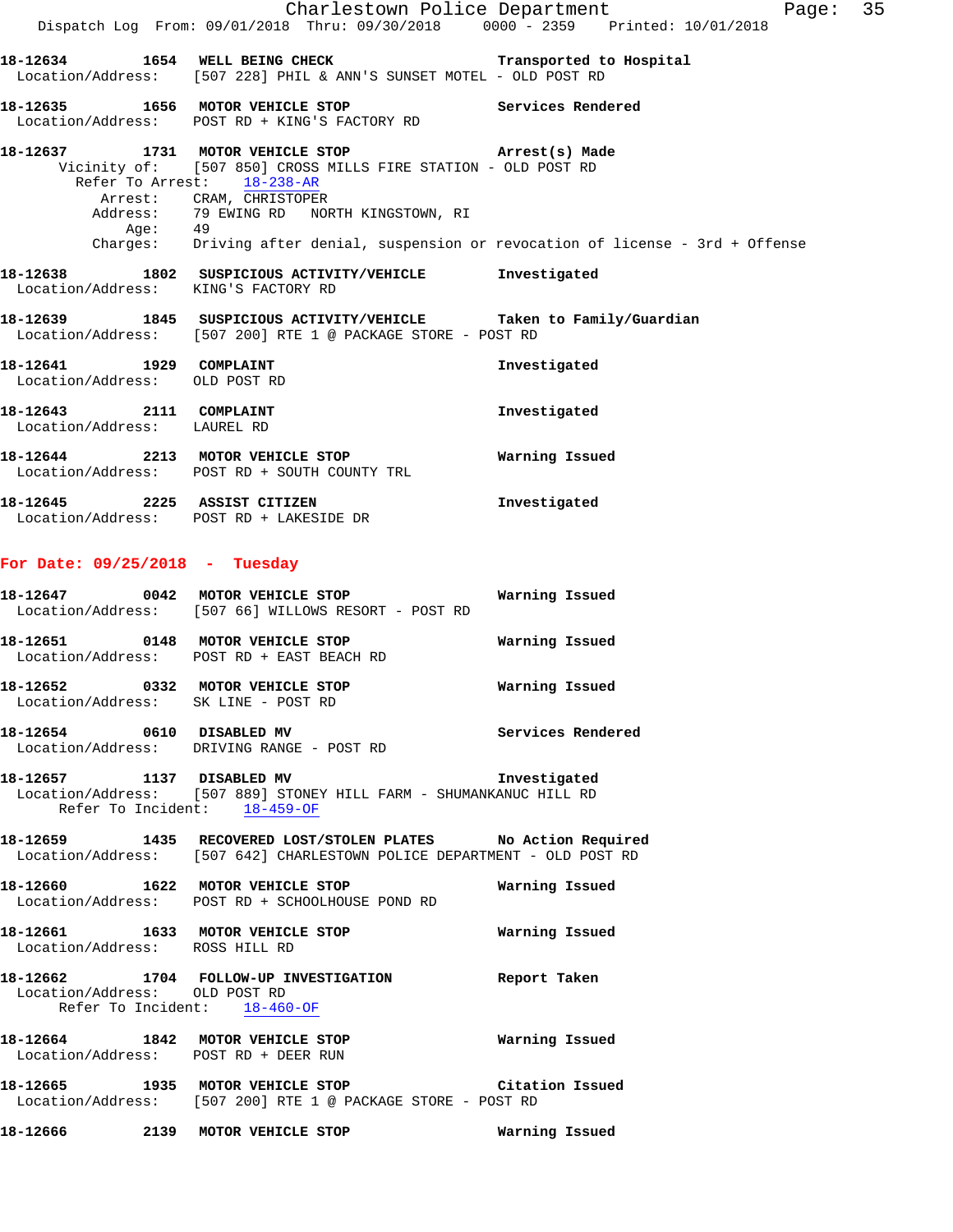|                                                                       |                                                                                                                                                                                                                                       | Charlestown Police Department<br>Page: 36                                        |  |
|-----------------------------------------------------------------------|---------------------------------------------------------------------------------------------------------------------------------------------------------------------------------------------------------------------------------------|----------------------------------------------------------------------------------|--|
|                                                                       | Dispatch Log From: 09/01/2018 Thru: 09/30/2018 0000 - 2359 Printed: 10/01/2018                                                                                                                                                        |                                                                                  |  |
|                                                                       | Location/Address: [507 258] RTE 1 @ SOUTH KINGSTOWN LINE (MM 11.4) - POST RD                                                                                                                                                          |                                                                                  |  |
|                                                                       | 18-12667 2148 MOTOR VEHICLE STOP 6 Warning Issued<br>Location/Address: POST RD + SOUTH COUNTY TRL                                                                                                                                     |                                                                                  |  |
|                                                                       | 18-12668 2157 ROAD HAZARD/OBSTRUCTION Removed Hazard<br>Location/Address: KING'S FACTORY RD + INDIAN CEDAR DR                                                                                                                         |                                                                                  |  |
| For Date: $09/26/2018$ - Wednesday                                    |                                                                                                                                                                                                                                       |                                                                                  |  |
|                                                                       | Location/Address: [507 258] RTE 1 @ SOUTH KINGSTOWN LINE (MM 11.4) - POST RD                                                                                                                                                          |                                                                                  |  |
|                                                                       | 18-12689 1024 ALARM, BURGLAR Services Rendered Location/Address: [507 561] SHANNOCK RD                                                                                                                                                |                                                                                  |  |
|                                                                       | 18-12690 1025 POLICE INFORMATION No Action Required<br>Location/Address: [507 642] CHARLESTOWN POLICE DEPARTMENT - OLD POST RD<br>Refer To Incident: 18-461-OF                                                                        |                                                                                  |  |
| Location/Address: POST RD + NARROW LN<br>Refer To Accident: 18-142-AC | 18-12691 1100 MVA - W/Injury/Fluid/Hazard Services Rendered                                                                                                                                                                           |                                                                                  |  |
|                                                                       | 18-12693 1229 OFFICER WANTED 18-12693<br>Location/Address: POST RD + EAST BEACH RD                                                                                                                                                    |                                                                                  |  |
|                                                                       | 18-12694 1534 FIRE, OTHER 2008 Extinquished<br>Location/Address: [507 270] RTE 1 @ BURLINGAME (MILE MARKER 6.0) - POST RD                                                                                                             |                                                                                  |  |
|                                                                       | 18-12695 1655 MOTOR VEHICLE STOP (Arrest(s) Made<br>Location/Address: SOUTH COUNTY TRL + SHANNOCK RD<br>Refer To Summons: 18-239-AR<br>Summons: DUBOIS, SCOTT F<br>Address: 19 NEW BISCUIT CITY RD Apt. #A CHARLESTOWN, RI<br>Age: 38 |                                                                                  |  |
|                                                                       |                                                                                                                                                                                                                                       | Charges: Driving after denial, suspension or revocation of license - 1st Offense |  |
|                                                                       | 18-12696 1708 MOTOR VEHICLE STOP<br>Location/Address: [507 276] RTE 2 @ RICHMOND LINE - SOUTH COUNTY TRL                                                                                                                              | Warning Issued                                                                   |  |
|                                                                       | 18-12697 1731 ALARM, BURGLAR<br>Location/Address: [507 451] SOUTH COUNTY COMMUNITY ACTION - SOUTH COUNTY TRL                                                                                                                          | False Alarm                                                                      |  |
| Location/Address: ROSS HILL RD                                        | 18-12698 1745 MOTOR VEHICLE STOP                                                                                                                                                                                                      | Warning Issued                                                                   |  |
|                                                                       | 18-12700 1749 MOTOR VEHICLE STOP<br>Location/Address: ALTON CAROLINA RD + HILLTOP DR                                                                                                                                                  | Warning Issued                                                                   |  |
| 18-12701 1803 MOTOR VEHICLE STOP                                      | Location/Address: POST RD + CROSS MILLS RD                                                                                                                                                                                            | Citation Issued                                                                  |  |
|                                                                       | 18-12702 1812 MOTOR VEHICLE STOP<br>Location/Address: ROSS HILL RD + LAUREL RD                                                                                                                                                        | Warning Issued                                                                   |  |
|                                                                       | 18-12704 1942 MOTOR VEHICLE STOP Warning Issued<br>Location/Address: [507 271] RTE 1 @ MICHAEL'S - POST RD                                                                                                                            |                                                                                  |  |
|                                                                       | 18-12706 2147 MOTOR VEHICLE STOP<br>Location/Address: SOUTH COUNTY TRL + RAILROAD AVE                                                                                                                                                 | Warning Issued                                                                   |  |
| Location/Address: NANCY LN                                            | 18-12708 2301 SUSPICIOUS ACTIVITY/VEHICLE Could Not Locate                                                                                                                                                                            |                                                                                  |  |
|                                                                       |                                                                                                                                                                                                                                       |                                                                                  |  |

# **For Date: 09/27/2018 - Thursday**

**18-12712 0018 ASSIST OTHER POLICE DEPT Services Rendered**  Location/Address: CAROLINA BACK RD + ALTON CAROLINA RD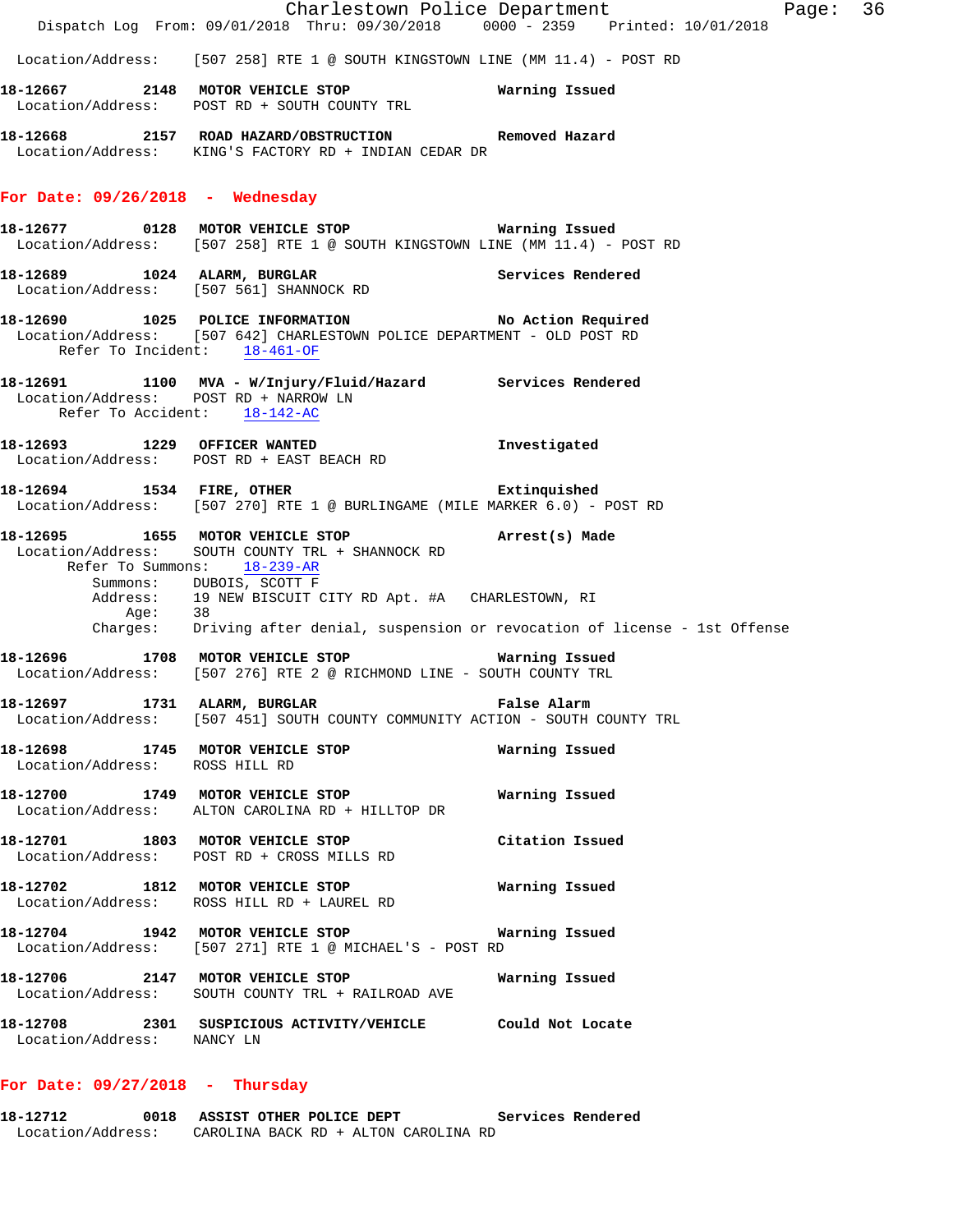**18-12719 0116 SUSPICIOUS ACTIVITY/VEHICLE Citation Issued**  Location/Address: WEST BEACH RD **18-12724 0233 FOUND/LOST PROPERTY Services Rendered**  Location/Address: [507 642] CHARLESTOWN POLICE DEPARTMENT - OLD POST RD **18-12725 0306 MOTOR VEHICLE STOP Warning Issued**  Vicinity of: [507 226] QUONOCHONTAUG GRANGE - POST RD **18-12734 0348 ALARM, BURGLAR Building Checked/Secured**  Location/Address: [507 64] RATHSKELLER RESTAURANT - OLD COACH RD **18-12737 0540 ALARM, BURGLAR Building Checked/Secured**  Location/Address: [507 451] SOUTH COUNTY COMMUNITY ACTION - SOUTH COUNTY TRL **18-12738 0708 ROAD HAZARD/OBSTRUCTION Investigated**  Location/Address: OLD MILL RD **18-12739 0713 MOTOR VEHICLE STOP Warning Issued**  Location/Address: [507 607] RTE 1 @ BESTWAY - POST RD **18-12740 0758 MOTOR VEHICLE STOP Warning Issued**  Location/Address: [507 269] RTE 1 @ DRIVING RANGE - POST RD **18-12743 0844 MOTOR VEHICLE STOP Arrest(s) Made**  Location/Address: [507 266] RTE 1 @ WILLOWS - POST RD Refer To Summons: 18-240-AR Summons: COLOMB, JOSEPH ELDRED Address: 130 TRIPPS CORNER RD EXETER, RI<br>Age: 40 Age: Charges: Driving after denial, suspension or revocation of license - 1st Offense **18-12746 0953 ASSIST CITIZEN Services Rendered**  Location/Address: INDIAN TRL **18-12745 0958 TRAFFIC CONTROL Services Rendered**  Location/Address: [507 20] NINIGRET PARK - PARK LN **18-12748 1234 MOTOR VEHICLE STOP Citation Issued**  Location/Address: POST RD + WEST BEACH RD **18-12749 1256 MOTOR VEHICLE COMPLAINT Investigated**  Location/Address: WILDFLOWER RD + POST RD **18-12750 1329 COMPLAINT Investigated**  Location/Address: [507 642] CHARLESTOWN POLICE DEPARTMENT - OLD POST RD **18-12751 1336 OFFICER WANTED Investigated**  Location/Address: BISCUIT CITY RD **18-12752 1514 ALARM, FIRE Services Rendered**  Location/Address: COVE DR **18-12753 1556 MOTOR VEHICLE STOP No Action Required**  Location/Address: [507 283] RTE 2 @ GIFT BARN - SOUTH COUNTY TRL **18-12754 1601 OFFICER WANTED Services Rendered**  Location/Address: CHARLES AVE **18-12756 1632 MOTOR VEHICLE STOP Warning Issued**  Location/Address: SOUTH COUNTY TRL + BOTKA DR **18-12757 1639 MOTOR VEHICLE STOP Citation Issued**  Location/Address: [507 276] RTE 2 @ RICHMOND LINE - SOUTH COUNTY TRL **18-12758 1651 MOTOR VEHICLE STOP Citation Issued**  Location/Address: [507 269] RTE 1 @ DRIVING RANGE - POST RD **18-12761 1946 MOTOR VEHICLE STOP Warning Issued**  Location/Address: SOUTH COUNTY TRL + CAROLINA BACK RD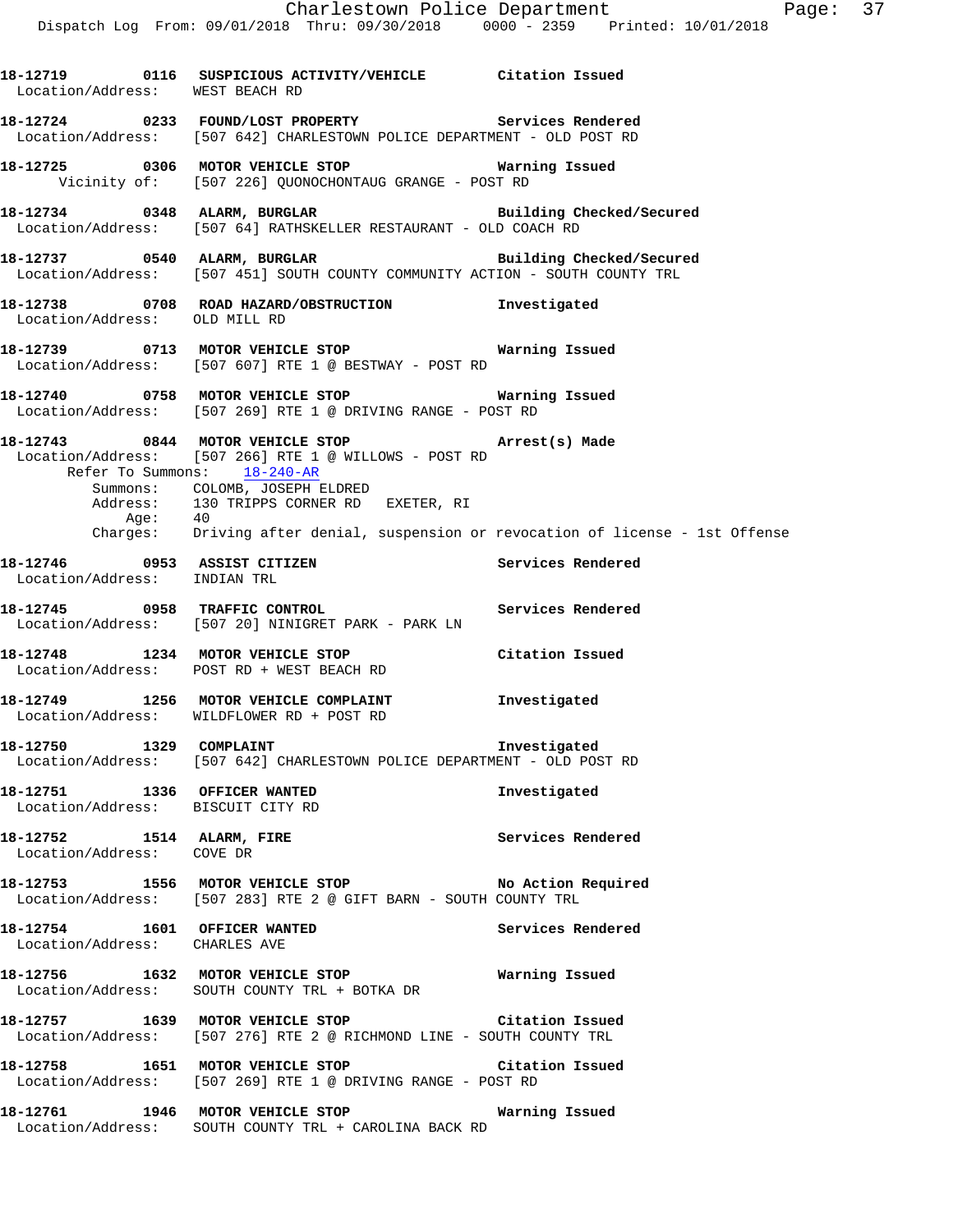| 18-12763<br>Location/Address: | 1953 | MOTOR VEHICLE STOP<br>POST RD + TAMANACO DR | Warning Issued |  |
|-------------------------------|------|---------------------------------------------|----------------|--|
| 18-12764<br>Location/Address: | 2004 | MOTOR VEHICLE STOP<br>FALCONE LN            | Warning Issued |  |
| 18-12765<br>Location/Address: | 2014 | MOTOR VEHICLE STOP<br>POST RD + WARREN RD   | Warning Issued |  |

**18-12766 2031 SUSPICIOUS ACTIVITY/VEHICLE Investigated**  Location/Address: [507 31] BLUE SHUTTERS BEACH - EAST BEACH RD

**18-12768 2050 MOTOR VEHICLE STOP Citation Issued**  Location/Address: [507 607] POST RD **18-12771 2121 MOTOR VEHICLE STOP Warning Issued** 

**18-12776 2208 PSYCHOLOGICAL EMERGENCY Transported to Hospital**  Location/Address: [507 789] SAND PLAIN RD

## **For Date: 09/28/2018 - Friday**

Location/Address: CAROLINA BACK RD + ROSE CT

- **18-12796 0639 MVA Minor Services Rendered**  Location/Address: [507 221] SHERMAN'S AUTO BODY INC - SOUTH COUNTY TRL Refer To Accident: 18-143-AC
- **18-12797 0832 TRAFFIC CONTROL Services Rendered**  Location/Address: [507 19] CHARLESTOWN ELEMENTARY SCHOOL - CAROLINA BACK RD

**18-12798 0959 COMPLAINT Investigated**  Location/Address: [507 560] COLUMBIA HEIGHTS RD

- **18-12800 1127 COMPLAINT Investigated**  Location/Address: OLD POST RD
- **18-12801 1213 MOTOR VEHICLE STOP Warning Issued**  Location/Address: [507 258] RTE 1 @ SOUTH KINGSTOWN LINE (MM 11.4) - POST RD
- **18-12802 1319 MOTOR VEHICLE STOP No Action Required**  Location/Address: SOUTH COUNTY TRL + NEW BISCUIT CITY RD

**18-12803 1332 MOTOR VEHICLE STOP Citation Issued**  Location/Address: BISCUIT CITY RD + WORDEN'S POND RD

- **18-12804 1456 ALARM, BURGLAR False Alarm**  Location/Address: [507 617] SHANNOCK RD
- **18-12806 1557 MOTOR VEHICLE STOP Warning Issued**  Location/Address: [507 276] RTE 2 @ RICHMOND LINE - SOUTH COUNTY TRL
- **18-12807 1627 TRAFFIC CONTROL Services Rendered**  Location/Address: POST RD + EAST BEACH RD

**18-12808 1657 MOTOR VEHICLE STOP Warning Issued**  Location/Address: [507 276] RTE 2 @ RICHMOND LINE - SOUTH COUNTY TRL

**18-12810 1842 MOTOR VEHICLE STOP Arrest(s) Made**  Location/Address: BOTKA DR + SOUTH COUNTY TRL Refer To Summons: 18-241-AR Summons: PALMIERI, FRANK A<br>Address: 73 BOTKA DR Apt. # 73 BOTKA DR Apt. #A CHARLESTOWN, RI Age: 52 Charges: Driving after denial, suspension or revocation of license - 1st Offense **18-12811 1854 MOTOR VEHICLE STOP Warning Issued** 

Location/Address: SOUTH COUNTY TRL + MAPLE LAKE FARM RD

**18-12813 1917 MOTOR VEHICLE COMPLAINT Investigated**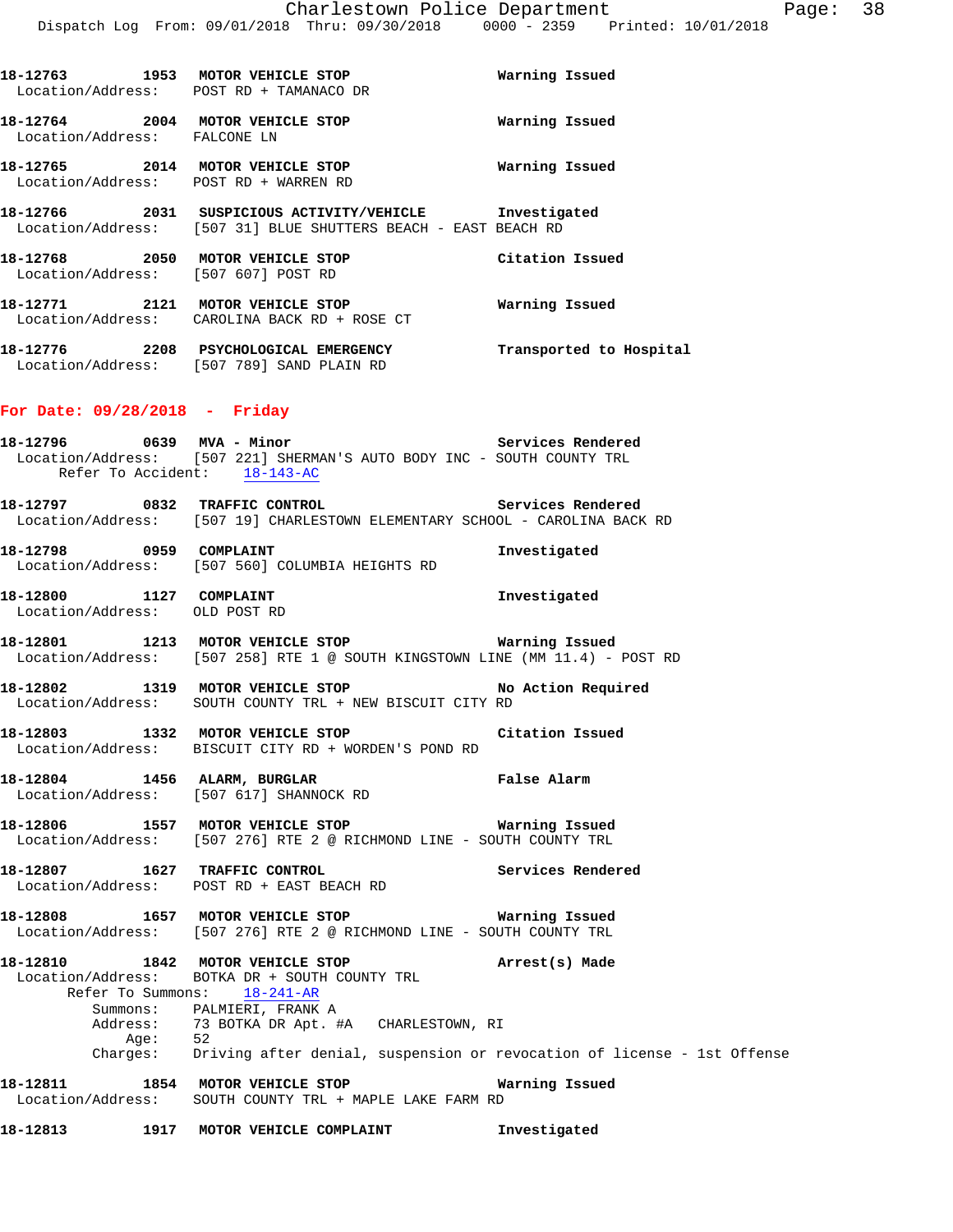|                                                                     |                                                                                                                                             | Charlestown Police Department | Page: 39 |  |
|---------------------------------------------------------------------|---------------------------------------------------------------------------------------------------------------------------------------------|-------------------------------|----------|--|
|                                                                     | Dispatch Log From: 09/01/2018 Thru: 09/30/2018 0000 - 2359 Printed: 10/01/2018                                                              |                               |          |  |
| Refer To Incident: 18-462-OF                                        | Location/Address: [507 910] MILE MARKER 5.6 - EAST BEACH RD                                                                                 |                               |          |  |
|                                                                     | 18-12814 2055 MOTOR VEHICLE STOP 6 Warning Issued<br>Location/Address: SHANNOCK RD + COLUMBIA HEIGHTS RD                                    |                               |          |  |
|                                                                     | 18-12817 2114 SUSPICIOUS ACTIVITY/VEHICLE Investigated<br>Location/Address: [507 415] FRANCIS C CARTER MEMORIAL PRESERVE - CAROLINA BACK RD |                               |          |  |
|                                                                     | 18-12818 2154 MOTOR VEHICLE STOP NO Action Required<br>Location/Address: [507 270] RTE 1 @ BURLINGAME (MILE MARKER 6.0) - POST RD           |                               |          |  |
| For Date: $09/29/2018$ - Saturday                                   |                                                                                                                                             |                               |          |  |
| Location/Address: KING'S FACTORY RD<br>Refer To Accident: 18-144-AC |                                                                                                                                             |                               |          |  |
| Location/Address: ALTON CAROLINA RD<br>Refer To Accident: 18-145-AC | 18-12835 0202 MVA - W/Injury/Fluid/Hazard Investigated                                                                                      |                               |          |  |
|                                                                     | Location/Address: [507 642] CHARLESTOWN POLICE DEPARTMENT - OLD POST RD                                                                     |                               |          |  |
|                                                                     | 18-12838 0720 TRAFFIC CONTROL Services Rendered<br>Location/Address: [507 29] ARROWHEAD DENTAL - SOUTH COUNTY TRL                           |                               |          |  |
|                                                                     | 18-12837 0731 MOTOR VEHICLE STOP 6 Warning Issued<br>Location/Address: [507 260] RTE 1 @ GENERAL STANTON - POST RD                          |                               |          |  |
|                                                                     | 18-12839 6835 ALARM, BURGLAR BURGLAR Building Checked/Secured<br>Location/Address: [507 30] ATLANTIC ANIMAL HOSPITAL - SOUTH COUNTY TRL     |                               |          |  |
|                                                                     | 18-12840 0842 MOTOR VEHICLE STOP<br>Location/Address: SOUTH COUNTY TRL + NEW BISCUIT CITY RD                                                | Warning Issued                |          |  |
| Location/Address: SOUTH NIANTIC DR                                  | 18-12842 0847 ALARM, BURGLAR                                                                                                                | Investigated                  |          |  |
| 18-12843<br>Location/Address: SHUMANKANUC HILL RD                   | 0935 POLICE INFORMATION                                                                                                                     | Services Rendered             |          |  |
|                                                                     | 18-12844 0939 MOTOR VEHICLE STOP Warning Issued<br>Location/Address: POST RD + LAKESIDE DR                                                  |                               |          |  |
|                                                                     | 18-12845 0957 MOTOR VEHICLE STOP <b>WATIME</b> Warning Issued<br>Location/Address: SOUTH COUNTY TRL + NEW BISCUIT CITY RD                   |                               |          |  |
|                                                                     | 18-12846  0959  SUSPICIOUS ACTIVITY/VEHICLE  Could Not Locate<br>Location/Address: [507 20] NINIGRET PARK - PARK LN                         |                               |          |  |
|                                                                     | 18-12847 1103 POLICE INFORMATION Services Rendered<br>Location/Address: SHUMANKANUC HILL RD + BUCKEYE BROOK RD                              |                               |          |  |
|                                                                     | 18-12848 1121 MOTOR VEHICLE STOP Citation Issued<br>Location/Address: SOUTH COUNTY TRL + NEW BISCUIT CITY RD                                |                               |          |  |
| Refer To Incident: 18-463-OF                                        | 18-12849 1135 LARCENY 100 Report Taken<br>Location/Address: [507 642] CHARLESTOWN POLICE DEPARTMENT - OLD POST RD                           |                               |          |  |
| Location/Address: ROSS HILL RD                                      | 18-12850 1200 TRAFFIC CONTROL 18-12850 Citation Issued                                                                                      |                               |          |  |
| Location/Address: LAKESIDE DR<br>Refer To Incident: 18-464-OF       | 18-12852 1553 EMBEZZELMENT/FRAUD/FORGERY Report Taken                                                                                       |                               |          |  |
| 18-12856 1651 TRAFFIC CONTROL                                       |                                                                                                                                             | Services Rendered             |          |  |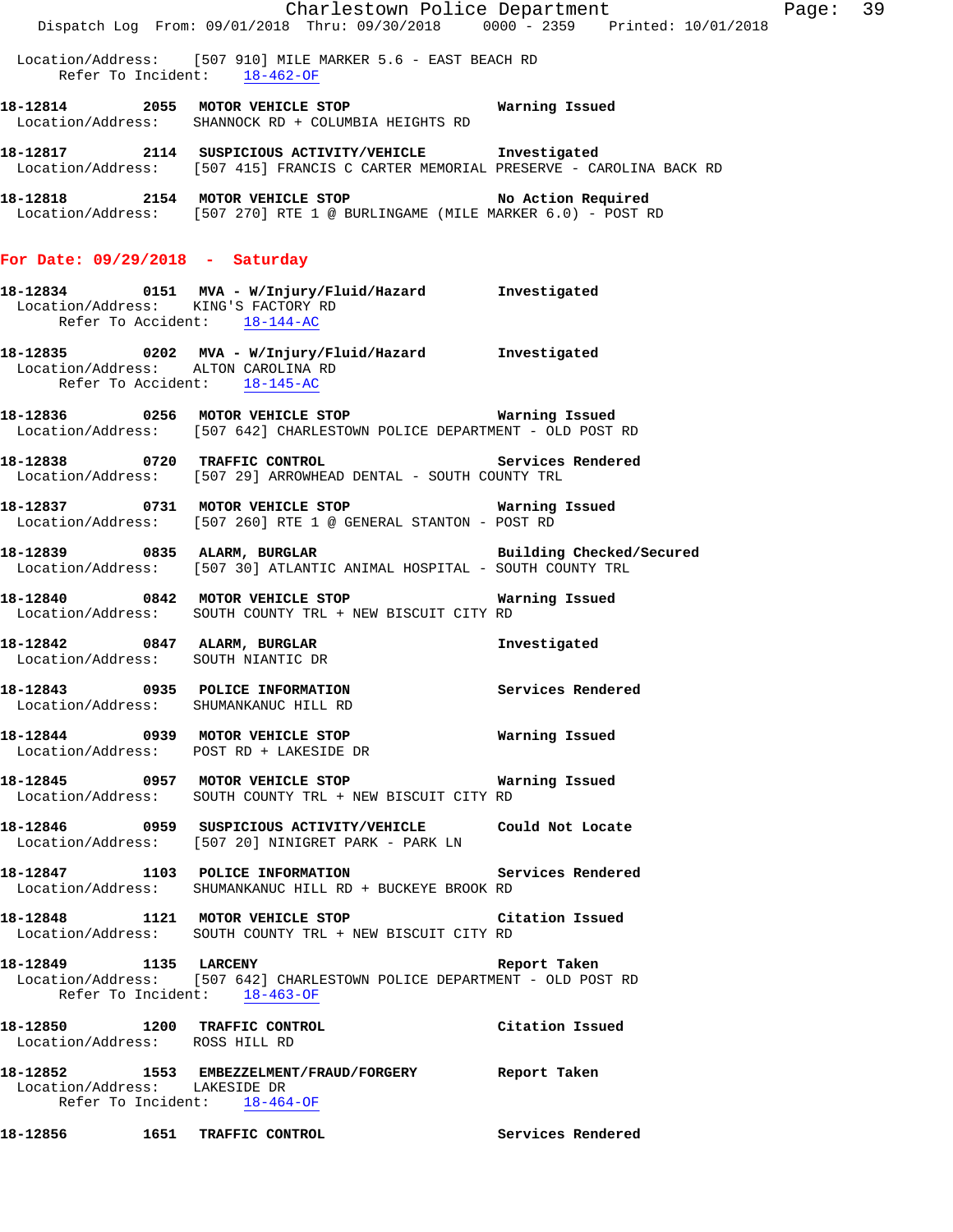|                               |                                                                                                                                                                                                       | Charlestown Police Department | Page: 40 |  |
|-------------------------------|-------------------------------------------------------------------------------------------------------------------------------------------------------------------------------------------------------|-------------------------------|----------|--|
|                               | Dispatch Log From: 09/01/2018 Thru: 09/30/2018 0000 - 2359 Printed: 10/01/2018                                                                                                                        |                               |          |  |
|                               | Location/Address: POST RD + SCHOOLHOUSE POND RD                                                                                                                                                       |                               |          |  |
|                               | 18-12857 1719 MOTOR VEHICLE STOP <b>WATER WATER</b><br>Location/Address: SAND PLAIN RD + SOUTH COUNTY TRL                                                                                             |                               |          |  |
| Location/Address: CHARLES AVE | 18-12858 1721 WELL BEING CHECK Services Rendered                                                                                                                                                      |                               |          |  |
|                               | 18-12862 1834 TRAFFIC CONTROL Services Rendered<br>Location/Address: CHARLESTOWN BEACH RD                                                                                                             |                               |          |  |
|                               | 18-12865 1850 MVA - W/Injury/Fluid/Hazard Transported to Hospital<br>Location/Address: WORDEN'S POND RD + BISCUIT CITY RD<br>Refer To Accident: 18-146-AC                                             |                               |          |  |
|                               | 18-12867 1951 DOMESTIC/Assault/Diso/Other Arrest(s) Made<br>Location/Address: BURDICKVILLE RD<br>Refer To Arrest: 18-242-AR<br>Arrest: GILLEO, NORA K<br>Address: 93A BURDICKVILLE RD CHARLESTOWN, RI |                               |          |  |
|                               | Age: 36<br>Charges: DOMESTIC-DISORDERLY CONDUCT                                                                                                                                                       |                               |          |  |
|                               | 18-12868 2158 SUSPICIOUS ACTIVITY/VEHICLE Could Not Locate<br>Location/Address: [507 270] RTE 1 @ BURLINGAME (MILE MARKER 6.0) - POST RD                                                              |                               |          |  |
|                               | Services Rendered<br>18-12869 2215 WELL BEING CHECK<br>Location/Address: [507 420] ARNOLDA ROUND RD                                                                                                   |                               |          |  |
|                               | 18-12870  2237  ROAD HAZARD/OBSTRUCTION  Could Not Locate<br>Vicinity of: [507 45] RIPPY'S LIQUOR MART - SOUTH COUNTY TRL                                                                             |                               |          |  |
| For Date: 09/30/2018 - Sunday |                                                                                                                                                                                                       |                               |          |  |
| Location/Address: FIRST ST    | 18-12872 0052 WELL BEING CHECK Could Not Locate                                                                                                                                                       |                               |          |  |
|                               | 18-12873 0149 OFFICER WANTED<br>Location/Address: SHUMANKANUC HILL RD                                                                                                                                 | Investigated                  |          |  |
|                               | 18-12874 0232 SUSPICIOUS ACTIVITY/VEHICLE Investigated<br>Location/Address: SOUTH COUNTY TRL                                                                                                          |                               |          |  |
|                               | 18-12878 0428 ALARM, BURGLAR CHART False Alarm<br>Location/Address: [507 88] EAST WEST MARKET - POST RD                                                                                               |                               |          |  |
|                               | 18-12886 1051 MOTOR VEHICLE COMPLAINT Could Not Locate<br>Location/Address: POST RD + KING'S FACTORY RD                                                                                               |                               |          |  |
|                               | 18-12887 1231 ALARM, BURGLAR<br>Location/Address: [507 38] CHARLESTOWN POST OFFICE - OLD POST RD                                                                                                      | Building Checked/Secured      |          |  |
|                               | 18-12888 1319 MOTOR VEHICLE STOP Citation Issued<br>Location/Address: KLONDIKE RD + POST RD                                                                                                           |                               |          |  |
|                               | 18-12889 1323 MOTOR VEHICLE COMPLAINT 1nvestigated<br>Location/Address: [507 889] STONEY HILL FARM - SHUMANKANUC HILL RD<br>Refer To Incident: 18-465-OF                                              |                               |          |  |
|                               | 18-12890 1422 TRAFFIC CONTROL <b>18-12890</b> Warning Issued<br>Location/Address: [507 889] STONEY HILL FARM - SHUMANKANUC HILL RD                                                                    |                               |          |  |
|                               | 18-12891 1426 MOTOR VEHICLE STOP 6 Warning Issued<br>Location/Address: [507 374] SAINT MARYS CHURCH - CAROLINA BACK RD                                                                                |                               |          |  |
|                               | 18-12893 1535 WELL BEING CHECK Could Not Locate<br>Location/Address: [507 360] COUNTRY FOOD MART - SOUTH COUNTY TRL                                                                                   |                               |          |  |
|                               | 18-12894 1608 MOTOR VEHICLE STOP 6 Warning Issued<br>Location/Address: [507 36] CHARLESTOWN MINI-SUPER - OLD POST RD                                                                                  |                               |          |  |